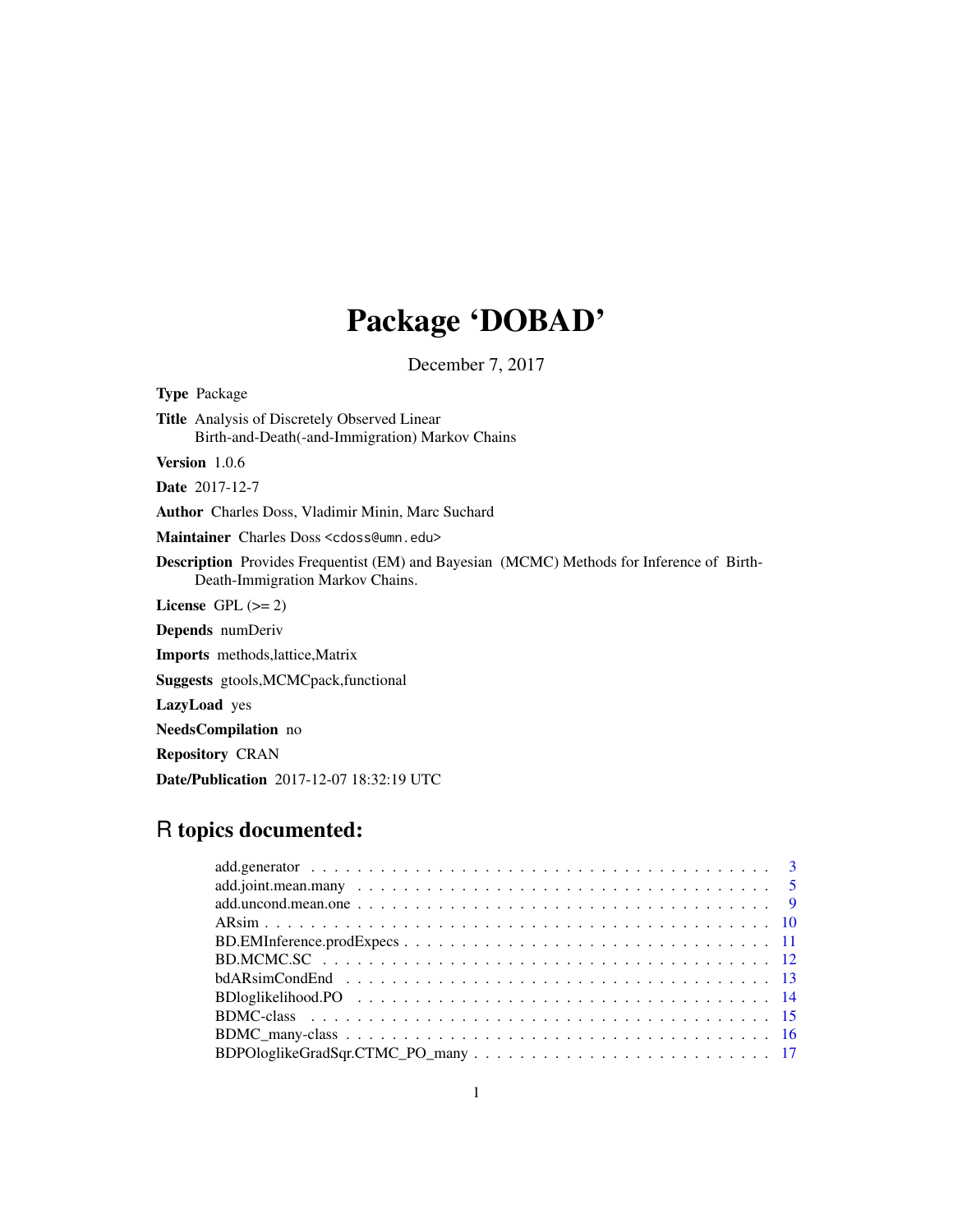|                | 17       |
|----------------|----------|
|                |          |
|                | 20       |
|                | 20       |
|                | 21       |
|                | 22       |
|                | 22       |
|                |          |
|                | 24       |
|                | 24       |
|                | 25       |
|                | 26       |
|                | 26       |
|                | 27       |
|                | 28       |
|                | 31       |
|                | 33       |
|                | 34       |
|                | 36       |
|                | 36       |
|                | 37       |
|                | 37       |
|                |          |
|                |          |
|                | 38       |
|                | 39       |
|                | 39       |
|                | 40       |
|                | 40       |
|                | 41       |
|                | 41       |
|                | 42       |
|                | 42       |
|                | 43       |
|                | 44       |
|                | 44       |
|                | 45       |
| num.deriv      | 45       |
| plot-methods   | 46       |
| power.coef.one | 47       |
|                | 47       |
|                | 48       |
|                | 49       |
|                | 51<br>52 |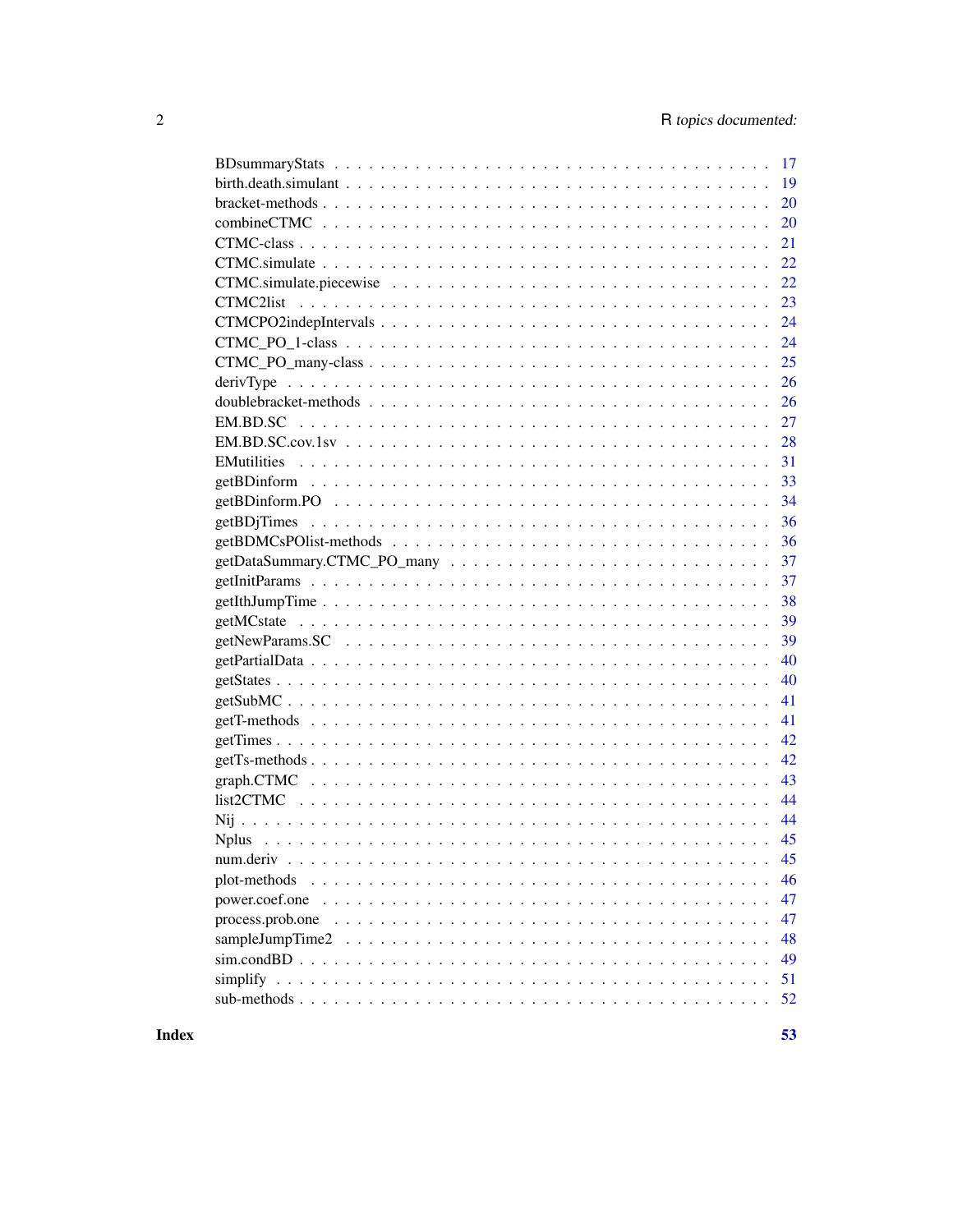<span id="page-2-1"></span><span id="page-2-0"></span>

A set of generating functions for sufficient statistics for partially observed birth-death process with immigration. The sufficient statistcs are the number of births and immigrations, the mean number of deaths, and the time average of the number of particles.

#### Usage

```
add.generator(r,s,t,lambda,mu,nu,X0)
rem.generator(r,s,t,lambda,mu,nu,X0)
timeave.laplace(r,s,t,lambda,mu,nu,X0)
hold.generator(w,s,t,lambda,mu,nu,X0)
process.generator(s,time,lambda,mu,nu,X0)
addrem.generator(u, v, s, t, X0, lambda, mu, nu)
remhold.generator( v, w, s, t, X0, lambda, mu, nu)
addhold.generator( u, w, s, t, X0, lambda, mu, nu)
addremhold.generator( u, v, w, s, t, X0, lambda, mu, nu)
```
## Arguments

| r, u, v, w | dummy variable attaining values between 0 and 1. We use $r$ for the single-<br>argument generators and u,v,w for births, deaths, and holdtime for the multi-<br>variable generators syntax, generally. |
|------------|--------------------------------------------------------------------------------------------------------------------------------------------------------------------------------------------------------|
| S          | dummary variable attaining values between 0 and 1                                                                                                                                                      |
| t, time    | length of the time interval                                                                                                                                                                            |
| lambda     | per particle birth rate                                                                                                                                                                                |
| mu         | per particle death rate                                                                                                                                                                                |
| nu         | immigration rate                                                                                                                                                                                       |
| X0         | starting state, a non-negative integer                                                                                                                                                                 |

## Details

Birth-death process is denoted by  $X_t$ 

Sufficient statistics are defined as

 $N_t^+$  = number of additions (births and immigrations)

 $N_t^-$  = number of deaths

 $R_t$  = time average of the number of particles,

$$
\int_0^t X_y dy
$$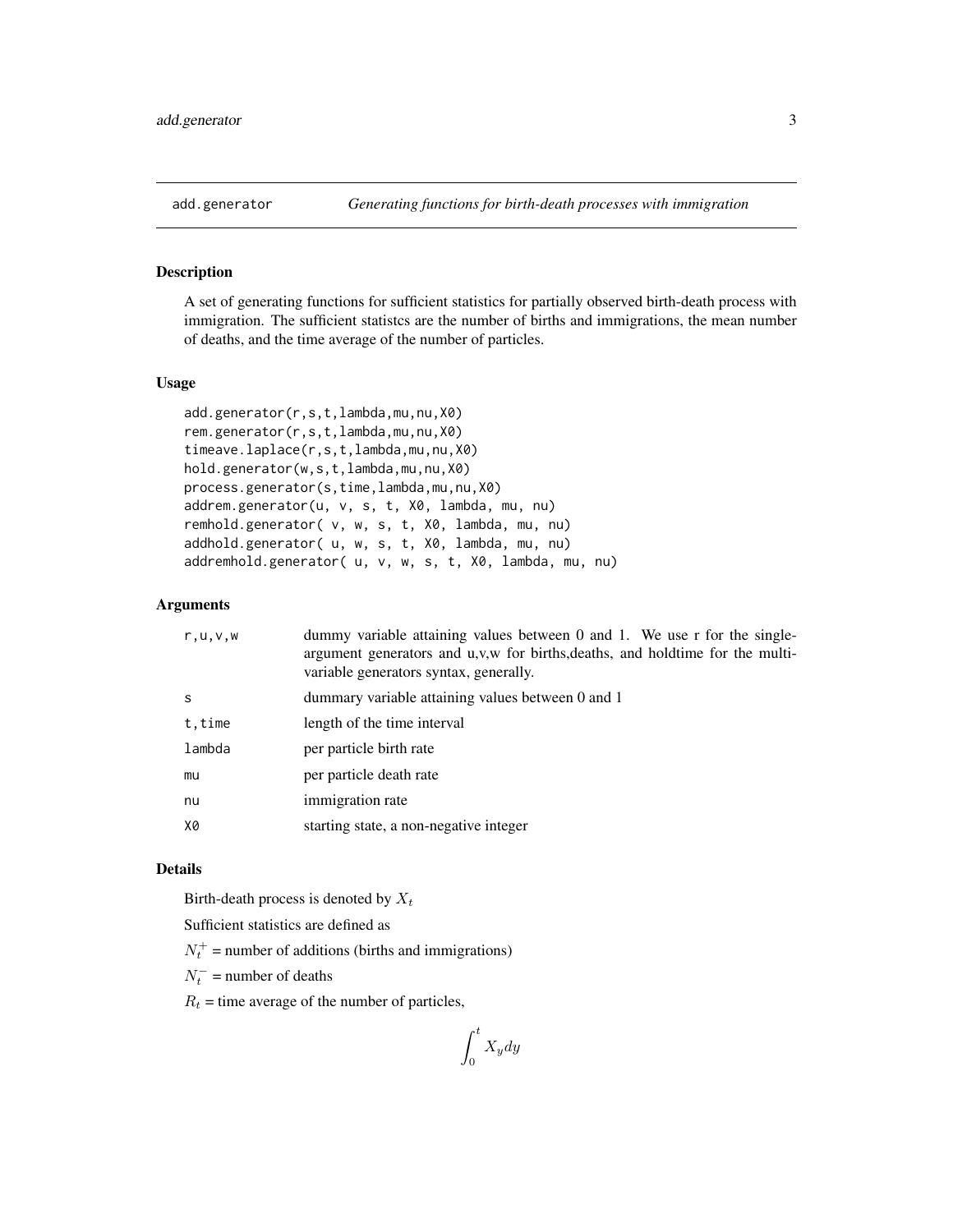<span id="page-3-0"></span>4 add.generator

Function add.generator calculates

$$
H_i^+(r, s, t) = \sum_{n=0}^{\infty} \sum_{j=0}^{\infty} Pr(N_t^+ = n, X_t = j | X_o = i) r^n s^j
$$

Function rem.generator calculates

$$
H_i^-(r, s, t) = \sum_{n=0}^{\infty} \sum_{j=0}^{\infty} Pr(N_t^- = n, X_t = j | X_o = i) r^n s^j
$$

Function timeave.laplace calculates

$$
H_i^*(r, s, t) = \sum_{j=0}^{\infty} \int_0^{\infty} e^{-rx} dPr(R_t \le x, X_t = j | X_o = i) s^j
$$

Function processor.generator calculates

$$
G_i(s,t) = \sum_{j=0}^{\infty} Pr(X_t = j | X_o = i) r^n s^j
$$

Function addrem.generator calculates

$$
H_i(u, v, s, t) = \sum_{j=0}^{\infty} \sum_{n_1=0}^{\infty} \sum_{n_2=0}^{\infty} Pr(X_t = j, N_t^+ = n_1, N_t^- = n_2 | X_o = i) u^{n_1} v^{n_2} s^j
$$

Function addhold.generator calculates

$$
H_i(u_1, w, s, t) = \sum_{j=0}^{\infty} \sum_{n=1}^{\infty} u_1^n \int_0^{\infty} e^{-rx} dPr(R_t \le x, N_t^+ = n_1, X_t = j | X_o = i) s^j
$$

Function remhold.generator is the same as addhold.generator but with N- instead of N+.

# Value

Numeric value of the corresponding generating function.

# Author(s)

Marc A. Suchard, Charles Doss

#### See Also

[add.joint.mean.many](#page-4-1)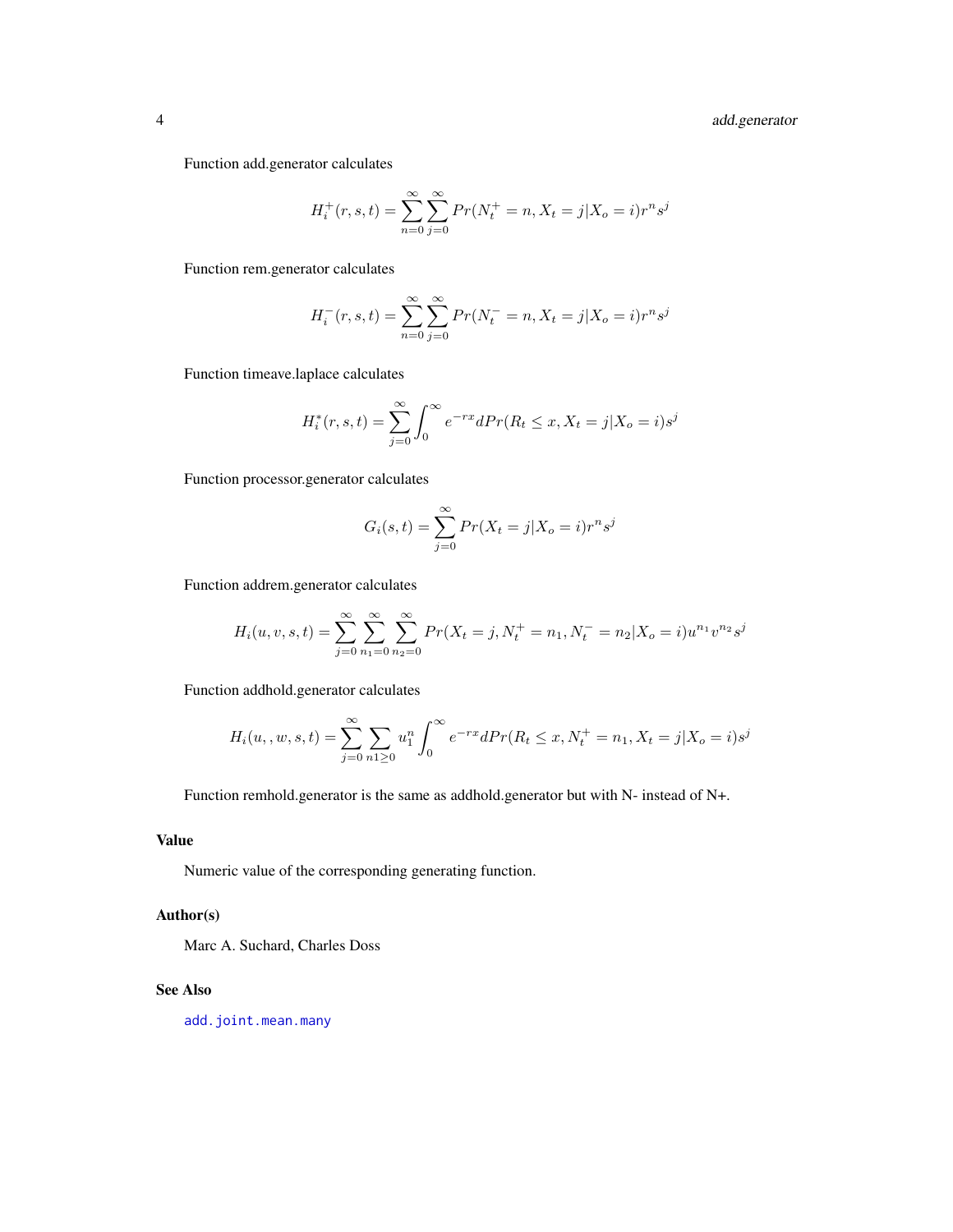<span id="page-4-1"></span><span id="page-4-0"></span>add.joint.mean.many *Mean counts and particle time averages for birth-death processes with immigration*

## <span id="page-4-2"></span>**Description**

A set of functions for calculating the joint and conditional mean sufficient statistics for partially observed birth-death process with immigration. The sufficient statistcs are the number of births and immigrations, the mean number of deaths, and the time average of the number of particles. The conditional expectations of these quantities are calculated for a finite time interval, conditional on the number of particles at the beginning and the end of the interval.

#### Usage

```
add.joint.mean.many(t,lambda,mu,nu=0,X0=1,delta=0.001,n=1024)
rem.joint.mean.many(t,lambda,mu,nu=0,X0=1,delta=0.001,n=1024)
timeave.joint.mean.many(t,lambda,mu,nu=0,X0=1,delta=0.001,n=1024)
add.cond.mean.many(t,lambda,mu,nu=0,X0=1,delta=0.001,n=1024,
prec.tol=1e-12, prec.fail.stop=TRUE)
rem.cond.mean.many(t,lambda,mu,nu=0,X0=1,delta=0.001,n=1024,
prec.tol=1e-12, prec.fail.stop=TRUE)
timeave.cond.mean.many(t,lambda,mu,nu=0,X0=1,delta=0.001,n=1024,
prec.tol=1e-12, prec.fail.stop=TRUE)
add.joint.mean.one(t,lambda,mu,nu=0,X0=1,Xt,delta=0.001,n=1024,r=4)
rem.joint.mean.one(t,lambda,mu,nu=0,X0=1,Xt,delta=0.001,n=1024,r=4)
timeave.joint.mean.one(t,lambda,mu,nu=0,X0=1,Xt,delta=0.001,n=1024,r=4)
add.cond.mean.one(t,lambda,mu,nu=0,X0=1,Xt,trans.prob=NULL,
joint.mean=NULL,delta=1e-04,n=1024, r=4,
prec.tol=1e-12, prec.fail.stop=TRUE)
rem.cond.mean.one(t,lambda,mu,nu=0,X0=1,Xt,trans.prob=NULL,
joint.mean=NULL,delta=1e-04,n=1024, r=4,
prec.tol=1e-12, prec.fail.stop=TRUE)
timeave.cond.mean.one(t,lambda,mu,nu=0,X0=1,Xt,trans.prob=NULL,
joint.mean=NULL, delta=1e-04,n=1024,r=4,
prec.tol=1e-12, prec.fail.stop=TRUE)
hold.cond.mean.one(t,lambda,mu,nu=0,X0=1,Xt, trans.prob=NULL,joint.mean=NULL,
delta=1e-04,n=1024,r=4,prec.tol=1e-12, prec.fail.stop=TRUE)
add.joint.meanSq.one(t, lambda, mu, nu = 0, X0 = 1, Xt, joint.mean=NULL, delta = 0.001,
n=1024,r=4)
add.cond.meanSq.one(t, lambda, mu, nu = 0, X0 = 1, Xt, trans.prob=NULL,
joint.mean=NULL, delta = 0.001, n
= 1024,r=4, prec.tol=1e-12, prec.fail.stop=TRUE)
addrem.joint.mean.one(t, lambda, mu, nu = 0, X0 = 1, Xt, delta = 0.001,n = 1024, r=4addrem.cond.mean.one(t, lambda, mu, nu = 0, X0 = 1, Xt, trans.prob=NULL,
delta = 0.001,n = 1024, r=4,prec.tol=1e-12, prec.fail.stop=TRUE)
addhold.joint.mean.one(t, lambda, mu, nu = 0, X0 = 1, Xt, delta = 0.001,
```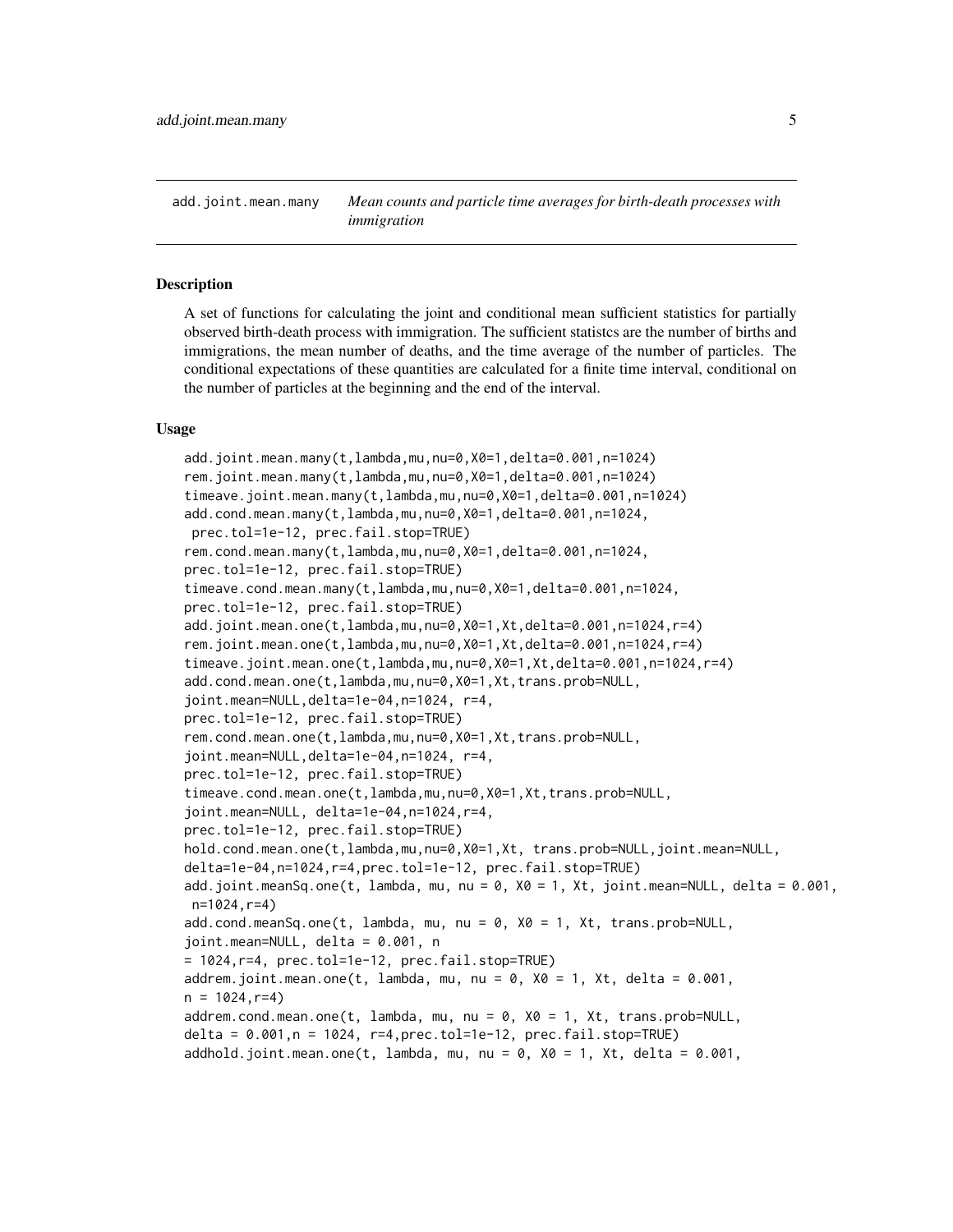```
n = 1024, r=4addhold.cond.mean.one(t, lambda, mu, nu = 0, X0 = 1, Xt,
trans.prob=NULL, delta = 0.001, n = 1024, r=4, prec.tol=1e-12, prec.fail.stop=TRUE)remhold.joint.mean.one(t, lambda, mu, nu = 0, X0 = 1, Xt, delta = 1e-04,
n = 1024, r=4remhold.cond.mean.one(t, lambda, mu, nu = 0, X0 = 1, Xt,
trans.prob=NULL, delta = 1e-04,
n = 1024,r=4, prec.tol=1e-12, prec.fail.stop=TRUE)
add.joint.meanSq.one(t, lambda, mu, nu = 0, X0 = 1, Xt, joint.mean=NULL,
delta = 0.001, n = 1024, r=4)
add.cond.meanSq.one(t, lambda, mu, nu = 0, X0 = 1, Xt,
trans.prob=NULL,joint.mean=NULL, delta = 0.001,
n= 1024, r=4, prec.tol=1e-12, prec.fail.stop=TRUE )
rem.joint.meanSq.one(t, lambda, mu, nu = 0, X0 = 1, Xt,
joint.mean=NULL, delta = 0.001, n = 1024,r=4)
rem.cond.meanSq.one(t, lambda, mu, nu = 0, X0 = 1, Xt, trans.prob=NULL,
joint.mean=NULL, delta = 0.001,n = 1024,r=4, prec.tol=1e-12, prec.fail.stop=TRUE)
hold.joint.meanSq.one(t, lambda, mu, nu = 0, X0 = 1, Xt, r=4, n = 1024,
delta = 0.0001)
hold.cond.meanSq.one(t, lambda, mu, nu = 0, X0 = 1, Xt, trans.prob=NULL,
n= 1024,delta = 0.0001, r=4, prec.tol=1e-12, prec.fail.stop=TRUE)
all.cond.mean.PO(data,lambda,mu,nu=0,delta=0.001,n=1024, r=4,
prec.tol=1e-12, prec.fail.stop=TRUE)
all.cond.mean2.PO(data,lambda,mu,nu=0,delta=0.001,n=1024,r=4,
prec.tol=1e-12, prec.fail.stop=TRUE)
```
## Arguments

| $\mathsf{t}$ | length of the time interval                                                                                                                                                                                                                                                                                                                                                                                                                                                                                                     |
|--------------|---------------------------------------------------------------------------------------------------------------------------------------------------------------------------------------------------------------------------------------------------------------------------------------------------------------------------------------------------------------------------------------------------------------------------------------------------------------------------------------------------------------------------------|
| lambda       | per particle birth rate                                                                                                                                                                                                                                                                                                                                                                                                                                                                                                         |
| mu           | per particle death rate                                                                                                                                                                                                                                                                                                                                                                                                                                                                                                         |
| nu           | immigration rate                                                                                                                                                                                                                                                                                                                                                                                                                                                                                                                |
| Х0           | starting state, a non-negative integer                                                                                                                                                                                                                                                                                                                                                                                                                                                                                          |
| Xt           | ending state, a non-negative integer                                                                                                                                                                                                                                                                                                                                                                                                                                                                                            |
| data         | CTMC_PO_1 or an analogous list. List isn't always accepted (in all.cond.mean<br>functions it isn't). all.cond.means both accept CTMC_PO_1 or CTMC_PO_many.                                                                                                                                                                                                                                                                                                                                                                      |
| trans.prob   | Either NULL or a precomputed transition probability for a process with the pa-<br>rameters passed in. This saves the repeated computation of the same transi-<br>tion probability for multiple conditional expectations over the same interval. If<br>NULL, the probability will just be computed in the function.                                                                                                                                                                                                              |
| joint.mean   | This is a parameter in some of the computations for some squared means. It<br>is either NULL or the corresponding (first-order, unsquared) mean. If NULL<br>the probability will just be computed in the function. (It is needed to convert<br>a factorial mean to a squared mean.) Note that this is ALWAYS an unsquared<br>mean, regardless of whether the function is a $*$ mean Sq.* or a $*$ mean.* function.<br>In the latter case, if a non-NULL value is passed, the called function doesn't do<br>much besides divide. |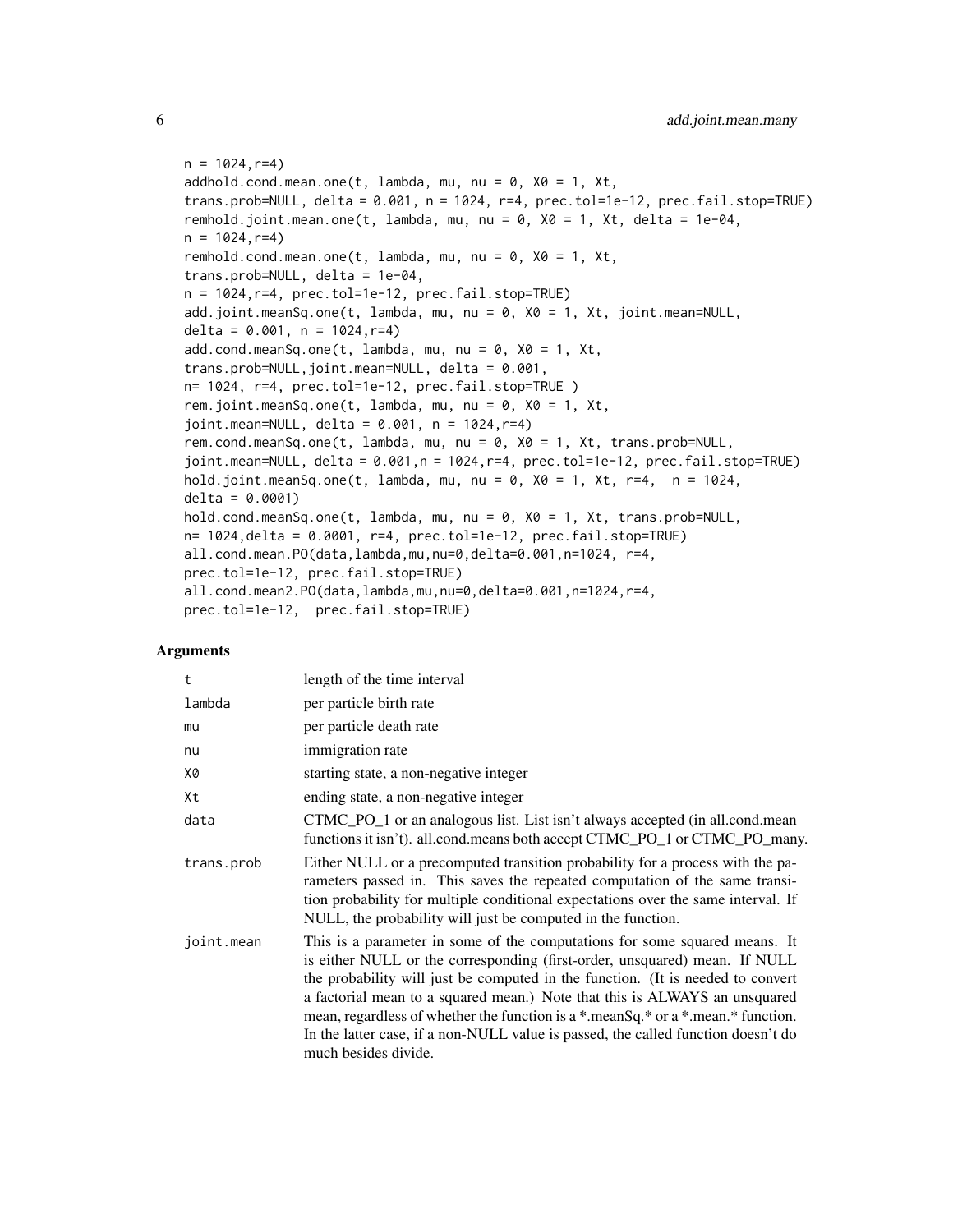| delta    | increment length used in numerical differentiation                                                                                                                                                                                                                                                                                                                                               |
|----------|--------------------------------------------------------------------------------------------------------------------------------------------------------------------------------------------------------------------------------------------------------------------------------------------------------------------------------------------------------------------------------------------------|
| n        | number of coefficients to pull off via FFT, in *.one functions this number deter-<br>mines the number of intervals in the Rieman sum approximation of the integral                                                                                                                                                                                                                               |
| prec.tol | "Precision tolerance"; to compute conditional means, first the joint means are<br>computed and then they are normalized by transition probabilities. The precision<br>parameters govern the conditions under which the function will quit if these<br>values are very small. If the joint-mean is smaller than prec.tol then the value of<br>prec.fail.stop decides whether to stop or continue. |
|          | prec. fail. stop If true, then when joint-mean values are smaller than prec. tol the program stops;<br>if false then it continues, usually printing a warning.                                                                                                                                                                                                                                   |
| r        | See numDeriv package; this is 'r' argument for grad/genD/hessian which deter-<br>mines how many richardson-method iterations are done.                                                                                                                                                                                                                                                           |

## Details

Birth-death process is denoted by  $X_t$ 

Sufficient statistics are defined as

 $N_t^+$  = number of additions (births and immigrations)

 $N_t^-$  = number of deaths

 $R_t$  = time average of the number of particles,  $\int_0^t X_y dy$ 

Function add.joint.mean.many returns a vector of length n, where the j-th element of the vector is equal to

$$
E(N_t^+ 1_{X_t=j} | X_0 = X0)
$$

Function rem.joint.mean.many returns a vector of length n, where the j-th element of the vector is equal to

$$
E(N_t^-1_{X_t=j}|X_0=X0)
$$

Function timeave.joint.mean.many returns a vector of length n, where the j-th element of the vector is equal to

$$
E(R_t 1_{X_t=j} | X_0 = X0)
$$

Function add.cond.mean.many returns a vector of length n, where the j-th element of the vector is equal to

$$
E(N_t^+|X_0=X0,X_t=j)
$$

Function rem.cond.mean.many returns a vector of length n, where the j-th element of the vector is equal to

$$
E(N_t^- | X_0 = X0, X_t = j)
$$

Function timeave.cond.mean.many returns a vector of length n, where the j-th element of the vector is equal to

$$
E(R_t|X_0=X0,X_t=j)
$$

Function add.joint.mean.one returns  $E(N_t^+ 1_{X_t=X_t}|X_0=X_0)$ Function rem.joint.mean.one returns  $E(N_t^{-1}X_{t=X_t}|X_0=X_0)$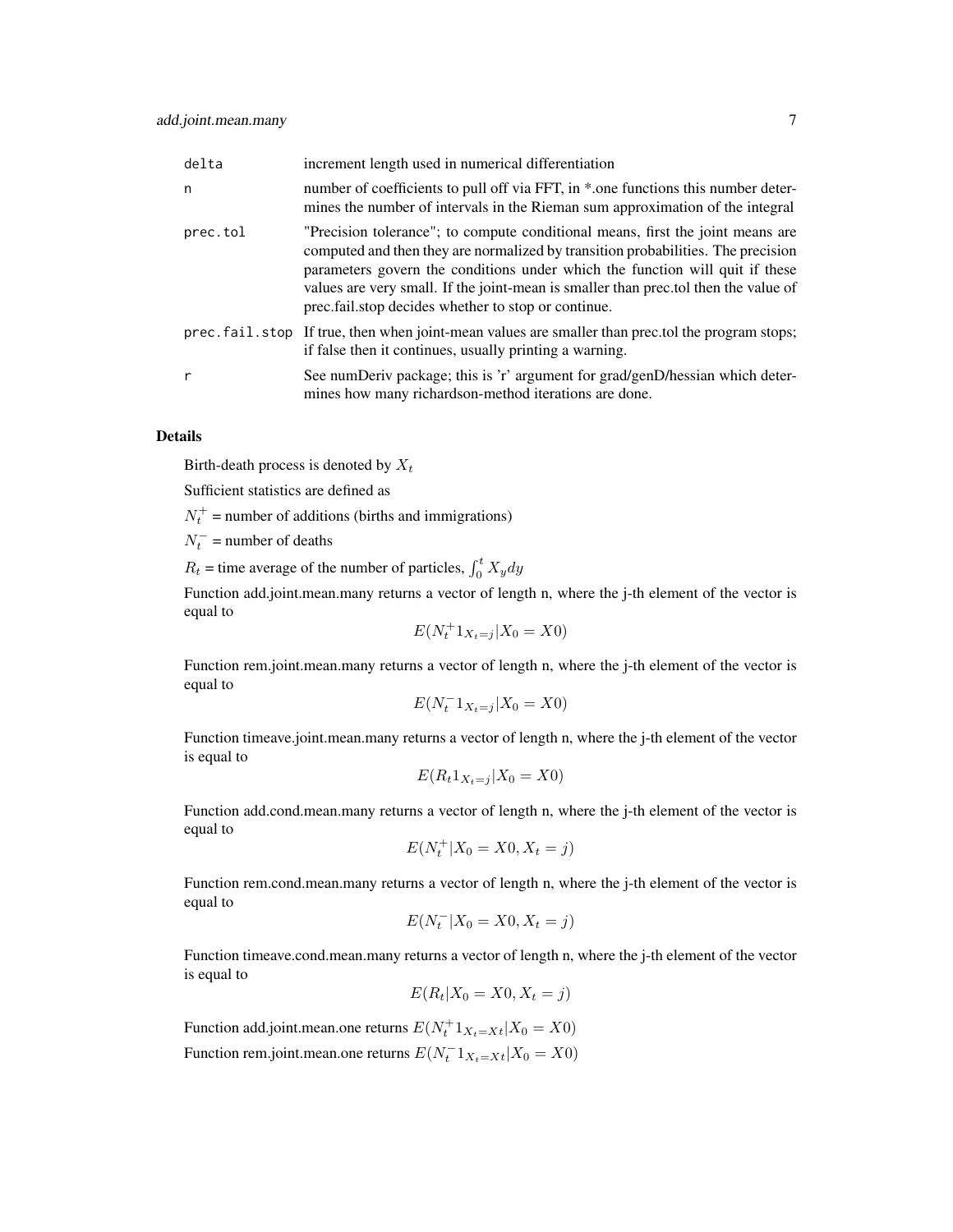<span id="page-7-0"></span>Function timeave.joint.mean.one returns  $E(R_t 1_{X_t=X_t}|X_0 = X0)$ Function add.cond.mean.one returns  $E(N_t^{\dagger} X_0 = X0, X_t = Xt)$ Function rem.cond.mean.one returns  $E(N_t^-|X_0=X0, X_t=Xt)$ Function timeave.cond.mean.one returns  $E(R_t|X_0 = X0, X_t = Xt)$ Function add.joint.meanSq.one returns  $E((N_t^-)^2, X_t = Xt | X_0 = X0)$ Function add.cond.meanSq.one returns  $E((N_t^-)^2 | X_0 = X0, X_t = Xt)$ Function addrem.joint.mean.one returns  $E((N_t^- N_t^-), X_t = Xt | X_0 = X0)$ Function addrem.cond.mean.one returns  $E((N_t^- N_t^-)|X_0 = X0, X_t = Xt)$ 

all.cond.mean.PO and all.cond.mean2.PO compute the first and second order means respectively for a partially observed process (with possibly more than one observation point). So they amalgamate the above functions and also apply them to multiple observations. The outcomes are labeled appropriately.

Note that all.cond.mean.PO are not methods, they can accept either CTMC\_PO\_many or CTMC\_PO\_1 (via their use of CTMCPO2indepIntervals function).

"Hold" and "timeave" are the same.

The .many functions are less safe about differentiation right now. This should be changed in the future.

#### Author(s)

Marc A. Suchard, Vladimir N. Minin, Charles Doss

#### See Also

[add.generator](#page-2-1)

#### Examples

```
library(DOBAD)
my.lambda = 2
my.mu = 3my.nu =1my.time = 0.5my.start = 10my.end = 2my.n = 1024
```
#Calculate the mean number of additions (births and immigrations) #conditional on "my.start" particles at time 0 and "my.end" particles at time "my.time" add.cond.mean.one(t=my.time,lambda=my.lambda,mu=my.mu,nu=my.nu,X0=my.start,Xt=my.end)

#Calculate a vector mean number of deaths joint with "my.end" particles at # time "my.time" and conditional on "my.start" particles at time 0 DOBAD:::rem.joint.mean.one(t=my.time,lambda=my.lambda,mu=my.mu,nu=my.nu,X0=my.start,Xt=my.end)

#Calculate a vector mean particle time averages conditional on # "my.start" particles at time 0 and 1 to "my.n" particles at time "my.time"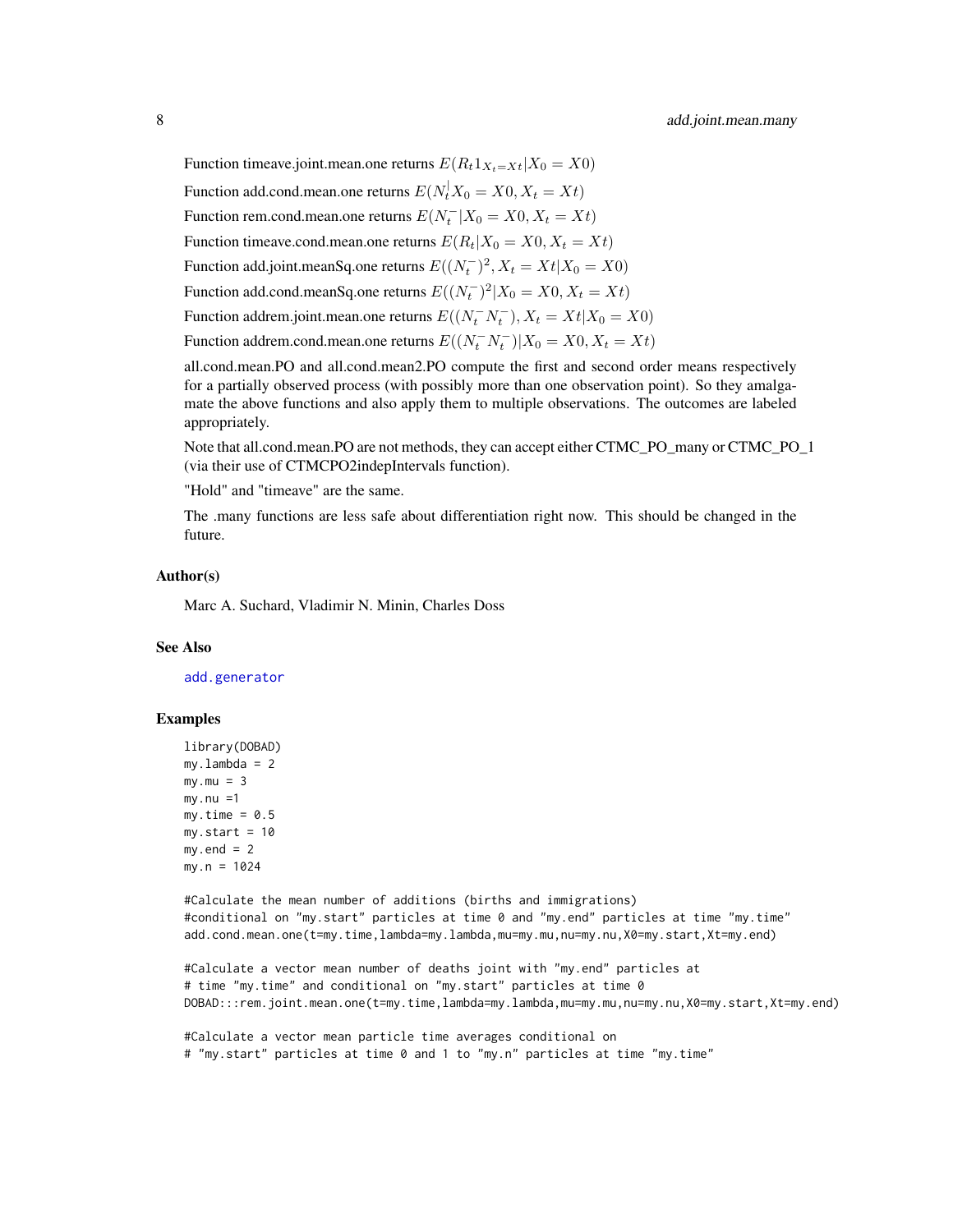```
# WARNING: conditional expectations for large values of |X_0-X_t| may be
# unreliable
timeave.cond.mean.many(t=my.time,lambda=my.lambda,mu=my.mu,nu=my.nu,X0=my.start,n=my.n)[1:20]
```
add.uncond.mean.one *ENplus, ENminus, Eholdtime, unconditional on ending state.*

#### Description

ENplus, ENminus, Eholdtime, unconditional on ending state. i.e. sum over j of Eij(Nplus), etc. Expected number of total jumps up/down/holdtime over the given interval, conditional on starting state.

#### Usage

add.uncond.mean.one(t,  $X\emptyset$ , lambda, mu, nu, delta = 0.001,  $r = 4$ ) rem.uncond.mean.one(t,  $X0$ , lambda, mu, nu, delta = 0.001, r = 4) hold.uncond.mean.one(t,  $X\theta$ , lambda, mu, nu, delta = 0.001,  $r = 4$ )

## Arguments

| t      | time                      |
|--------|---------------------------|
| X0     | starting state            |
| lambda | birth rate                |
| mu     | death rate                |
| nu     | immigration rate          |
| delta  | paramter for derivative.  |
|        | parameter for derivative. |

## Details

Uses generating functions.

## Value

Each return a numeric.

#### Author(s)

Charles Doss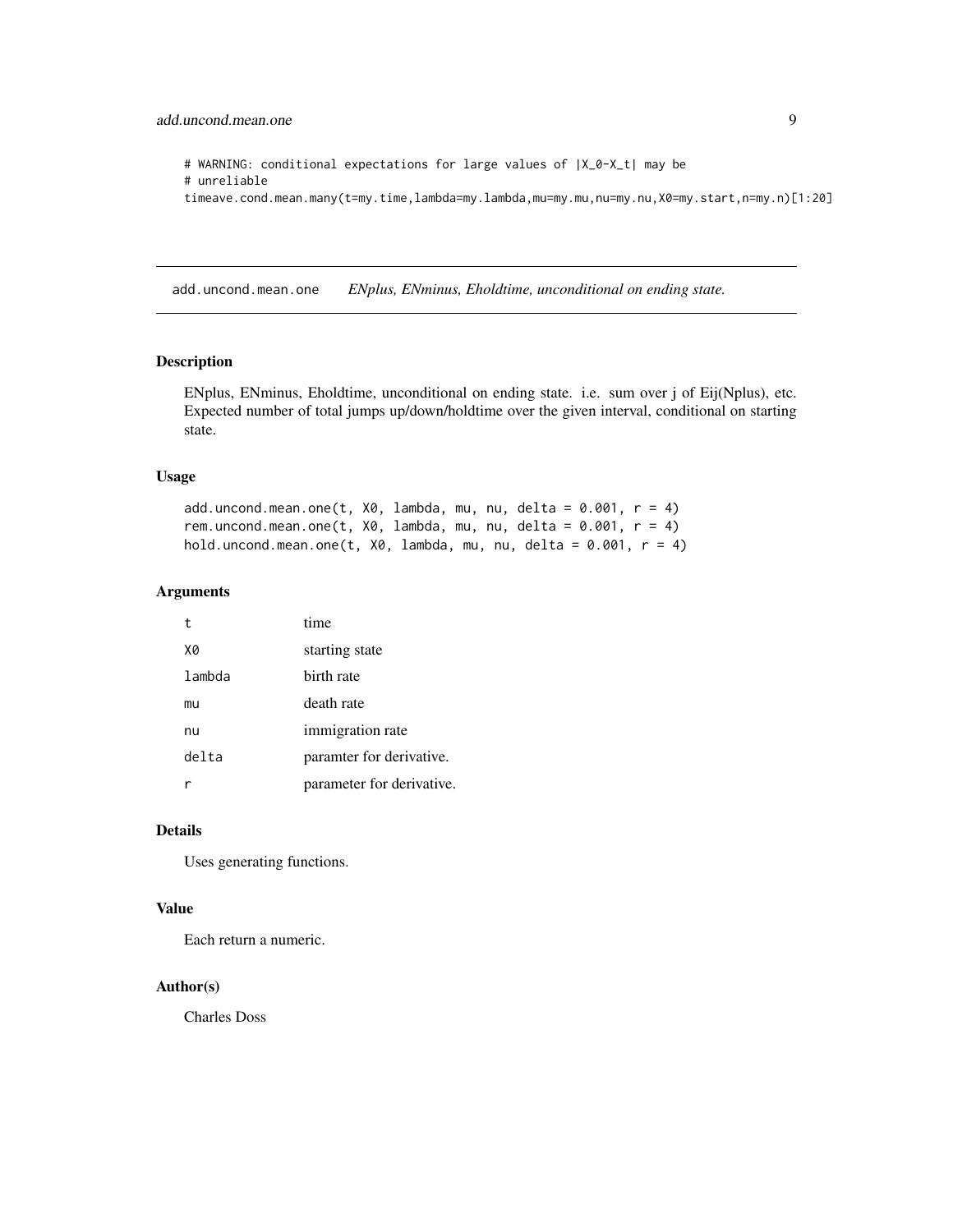Generic Code for acceptance-rejection sampling.

## Usage

ARsim(margSimFn, acceptFn, N, keepTestInfo = FALSE)

# Arguments

| margSimFn    | This is a simulation function. It should take no arguments (or have default values<br>that will be used). It should output one simulation; we will refer to it as being<br>"type $X$ ".                                                                                                  |
|--------------|------------------------------------------------------------------------------------------------------------------------------------------------------------------------------------------------------------------------------------------------------------------------------------------|
| acceptFn     | Should take "type X" as argument and output True or False. It should actu-<br>ally output a list (T/F, extraInformation). ExtraInformation is generally what-<br>ever is being used to do the accept/reject part; it is technically only required if<br>"keepTestInfo" is passed a True. |
| N            | How many simulations total to run (regardless of eventual acceptance ratio);<br>There is not currently a parameter for choosing to stop after a given number of<br>acceptances.                                                                                                          |
| keepTestInfo | True or False; if True then the result will be two lists, the second of which has<br>the second output from acceptFn; generally the data used to decide whether to<br>accept or reject the simulations.                                                                                  |

## Details

Does accept-reject simultion; margSimFn is run N times; acceptFn decides which to keep and which to remove;

## Value

Returns a list with one (if keepTestInfo==FALSE) or two (if keepTestInfo==TRUE) components. The first is \$acceptSims, and the second is \$testVals. The component acceptSims are the simulated values that were accepted. To do further analysis, testVals is the corresponding list of information used to evaluate.

In future: Will have option to pass all simulations as output, and to accept simulations (but presumably with a different acceptFn) to allow for more reuse.

As an implementation note: want to do "replicate" inside this function so as to regulate the types of output.

# Author(s)

Charles Doss

<span id="page-9-0"></span>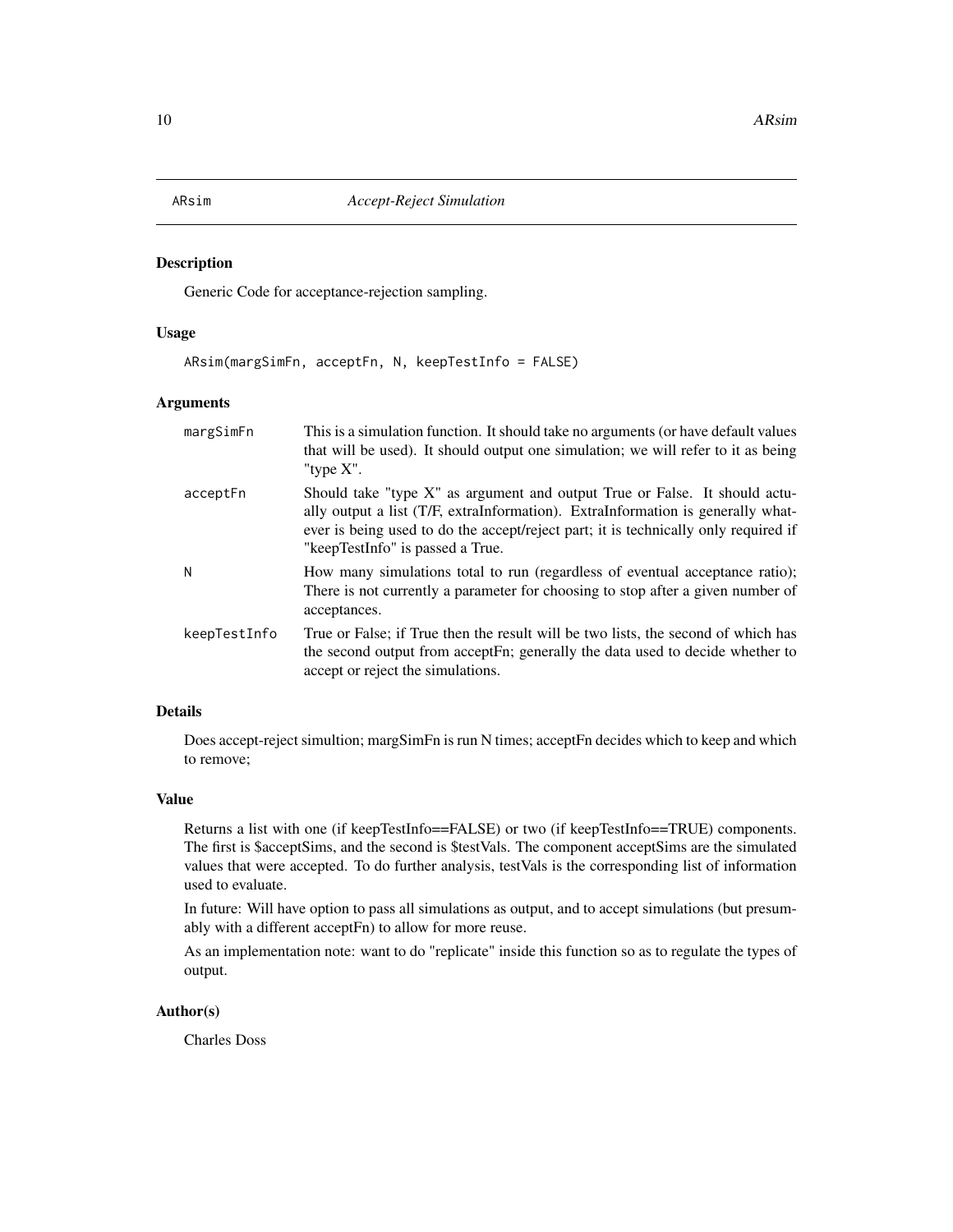<span id="page-10-0"></span>BD.EMInference.prodExpecs

*Functions That Calculate Product Expectations Needed for Inference via EM Algorithm*

#### **Description**

In order to calculate the information matrix for partial data, several conditional expectations of products of sufficient statistics are needed.

#### Usage

```
getBDsummaryExpecs(sims, fnc=function(x){x})
getBDsummaryProdExpecs(sims, getsd=FALSE)
```
#### Arguments

| sims  | A list of Birth-Death CTMCs.                                                                                           |
|-------|------------------------------------------------------------------------------------------------------------------------|
| fnc   | A one argument function. It should be a function from Reals to Reals, capable<br>of accepting a vector as its argument |
| getsd | Also return estimate of standard deviations of the prods                                                               |

#### Details

Assume we have a linear-birth-death process  $X_t$  with birth parameter  $\lambda$ , death parameter  $\mu$ , and immigration parameter  $βλ$  (for some known, real  $β$ ). We observe the process at a finite set of times over a time interval [0,T].

In order to calculate the information matrix for partial data, several conditional expectations of products of sufficient statistics are needed. We have a method for simulation conditional on the data, sim.condBD, which we use to estimate these.

Generally for getting the information matrix after running the EM algorithm, sim.condBD is called to simulate with the given parameters (estimates, usually), and the output sims are passed. It is often important that the same set of sims are used to get all the results if the goal is to create an information matrix.

#### Value

getBDsummaryExpecs simply returns (an estimate of)  $E(fnc(Nt+))$ ,  $E(fnc(Nt-))$ , and  $E(fnc(Rt))$ , where Nt+, Nt-, and Rt are the numbre of jumps up, the number of jumps down, and the total holding time, respectively. They are returned in that order, also with labels "Nplus", "Nminus", and "Holdtime".

getBDsummaryProdExpecs returns  $E(Nt+ * Nt)$ ,  $E(Nt+ * Rt)$ , and  $E(Nt- * Rt)$ , in that order, also with the labels "NplusNminus", "NplusHoldtime", "NminusHoldtime".

Returns another row of with corresponding standard deviations if getsd=TRUE.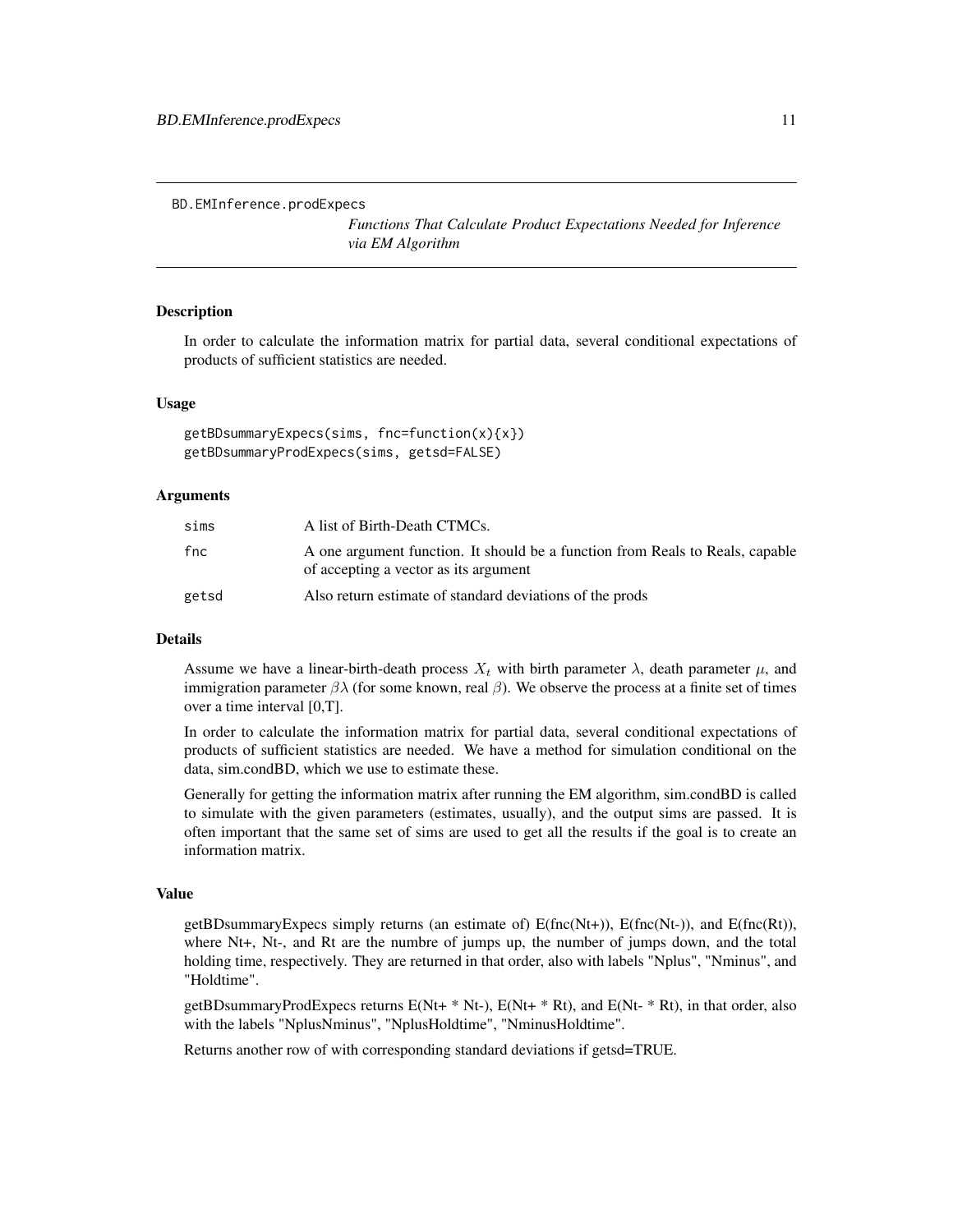# Author(s)

Charles Doss

# See Also

[add.joint.mean.many](#page-4-1), [sim.condBD](#page-48-1)

#### BD.MCMC.SC *MCMC on Linear Birth Death Process*

#### Description

Bayesian parameter estimation via Gibbs sampler MCMC on Linear Birth Death process, (\_S\_pecial \_C\_ase of constrained immigration) in which the data is the state at discrete time points.

## Usage

```
BD.MCMC.SC(Lguess, Mguess, beta.immig, alpha.L, beta.L, alpha.M, beta.M,
    data, burnIn = 100, N = 1000, n.fft = 1024,
verbose=1, verbFile=NULL, simMethod=-1,...)
```
# Arguments

| Lguess     | Starting point for $\lambda$                                                                                                                                                                                                                          |
|------------|-------------------------------------------------------------------------------------------------------------------------------------------------------------------------------------------------------------------------------------------------------|
| Mguess     | Starting point for $\mu$                                                                                                                                                                                                                              |
| beta.immig | Immigration rate = beta.immig $*\lambda$ .                                                                                                                                                                                                            |
| alpha.L    | Shape parameter for prior for $\lambda$                                                                                                                                                                                                               |
| beta.L     | Rate parameter for prior for $\lambda$                                                                                                                                                                                                                |
| alpha.M    | Shape parameter for prior for $\mu$                                                                                                                                                                                                                   |
| beta.M     | Rate parameter for prior for $\mu$                                                                                                                                                                                                                    |
| data       | Partially observed chain. Has components \$times and \$states where dat\$states[i]<br>is the state observed at time dat\$times[i].                                                                                                                    |
| N          | Number of iterations to run the MCMC for.                                                                                                                                                                                                             |
| burnIn     | Number of initial parameter estimates to throw out. (So need burnIn $\ll N$ .)<br>Choose burnIn= $=0$ throws nothing away.                                                                                                                            |
| n.fft      | Number of terms to use in the fast fourier transform or the riemann integration<br>when using the generating functions to compute probabilities or joint expecta-<br>tions for the birth-death process. See the add.joint.mean.many, etc, functions.  |
| verbose    | Chooses level of printing. Increasing from 0, which is no printing.                                                                                                                                                                                   |
| verbFile   | Character signifying the file to print to. If NULL just to standard output.                                                                                                                                                                           |
| simMethod  | Switch between using Accept-reject simulation and using the exact simulation<br>method. If -1, the function attempts to determine the best one of the two for the<br>given parameters. Value of 0 fixes it at AR, and 1 fixes it at the exact method. |
| .          | Unused at this point.                                                                                                                                                                                                                                 |

<span id="page-11-0"></span>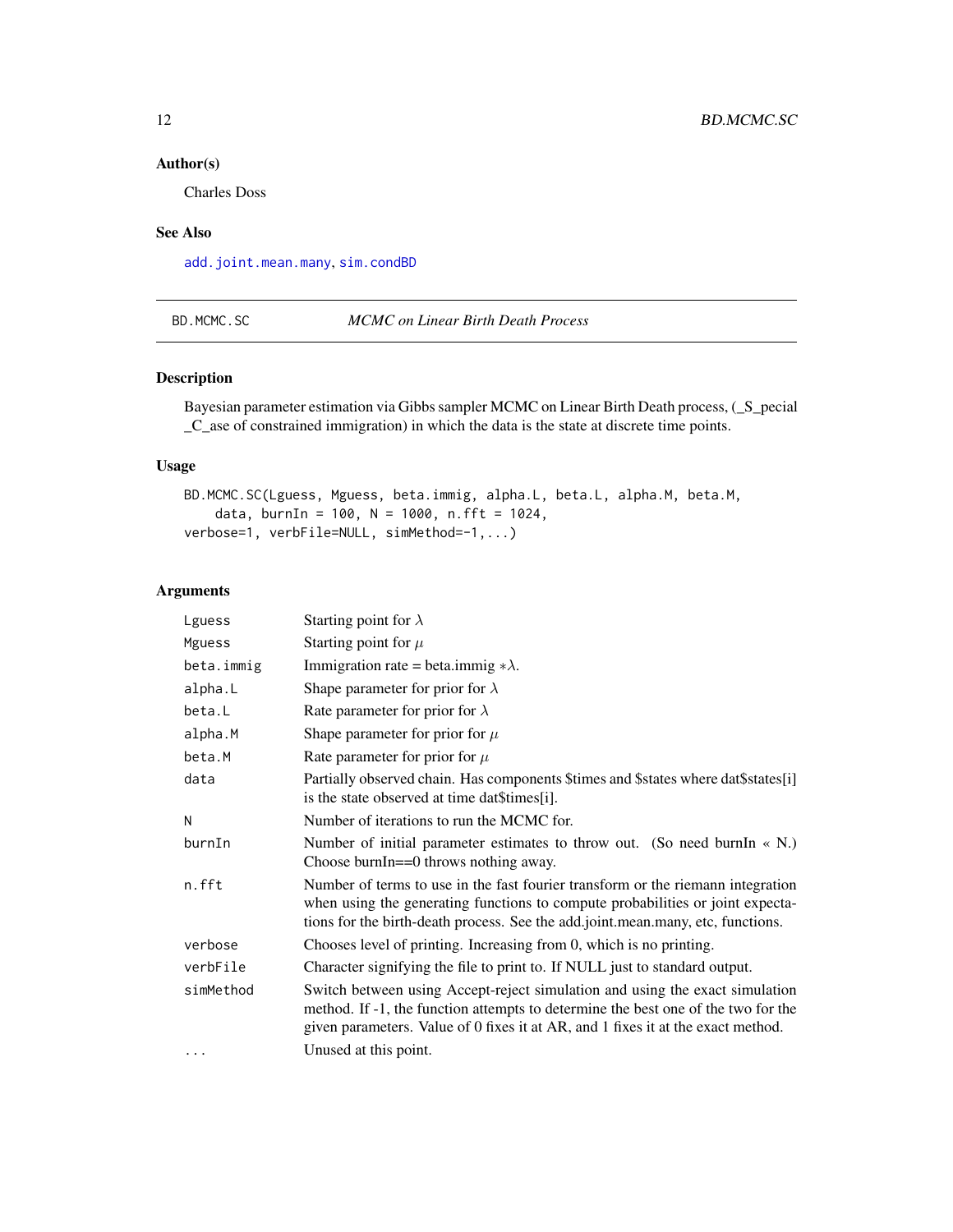#### <span id="page-12-0"></span>Details

Assume we have a linear-birth-death process  $X_t$  with birth parameter  $\lambda$ , death parameter  $\mu$ , and immigration parameter  $\beta \lambda$  (for some known, real  $\beta$ ). We observe the process at a finite set of times over a time interval [0,T]. This runs MCMC to do parameter estimation. The method is Gibbs sampling, by augmenting the state space to include the the fully observed chain. Then Gibbs sampling is performed using the the conditional simulation of sim.condBD and the fact that, given the fully observed chain as data, independent gamma priors are conjugate priors, with independent posteriors.

## Value

Returns a  $N - burnInx2$  matrix, the nth row being the estimators/samples at the nth iteration. The first column is for lambda (birth), the second for mu (death).

#### Author(s)

Charles Doss

#### See Also

[add.joint.mean.many](#page-4-1)

bdARsimCondEnd *Conditional Simulation of BD via Accept-Reject*

#### Description

Simulates linear birth-death processes conditional on observing the end time (or a series of discrete observations), via simple accept reject (ie marginal simulation and accepting if it has the right end state).

#### Usage

```
bdARsimCondEnd(Naccepted = NULL, Ntotal = NULL,Nmax=NULL,
bd.P0 = new("CTMC_P0_1", states = c(5, 7, 3),times = c(0, 0.4, 1), L = 0.5, m = 0.7, nu = 0.4)
bdARsimCondEnd.1(Naccepted = NULL, Ntotal = NULL, Nmax=NULL,
T = 1.02, L = 0.3, m = 0.4, nu = 0.1, a = 8, b = 9)
```
## Arguments

| Naccepted | Number of accepted sims to have at the end. Naccepted overrides Ntotal. If you<br>want to use Ntotal, Naccepted should be NULL. Note that the number of sims<br>will be $\geq$ Naccepted, probably not exactly equal to Naccepted. |
|-----------|------------------------------------------------------------------------------------------------------------------------------------------------------------------------------------------------------------------------------------|
| Ntotal    | Number of marginal sims to do; no guarantee of how many sims you will get<br>out, but a better guarantee of how long it will take. If it gets no sims, it returns<br>$list()$ .                                                    |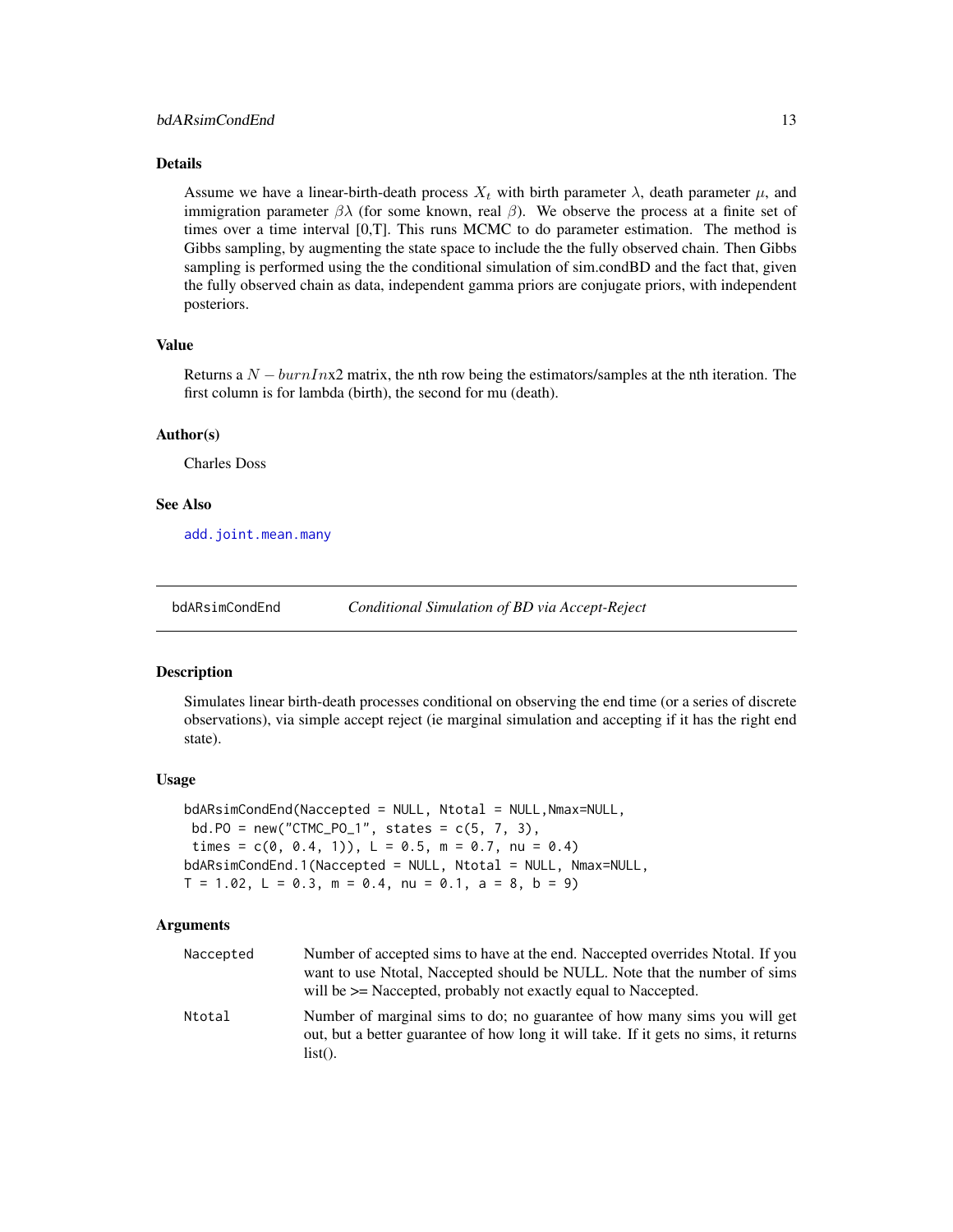<span id="page-13-0"></span>

| Nmax  | Different than Ntotal; it works with Naccepted. The function quits when either it<br>has Naccepted sims or when it has done Nmax attempts. If it hits the max, returns<br>whatever has been simulated so far, possibly list() if nothing. |
|-------|-------------------------------------------------------------------------------------------------------------------------------------------------------------------------------------------------------------------------------------------|
| T     | Length of time of the chain.                                                                                                                                                                                                              |
| L     | Linear Birth rate.                                                                                                                                                                                                                        |
| m     | Linear death rate.                                                                                                                                                                                                                        |
| nu    | Immigration rate.                                                                                                                                                                                                                         |
| bd.PO | For bdARsimCondEnd, this is a list of observations essentially; Either class<br>"CTMC_PO_1" or the analogous list.                                                                                                                        |
| a     | Starting state.                                                                                                                                                                                                                           |
| b     | Ending state (when you have just one observation).                                                                                                                                                                                        |

#### Details

Outputs a list of BDMC objects. If Naccepted is not NULL then the list will be at least Naccepted long.

#### Value

List of BDMC objects.

# Author(s)

Charles Doss

#### Examples

```
bdARsimCondEnd.1(Naccepted=10); #default parameters; simulates at least10.
bdARsimCondEnd.1(Ntotal=10); #default parameters; maybe end with none.
```
BDloglikelihood.PO *Calculate log likelihood of Partially Observed BD process*

# Description

Calculates the log likelihood of a "partially observed birth-death-immigration process."

#### Usage

```
## S3 method for class 'CTMC_PO_1'
BDloglikelihood.PO(partialDat, L, m, nu, n.fft = 1024)
## S3 method for class 'CTMC_PO_many'
BDloglikelihood.PO(partialDat, L, m, nu, n.fft = 1024)
## S3 method for class 'list'
BDloglikelihood.PO(partialDat, L, m, nu, n.fft = 1024)
BDloglikelihood.PO(partialDat, L, m, nu, n.fft = 1024)
```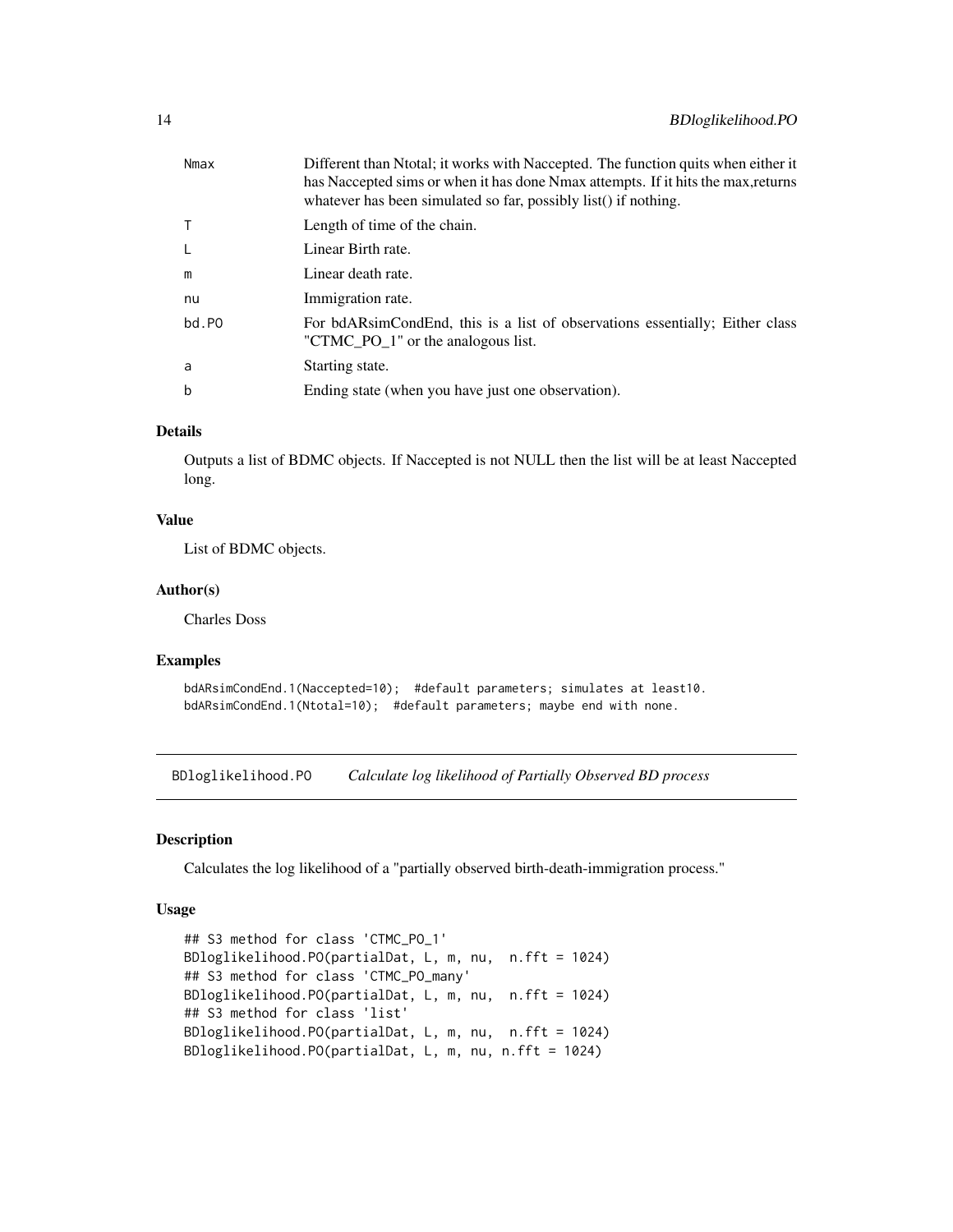## <span id="page-14-0"></span>BDMC-class 15

#### Arguments

| L.         | lambda, birth rate.                                                                                                                                                                                           |
|------------|---------------------------------------------------------------------------------------------------------------------------------------------------------------------------------------------------------------|
| m          | mu, death rate.                                                                                                                                                                                               |
| nu         | nu, Immigration rate.                                                                                                                                                                                         |
| partialDat | Either of class "CTMC_PO_many", or of class "CTMC_PO_1" or the latter's<br>analog in list form, ie a list with the two components "states" and "times" for the<br>"list" and default versions of this method. |
| n.fft      | precision for riemann integration / fast fourier transform.                                                                                                                                                   |

## Details

Immigration can be arbitrary here. Calculates likelihood of the b-d-i proces when it is observed at discrete timepoints.

## Value

Real number.

#### Author(s)

charles doss

## Examples

```
library(DOBAD)
T=25;
L \le -0.3mu < - .6beta.immig <-1.2;initstate \leq 17;
#generate process
dat <- birth.death.simulant(t=T, lambda=L, m=mu, nu=L*beta.immig, X0=initstate);
#"observe" process
delta <- 2
partialData <- getPartialData( seq(0,T,delta), dat);
#calculate the likelihood
BDloglikelihood.PO(partialDat=partialData, L=L, m=mu, nu=beta.immig*L);
```
<span id="page-14-1"></span>BDMC-class *Class "BDMC"*

## Description

Birth-Death(-Immigration) CTMCs. Changes in state must be by 1 only.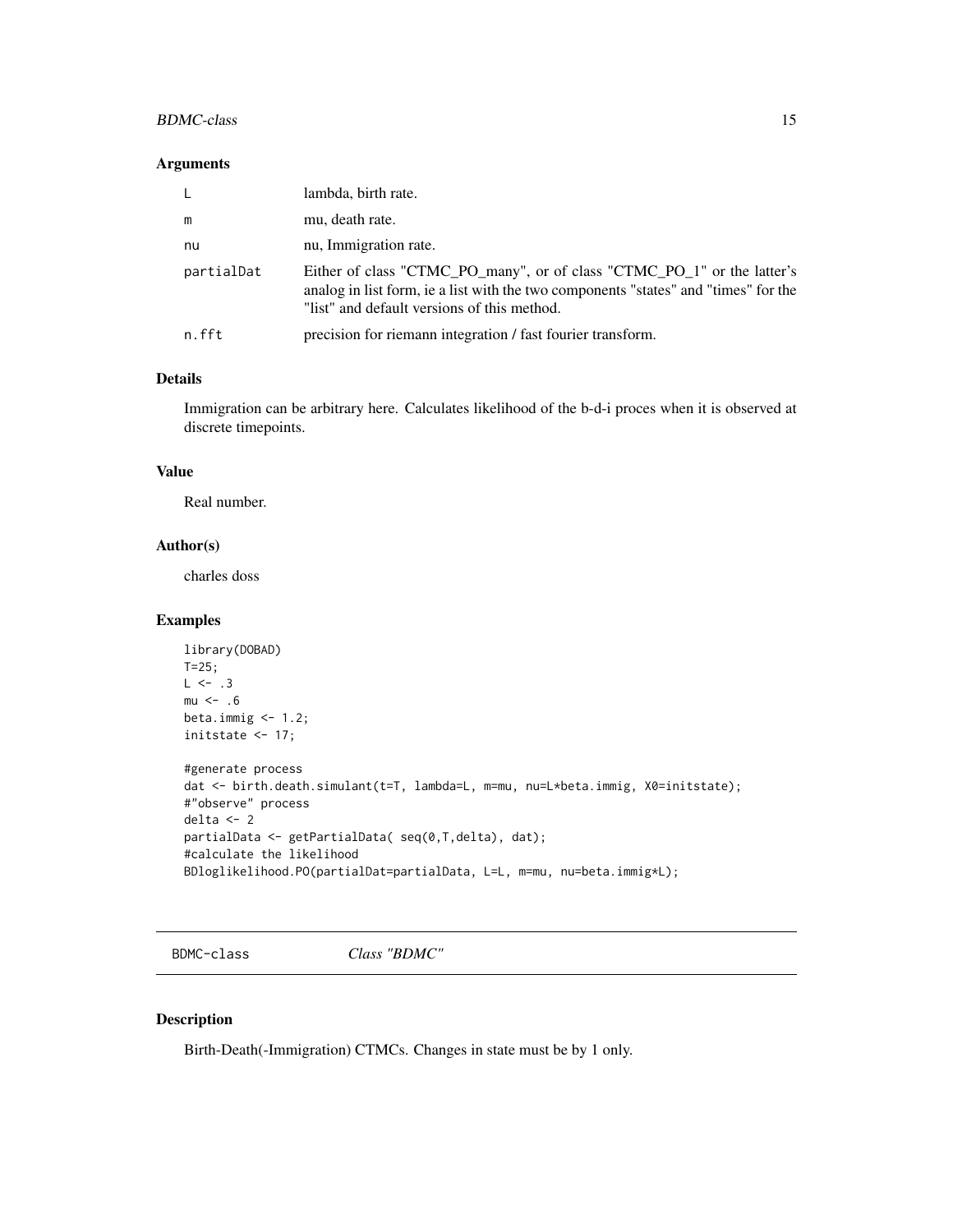# Objects from the Class

Objects can be created by calls of the form new("BDMC", ...).

#### **Slots**

states: Object of class "numeric" ~~ times: Object of class "numeric" ~~ T: Object of class "numeric" ~~

#### Extends

Class ["CTMC"](#page-20-1), directly.

# Methods

BDsummaryStats signature(sim = "BDMC"): ... getStates signature(object = "BDMC"): ... getTimes signature(object = "BDMC"): ...

# See Also

[BDsummaryStats,BDMC-method,](#page-16-1) [getT,BDMC-method](#page-40-1)

#### Examples

showClass("BDMC")

BDMC\_many-class *Class* "BDMC\_many"

#### Description

A vector of BDMCs. Changes in the state for each element list should be by 1 only.

# Objects from the Class

Objects can be created by calls of the form new("BDMC\_many", ...) and supplying a "CTMC\_many" object.

# **Slots**

CTMCs: Object of class "list", a "CTMC\_many" object

# Extends

Class "CTMC\_many", directly.

<span id="page-15-0"></span>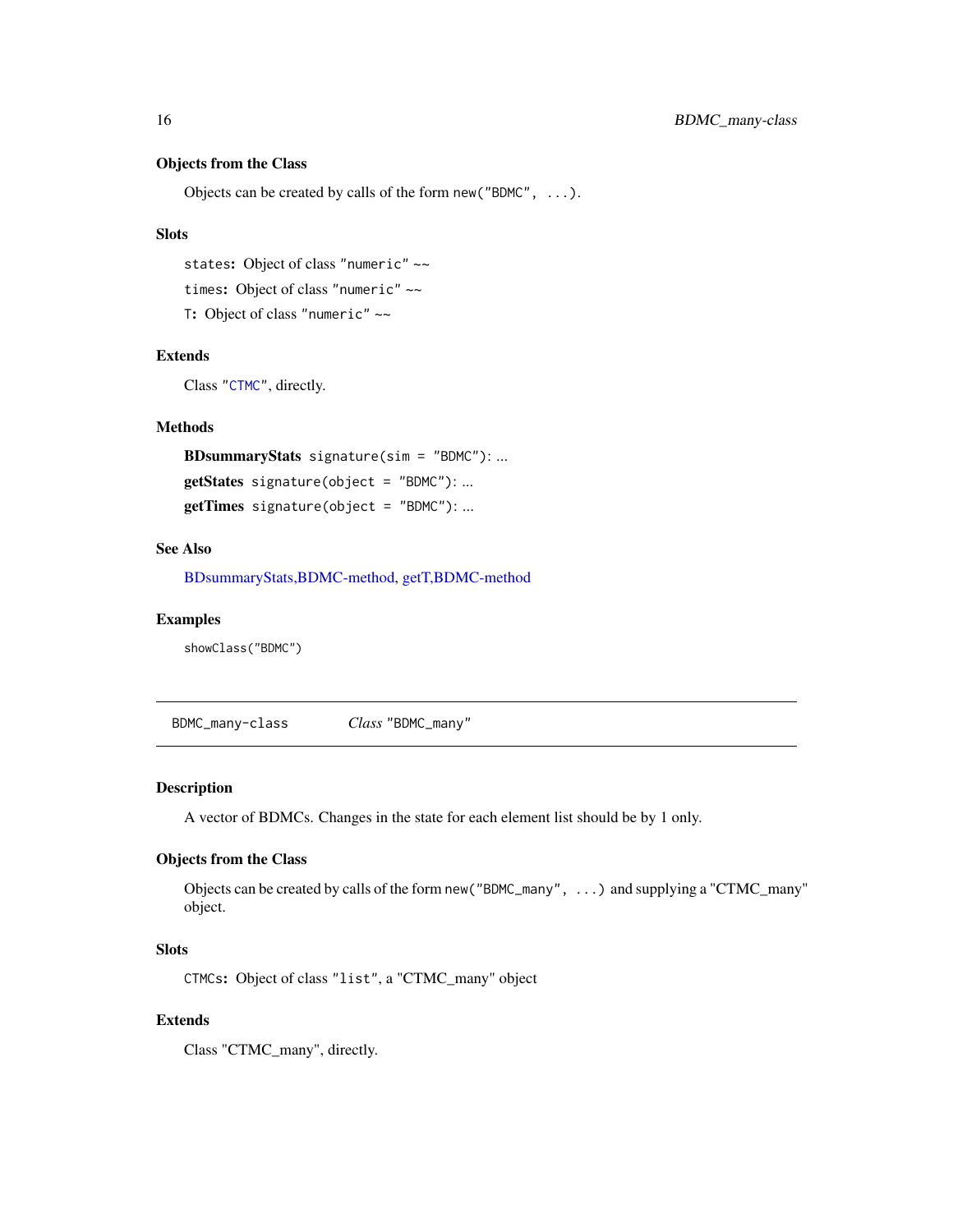# <span id="page-16-0"></span>Methods

No methods defined with class "BDMC\_many" in the signature.

#### Examples

showClass("BDMC\_many")

BDPOloglikeGradSqr.CTMC\_PO\_many

*Gradient-Squared of PartialData likelihood*

## Description

In Louis' 82 formula for the information of partially observed data, the last term is the gradientsquared of the partial data likelihood. It doesn't have to be calculated because it's 0 at the MLE, but it's coded here for debugging purposes.

#### Usage

```
BDPOloglikeGradSqr.CTMC_PO_many(partialDat, L, m, beta, n.fft = 1024)
```
#### Arguments

| partialDat | CTMC_PO_many.                                          |
|------------|--------------------------------------------------------|
|            | lambda at which to calculate information; usually MLE. |
| m          | mu at which to calculate information; usually MLE.     |
| beta       | known constant defining nu via nu=beta*lambda.         |
| n.fft      | deprecated unused.                                     |
|            |                                                        |

| BDsummaryStats | Get summary statistics for EM Algorithm on Linear Birth-Death Pro- |
|----------------|--------------------------------------------------------------------|
|                | cess                                                               |

#### <span id="page-16-1"></span>Description

When passed in a birth-death markov chain, this extracts the summary statistics that are needed for computing the MLE (if immigration is a fixed known constant multiple of birth).

That is, BDsummaryStats returns the counts of the total number of jumps up, the total number of jumps down, and the total holding/waiting time (

$$
\sum_i d(i) * i
$$

, where d(i) is time spent in state i).

BDsummaryStats.PO does something similar, but for a partially observed process.

NijBD takes a BD CTMC and calculates the number of jumps up and the number of jumps down.

waitTimes takes a CTMC and calculates the waiting time.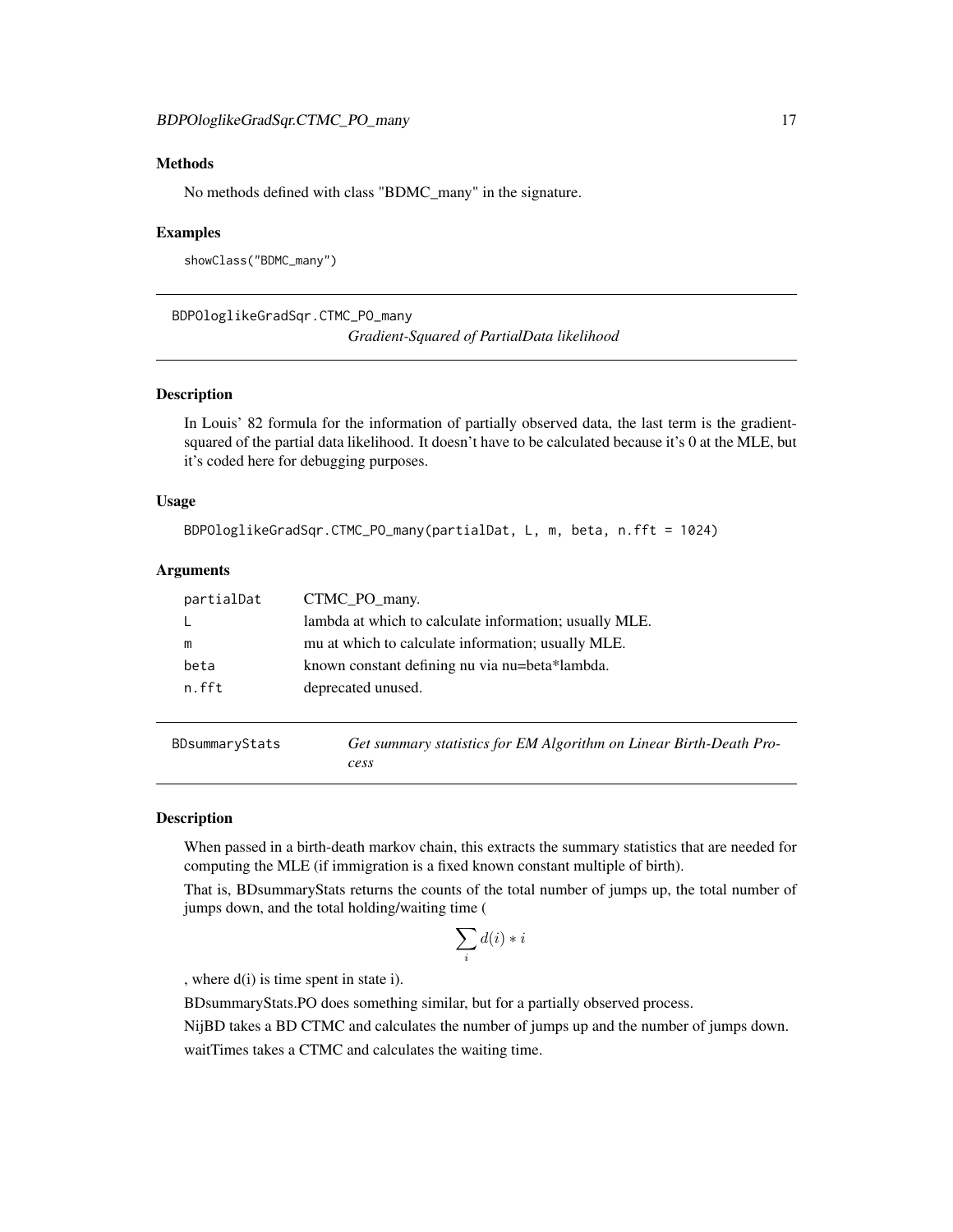#### Usage

```
BDsummaryStats(sim)
BDsummaryStats.PO(dat)
NijBD(BDhist)
NijBD.CTMC_many(BDhists)
waitTimes(stateHist, timeHist, T)
```
## Arguments

| sim       | A fully observed BDMC (or list with \$states, \$times, \$T), or a BDMC_many.                                                        |
|-----------|-------------------------------------------------------------------------------------------------------------------------------------|
| dat       | Partially observed CTMC (list with \$states, \$times, \$T), no "BD" restrictions on<br>the structure of the chain.                  |
| BDhist    | States of a BDMC; can be either a vector of states (each differing from its pre-<br>decessor by 1) or a BDMC in list or class form. |
| BDhists   | CTMC many object                                                                                                                    |
| stateHist | Vector of states (integers). Corresponds to time Hist.                                                                              |
| timeHist  | Vector of times (reals). Corresponds to stateHist, i.e. stateHist[i] is the state at<br>and after time Hist[i].                     |
| т         | Total time the chain was observed for.                                                                                              |

## Details

Assume we have a linear-birth-death process  $X_t$  with birth parameter  $\lambda$ , death parameter  $\mu$ , and immigration parameter  $βλ$  (for some known, real  $β$ ). We observe the process at a finite set of times over a time interval [0,T].

If the process is fully observed then to calculate the MLEs, we need the number of jumps up, down, and the total holding time. BDsummaryStats takes a BD CTMC and returns these three values, in a vector, with the names "Nplus" and "Nminus" for the number of jumps up and number of jumps down, respectively, and the name "Holdtime" for the total holding time.

If the process is not fully observed, then these statistics aren't known. (The EM algorithm is essentially trying to get a best-guess of these statistics). BDsummaryStats.PO returns, rather, a very naive guess. It pretends that the process is essentially fully observed and computes the statistics from that. Note it's not the same as calling BDsummaryStats since a BD process has stipulations on its format that a partially observed BD process doesn't. The values are returned with the same naming convention as BDsummaryStats.

NijBD takes the list of states of a BD CTMC, and returns a  $2x(n+1)$  matrix, where n is the maximum state the chain visits. NijBD(arg)[1,k] is the number of jumps down from state k-1, and Nij $BD(\arg)[2,k]$  is the number of jumps up from state k-1.

waitTimes takes any fully observed CTMC and returns a numeric vector of length n+1 where the maximum state passed in is n. The ith entry is the waiting time in the i-1st state. So seq $(0, \text{to=n},$ by=1) % $*$ % waitTimes gives the total holding time.

#### Value

See details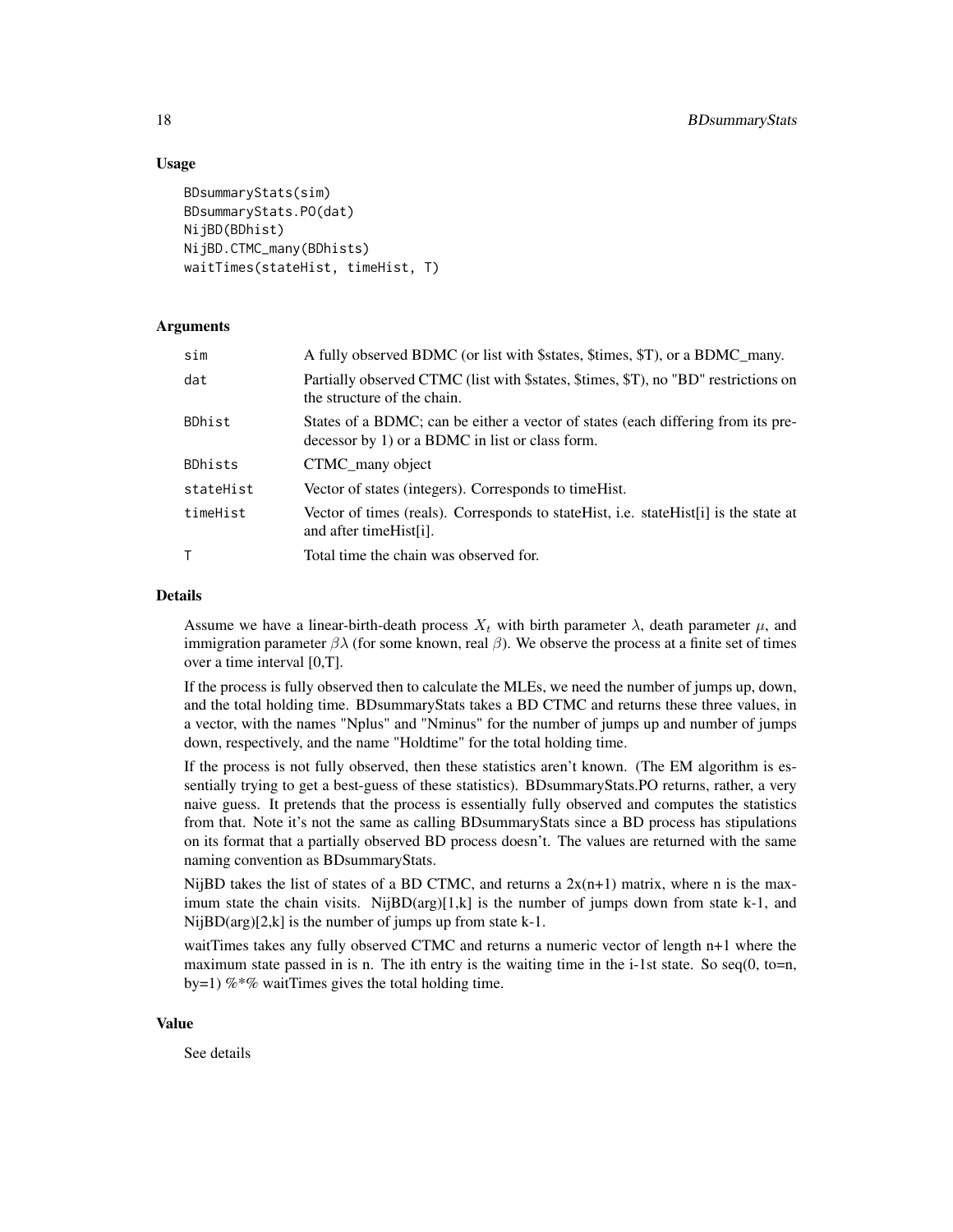## <span id="page-18-0"></span>birth.death.simulant 19

# Author(s)

Charles Doss

# See Also

[BDMC-class](#page-14-1)

birth.death.simulant *Simulation of birth-death processes with immigration*

# Description

A set of functions for simulating and summarizing birth-death simulations

# Usage

birth.death.simulant(t,X0=1,lambda=1,mu=2,nu=1, condCounts=NULL)

# Arguments

| t          | length of the time interval                                                                                     |
|------------|-----------------------------------------------------------------------------------------------------------------|
| lambda     | per particle birth rate                                                                                         |
| mu         | per particle death rate                                                                                         |
| nu         | immigration rate                                                                                                |
| X0         | starting state, a non-negative integer                                                                          |
| condCounts | is either null or a numeric vector with items named "Nplus" and "Nminus" (pos-<br>sibly from BD summary Stats). |

# Details

Birth-death process is denoted by  $X_t$ 

Function birth.death.simulant returns a BDMC object.

#### Author(s)

Marc A. Suchard

# See Also

[add.joint.mean.many](#page-4-1),[add.generator](#page-2-1)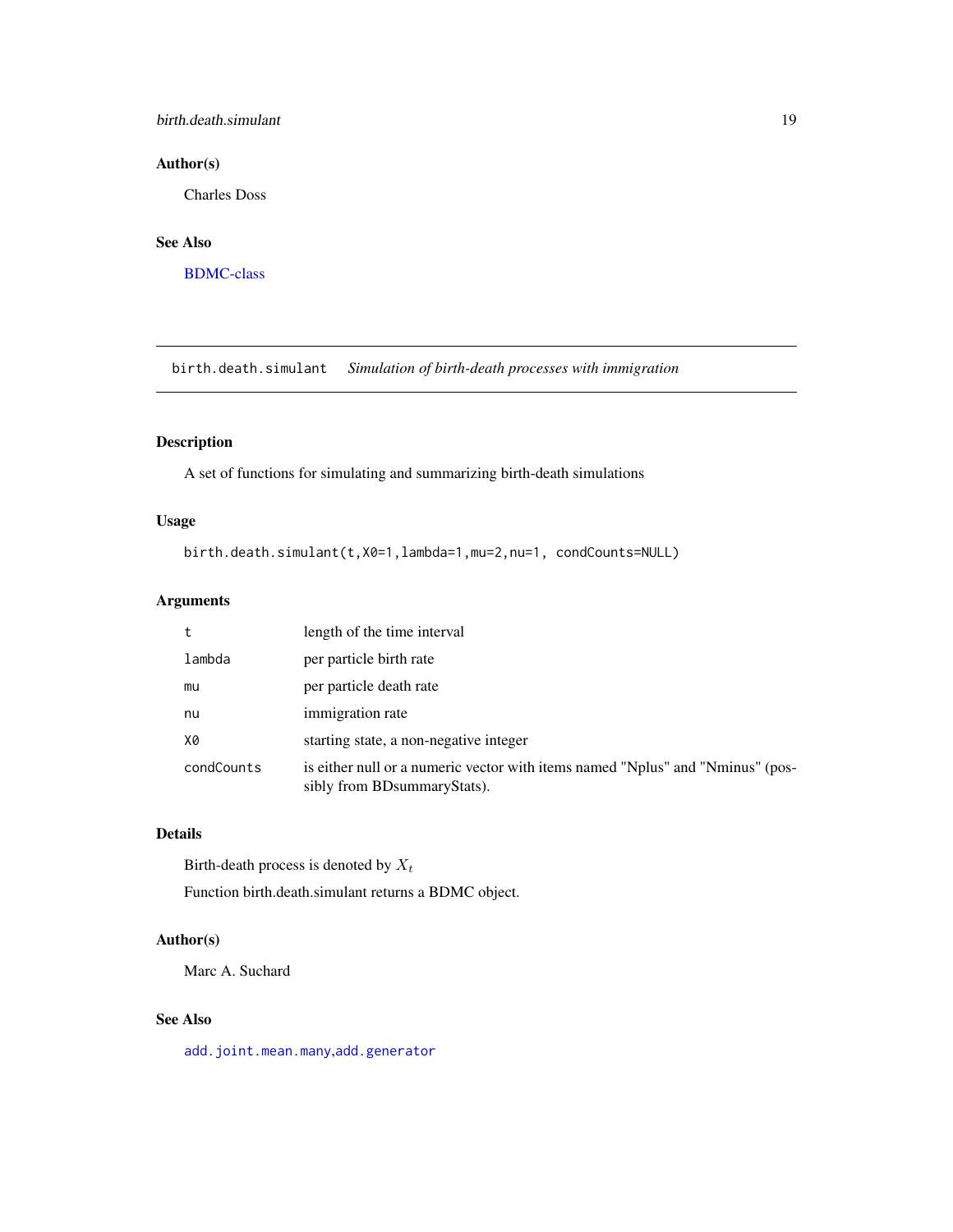#### Examples

```
my.lambda = 2
my.mu = 3my.nu =1my.time = 0.5my.start = 10my.end = 2my.n = 2000
# simulate a birth death trajectory
my.simulant=birth.death.simulant(t=my.time,X0=my.start,lambda=my.lambda,mu=my.mu,nu=my.nu)
print(my.simulant)
# summarize the simulated trajectory
BDsummaryStats(my.simulant)
```
bracket-methods *Methods for Function* [ *in Package* DOBAD

## Description

Methods for function [ in package DOBAD

# Methods

- signature( $x = "CTMC_m$ any",  $i = "ANY", j = "ANY", drop = "ANY")$  Returns a  $CTMC_m$ any object from the list of CTMCs indicated by the subscripts.
- $sigma( x = "CTMC_PO_many", i = "ANY", j = "ANY", drop = "ANY") Returns a CTMC_PO_many$ object from the list of CTMCs indicated by the subscripts.

combineCTMC *Combine several CTMCs into one CTMC*

## Description

Pastes together several CTMCs into one. It doesn't check that the rules of the CTMCs are held to.

#### Usage

```
combineCTMC(sims)
```
#### Arguments

sims a list each of whose element is a CTMC; so sims[[i]] is a CTMC. sims[[i]] can be of class "CTMC" or a list.

<span id="page-19-0"></span>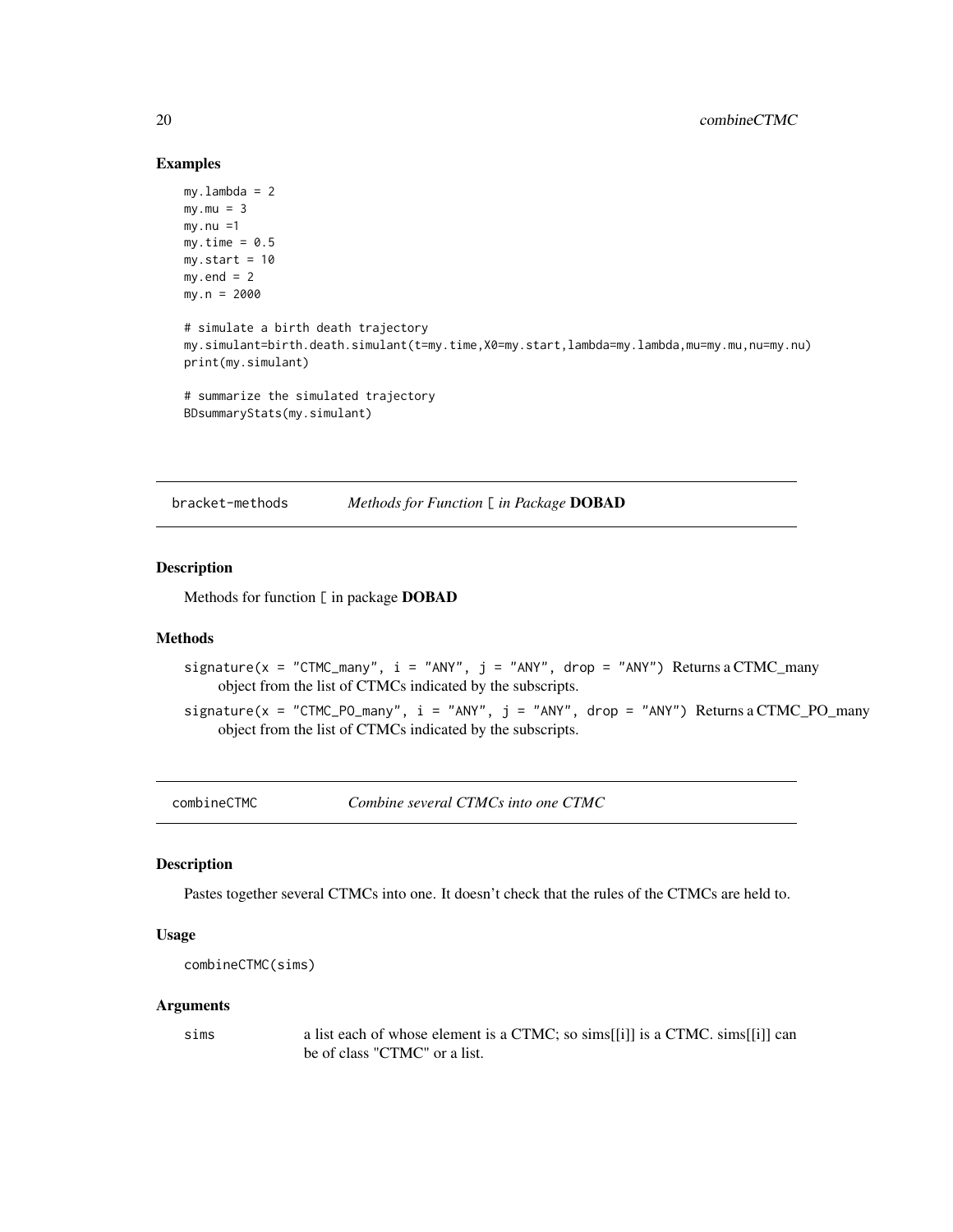#### <span id="page-20-0"></span>CTMC-class 21

# Details

Note that each CTMC should include "0" as its first time. And the last state of sims[[i]] and the first state of sims[[i+1]] should "match" in that the user should check they follow the rules of whatever the generating process is for the CTMC.

# Value

Returns a list (not a CTMC object!) with states, times, and T.

<span id="page-20-1"></span>CTMC-class *Class "CTMC"*

# Description

Continuous time Markov Chain class

# Objects from the Class

Objects can be created by calls of the form new("CTMC", ...).

## **Slots**

states: numerics; usually integers.

times: numerics; an \_increasing\_ sequence.

T: final "observation" time of the chain, or time at which it is posited to exist.

## Methods

```
getStates signature(object = "CTMC"): ...
getT signature(object = "CTMC"): ...
getTimes signature(object = "CTMC"): ...
```
# Author(s)

Charles Doss

# See Also

[getT,CTMC-method](#page-40-1)

## Examples

showClass("CTMC")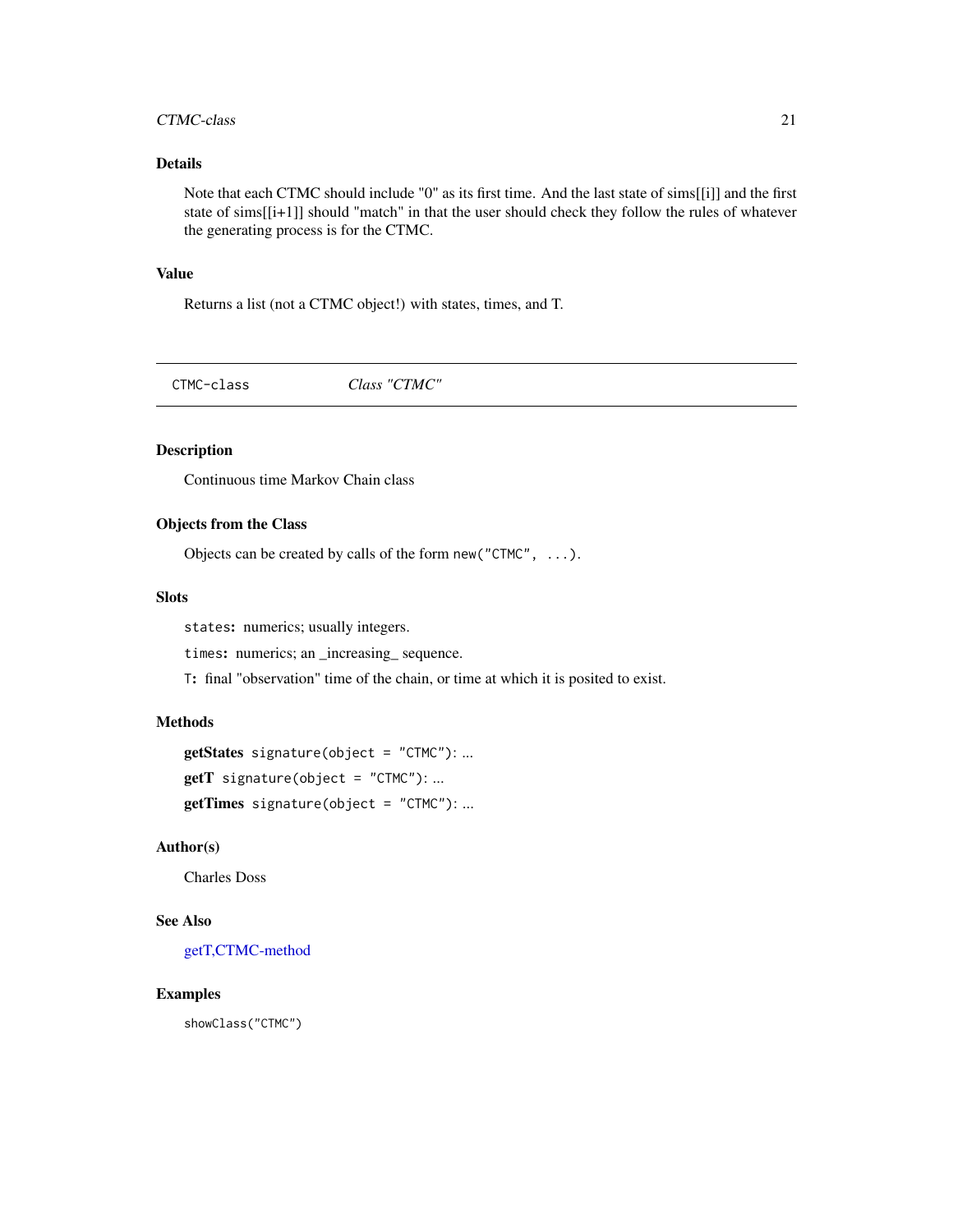<span id="page-21-0"></span>

Only CTMCs that have finite number of states to jump directly to starting from all given starting states are allowed.

# Usage

CTMC.simulate(rate.fn, jumpLim.fn, T.time, init.state)

# Arguments

| rate.fn    | Rate function from $N^2 > R$ .                                                                                                                                                                                                     |
|------------|------------------------------------------------------------------------------------------------------------------------------------------------------------------------------------------------------------------------------------|
| jumpLim.fn | Takes a state (integeR) as argument and returns an integer-pair. The 1st entry is<br>the minimum possible state that can be jumped to from the argument as starting<br>point, and the second is the maximum. These must be finite. |
| T.time     | length of time to simulate for.                                                                                                                                                                                                    |
| init.state | Starting state of sim.                                                                                                                                                                                                             |

# Details

Simulates from a CTMC whose states are the integers. This version requires that each state can only jump to finitely many other states. This information is encapsulated in jumpLim.fn. This isn't fundamental but makes things proceed faster.

## Author(s)

Charles Doss

CTMC.simulate.piecewise

*Simulate from piecewise constant/homogeneous CTMC*

# Description

Via the CTMC.simulate function.

# Usage

```
CTMC.simulate.piecewise(rate.fns, jumpLim.fns, T.times, init.state)
```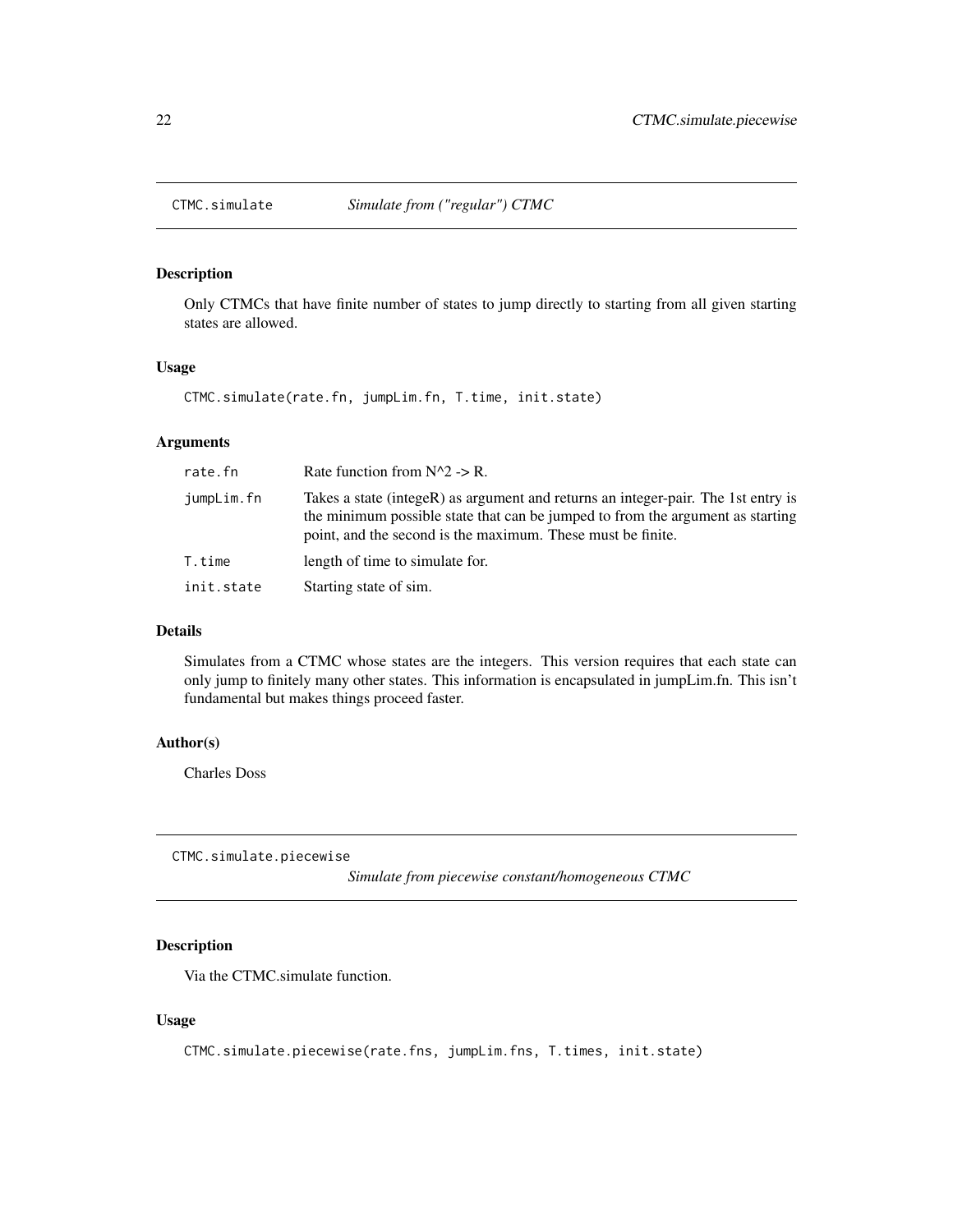#### <span id="page-22-0"></span>CTMC2list 23

# Arguments

| rate.fns    | a LIST of rate functions corresponding to jumpLim.fns and T.times. Length is<br>number of homogeneous pieces, we'll call it M.                     |
|-------------|----------------------------------------------------------------------------------------------------------------------------------------------------|
| jumpLim.fns | a LIST of 'jumpLim' functions of length M like the list rate.fns. See the docu-<br>mentation for CTMC simulate for an explanation of what each is. |
| T.times     | Of length $M+1$ so that there are M intervals corresponding to rate. fins.                                                                         |
| init.state  | A starting state for the simulated chain.                                                                                                          |

# Value

An object of type CTMC.

# Author(s)

Charles Doss

| CTMC2list | Convert Between two representations of a Continuous Time Markov |
|-----------|-----------------------------------------------------------------|
|           | Chain.                                                          |

# Description

Convert Between two representations of a Continuous Time Markov Chain.

# Usage

CTMC2list(aCTMC)

# Arguments

aCTMC CTMC obj

# Details

Convert between two representations.

## Value

return a list.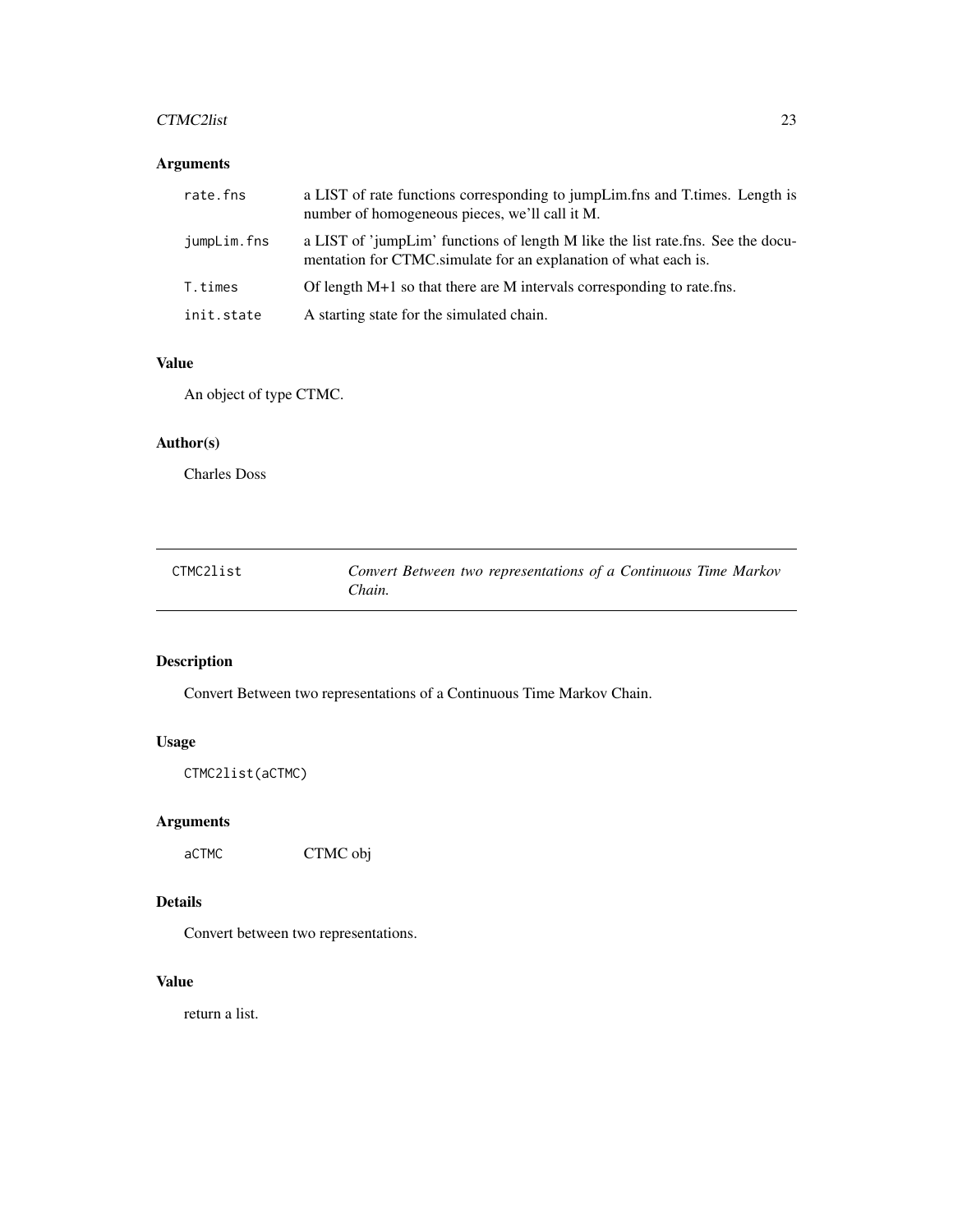<span id="page-23-0"></span>CTMCPO2indepIntervals *Converts CTMC\_PO (either CTMC\_PO\_1 or CTMC\_PO\_many) to independent intervals.*

#### Description

The markov property means that conditional on endpoints, each interval of a markov chain is independent of the others. For this reason computations are often done on intervals.

#### Usage

```
## S3 method for class 'CTMC_PO_1'
CTMCPO2indepIntervals(partialDat)
## S3 method for class 'CTMC_PO_many'
CTMCPO2indepIntervals(partialDat)
```
#### Arguments

partialDat CTMC\_PO\_1 or CTMC\_PO\_many

## Value

This function converts data into a nx3 matrix where the first column is the starting state, the second is the ending state and the third is the length of time the interval spanned. No distinction is made between data from "separate" units or separate intervals from the same markov chain.

CTMC\_PO\_1-class *Class "CTMC\_PO\_1"*

# Description

Partially observed CTMC.

#### Objects from the Class

Objects can be created by calls of the form new("CTMC\_PO\_1", ...). Like CTMCs butdon't have an ending time; the final observation time serves that purpose.

#### Slots

states: Object of class "numeric" ~~ times: Object of class "numeric" ~~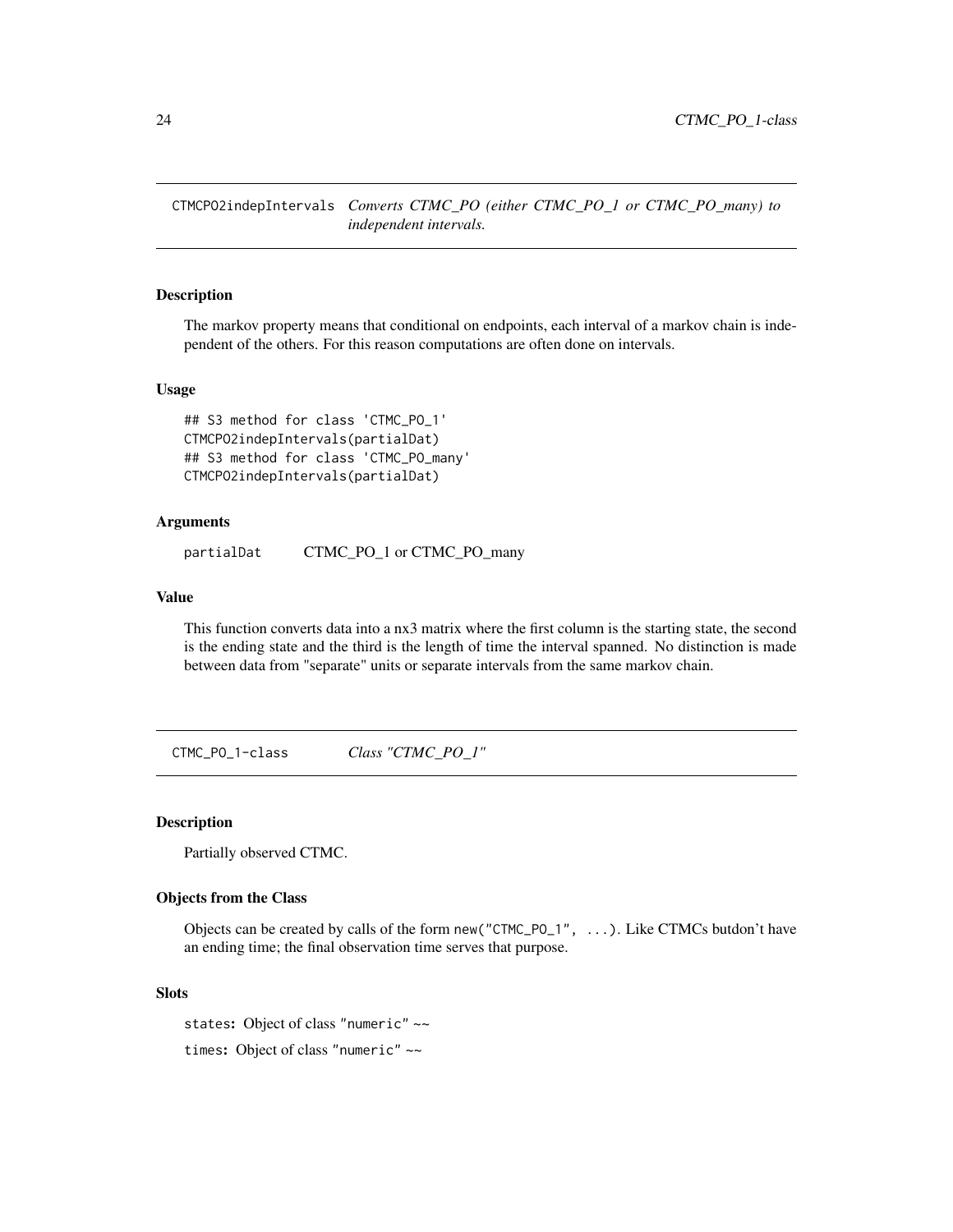# <span id="page-24-0"></span>Methods

```
BDsummaryStats.PO signature(dat = "CTMC_PO_1"): ...
getStates signature(object = "CTMC_PO_1"): ...
```
getTimes signature(object = "CTMC\_PO\_1"): ...

## Author(s)

Charles Doss

# Examples

showClass("CTMC\_PO\_1")

CTMC\_PO\_many-class *Class "CTMC\_PO\_many"*

## Description

 $\sim$  A concise (1-5 lines) description of what the class is.  $\sim$ 

# Objects from the Class

Objects can be created by calls of the form new("CTMC\_PO\_many", ...). This class is a grouping of data, essentially. CTMC\_PO\_1 is a series of observations from a single chain; this is several of those single observations together.

## Slots

```
BDMCsPO: Object of class "list" ~~
```
## Methods

No methods defined with class "CTMC\_PO\_many" in the signature.

# Examples

```
showClass("CTMC_PO_many")
```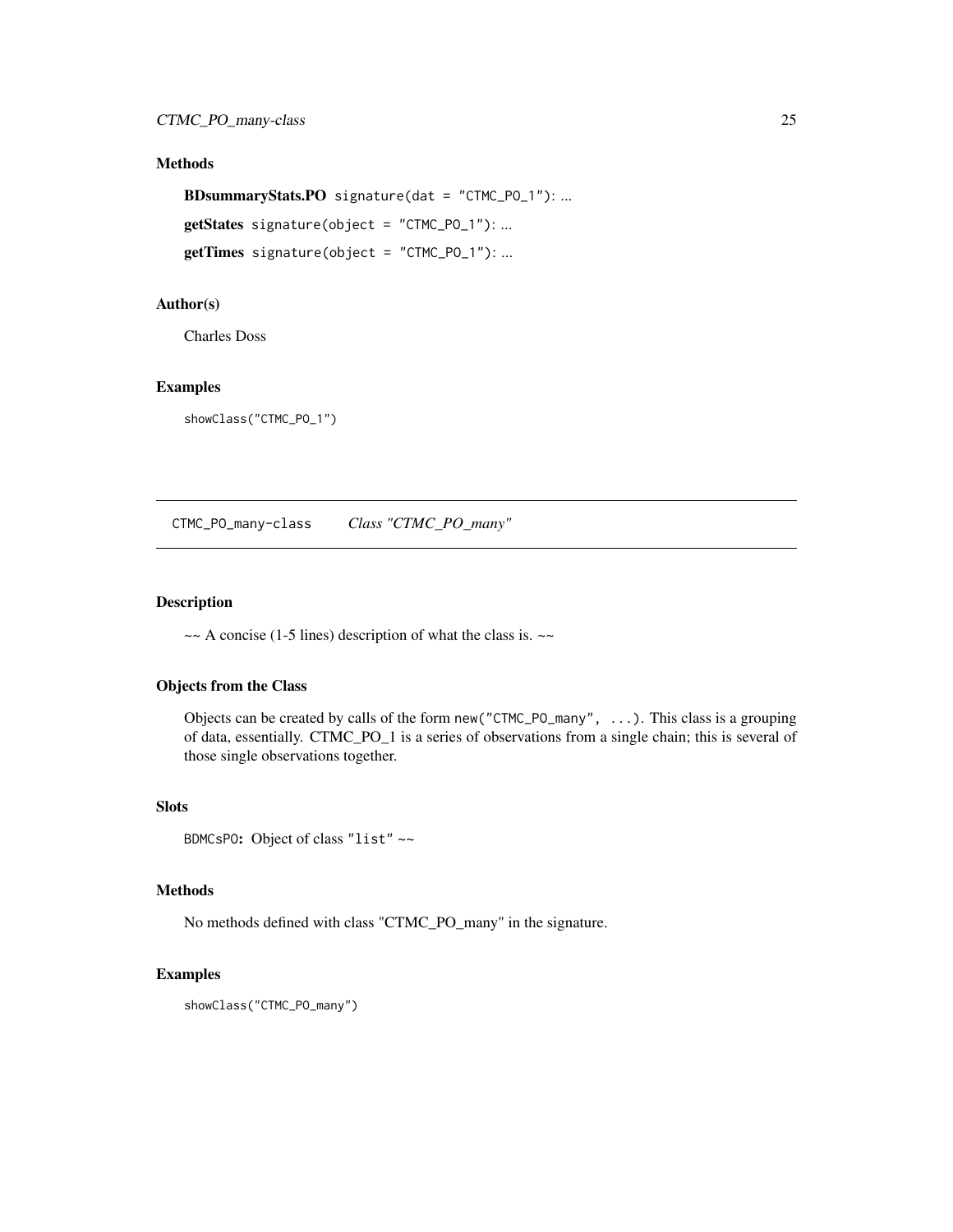<span id="page-25-0"></span>

Choose whether to do one-sided or two-sided differentiation. The latter is more effective/less unstable but not always defined.

#### Usage

derivType(L, mu, eps = 1e-04)

#### Arguments

L mu eps

## Details

Getting the means of interest from generating functions involves differentiation which is usually done numerically. The functions of interest are fully defined on one side of the point of interest but have limited (if any) definition on the other side of the point. For instance, if lambda=mu then the generator for the process  $N+$  is not defined for  $r>1$ . If lambda and mu are close then the process is defined for r>1 but very close to 1. The function derivType takes lambda and mu and an epsilon and decides whether that epsilon is small enough to do a two sided derivative with epsilon as "h" or if a one sided derivative is needed.

doublebracket-methods *Methods for Function* [[ *in Package* DOBAD

# Description

Methods for function [[ in package DOBAD

#### Methods

signature( $x =$  "CTMC\_many",  $i =$  "ANY",  $j =$  "ANY", drop = "ANY") Returns the indicated CTMC object.

signature( $x =$  "CTMC\_PO\_many",  $i =$  "ANY",  $j =$  "ANY", drop = "ANY") Returns the indicated CTMC\_PO\_1 object.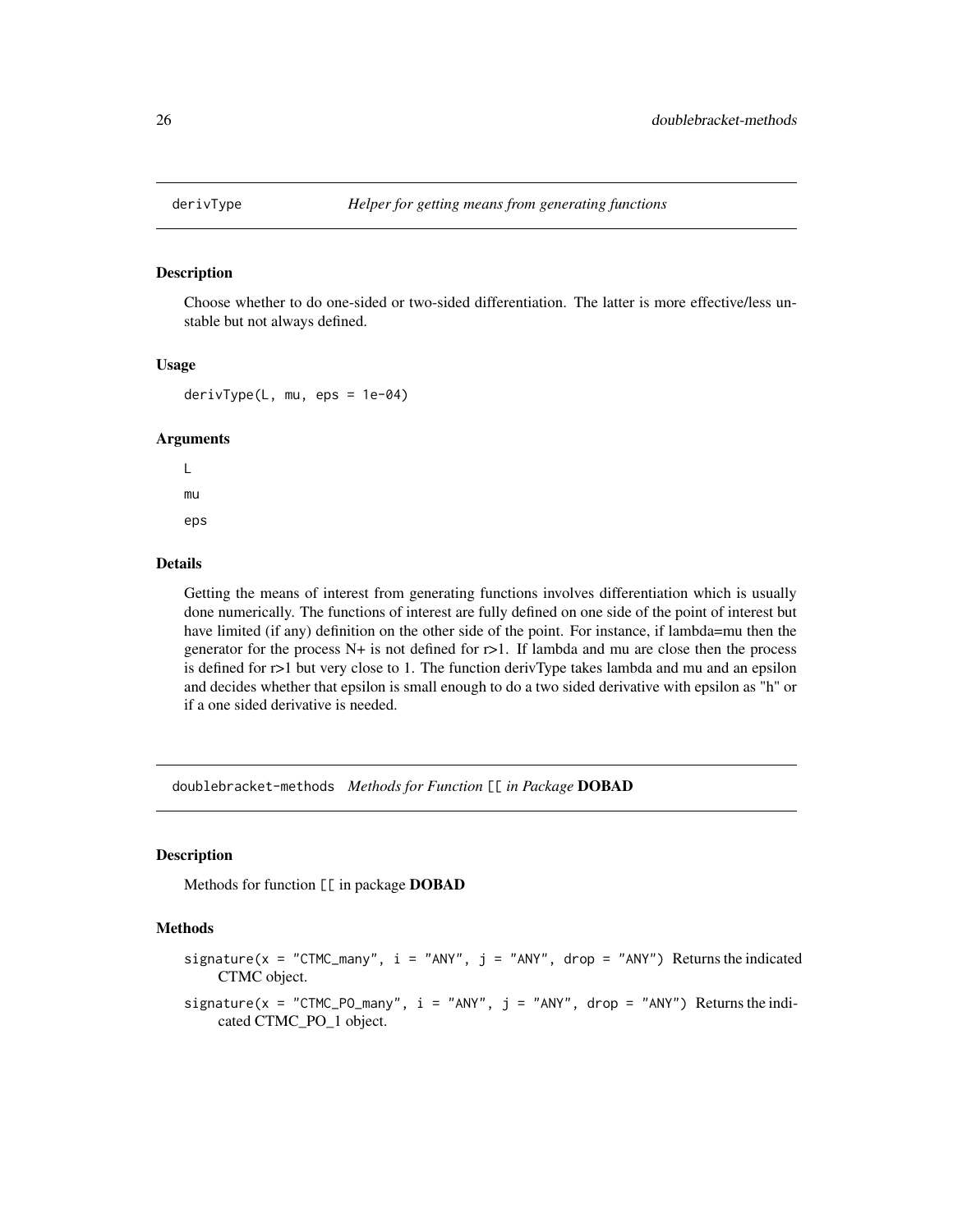<span id="page-26-1"></span><span id="page-26-0"></span>EM.BD.SC *Expectation-Maximization on Linear Birth Death (\_S\_pecial \_C\_ase with constrained immigration)*

# Description

EM Algorithm for estimating rate parameters of a linear Birth-Death process, in which the data is the state at discrete time points

## Usage

```
EM.BD.SC(dat, initParamMat, tol = 1e-04, M = 30, beta.immig, dr =
1e-07, n.fft = 1024, r=4, prec.tol=1e-12, prec.fail.stop=TRUE,
verbose=1, verbFile=NULL)
EM.BD.SC.1(dat,init.params, tol = 0.001, M = 30, beta.immig, dr =
1e-07, n.fft = 1024, r=4, prec.tol=1e-12, prec.fail.stop=TRUE,
verbose=1, verbFile=NULL)
```
# Arguments

| initParamMat | $nx2$ matrix. Each row is an initial parameter setting. <i>n</i> is the number of times to<br>run the full EM algorithm. On the $n$ th time the initial "guess" of the lambda is<br>initParamMat[n,1] and of mu it's initParamMat[n,2]. Used to automate starting<br>at dispersed values to ensure global maximum. Frequently $n$ is one. |
|--------------|-------------------------------------------------------------------------------------------------------------------------------------------------------------------------------------------------------------------------------------------------------------------------------------------------------------------------------------------|
| init.params  | Vector of length two, first number is the first guess for lambda, second is the<br>guess for mu. This is like a single row from initParamMat.                                                                                                                                                                                             |
| M            | Maximum number of iterations for (each) EM algorithm to run through. EM<br>algorithm stops at Mth iteration.                                                                                                                                                                                                                              |
| tol          | Tolerance for EM algorithm; when two iterations are within tol of each other<br>the algorithm ends. Algorithm also ends after M iterations have been reached.<br>(note: One can debate whether 'tol' should refer to the estimates or to the actual<br>likelihood. here it is the estimates, though).                                     |
| beta.immig   | Immigration rate is constrained to be a multiple of the birth rate. immigration rate<br>$=$ beta.immig $*$ lambda where lambda is birth rate.                                                                                                                                                                                             |
| n.fft        | Number of terms to use in the fast fourier transform or the riemann integration<br>when using the generating functions to compute probabilities or joint expecta-<br>tions for the birth-death process. See the add.cond.mean.many, etc, functions.                                                                                       |
| dat          | Partially observed chain. Either of class "CTMC_PO_many" for several inde-<br>pendent histories, of class "CTMC_PO_1" for one history, or a list with com-<br>ponents \$times and \$states where dat\$states[i] is the state observed at time<br>dat $$times[i]$ (ie, if it is a list then it is analogous to "CTMC_PO_1").               |
| dr           | Parameter for numerical differentiation                                                                                                                                                                                                                                                                                                   |
| r            | Parameter for numerical differentiation; see numDeriv package documentation.                                                                                                                                                                                                                                                              |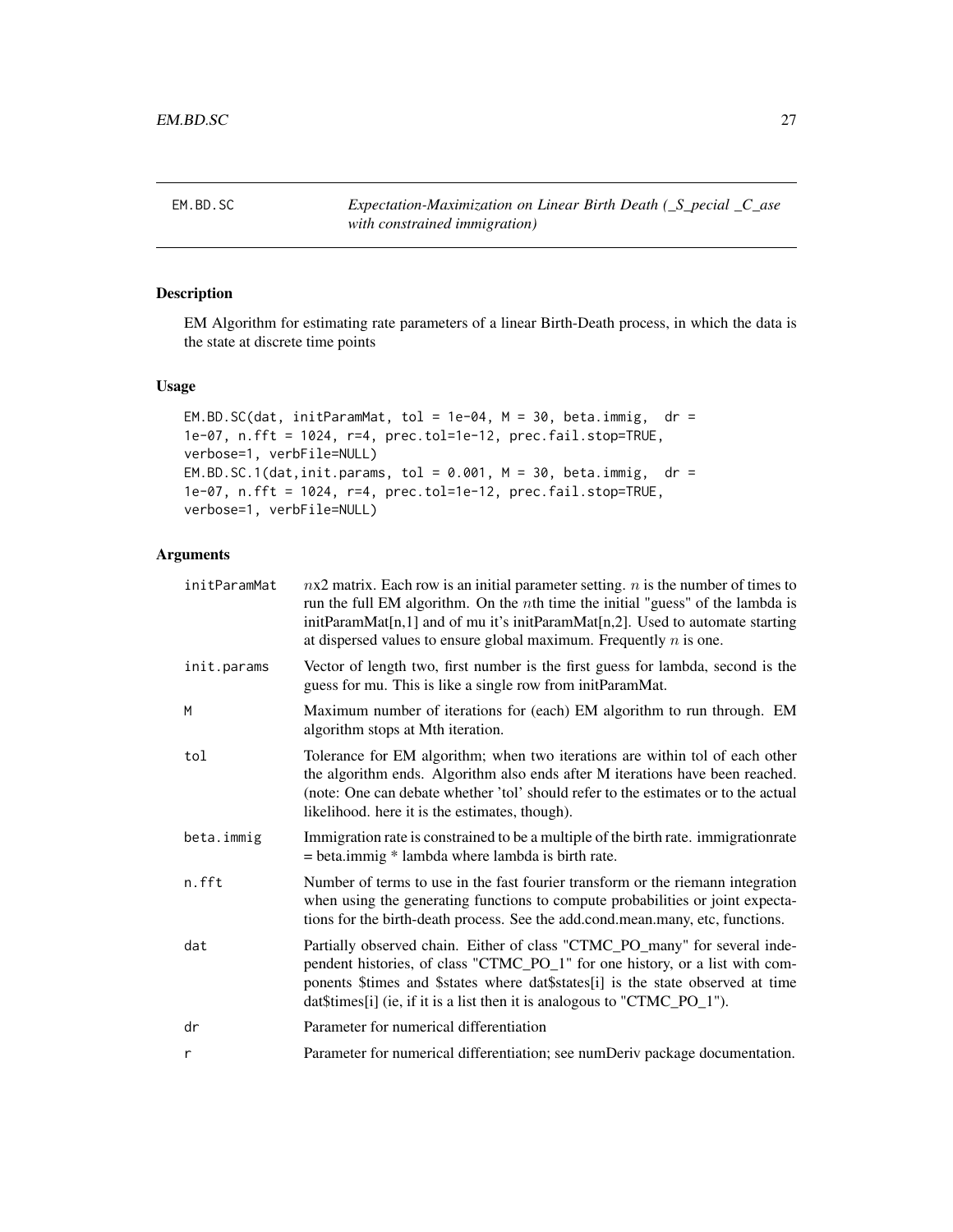<span id="page-27-0"></span>

| prec.tol | "Precision tolerance"; to compute conditional means, first the joint means are<br>computed and then they are normalized by transition probabilities. The precision<br>parameters govern the conditions under which the function will quit if these<br>values are very small. If the joint-mean is smaller than prec.tol then the value of<br>prec.fail.stop decides whether to stop or continue. |
|----------|--------------------------------------------------------------------------------------------------------------------------------------------------------------------------------------------------------------------------------------------------------------------------------------------------------------------------------------------------------------------------------------------------|
|          | prec. fail. stop If true, then when joint-mean values are smaller than prec. tol the program stops;<br>if false then it continues, usually printing a warning.                                                                                                                                                                                                                                   |
| verbose  | Chooses level of printing. Increasing from 0, which is no printing.                                                                                                                                                                                                                                                                                                                              |
| verbFile | Character signifying the file to print to. If NULL just to standard output.                                                                                                                                                                                                                                                                                                                      |

#### Details

Assume we have a linear-birth-death process  $X_t$  with birth parameter  $\lambda$ , death parameter  $\mu$ , and immigration parameter  $βλ$  (for some known, real  $β$ ). We observe the process at a finite set of times over a time interval [0,T]. Runs EM algorithm to do maximum likelihood.

EM.BD.SC will run the algorithm on multiple starting values and return the history for the best starting value. EM.BD.SC.1 only runs the algorithm for one starting value. Otherwise they are the same.

#### Value

Returns a  $M + 1x2$  matrix, the nth row being the estimators at the nth iteration. The first column is for lambda (birth), the second for mu (death). If tol is reached before M iterations then many of the rows will be empty, but the M+1st always contains the estimators.

## Author(s)

Charles Doss

## See Also

[add.cond.mean.many](#page-4-2)

| EM.BD.SC.cov.1sv | Expectation-Maximization on Linear Birth Death (and constrained |
|------------------|-----------------------------------------------------------------|
|                  | <i>Immigration</i> ) with Covariates                            |

# Description

EM algorithm for maximum likelihood estimation of rate parameters of linear Birth-Death-Immigration processes in which data is the state at discrete time points, and one has covariates.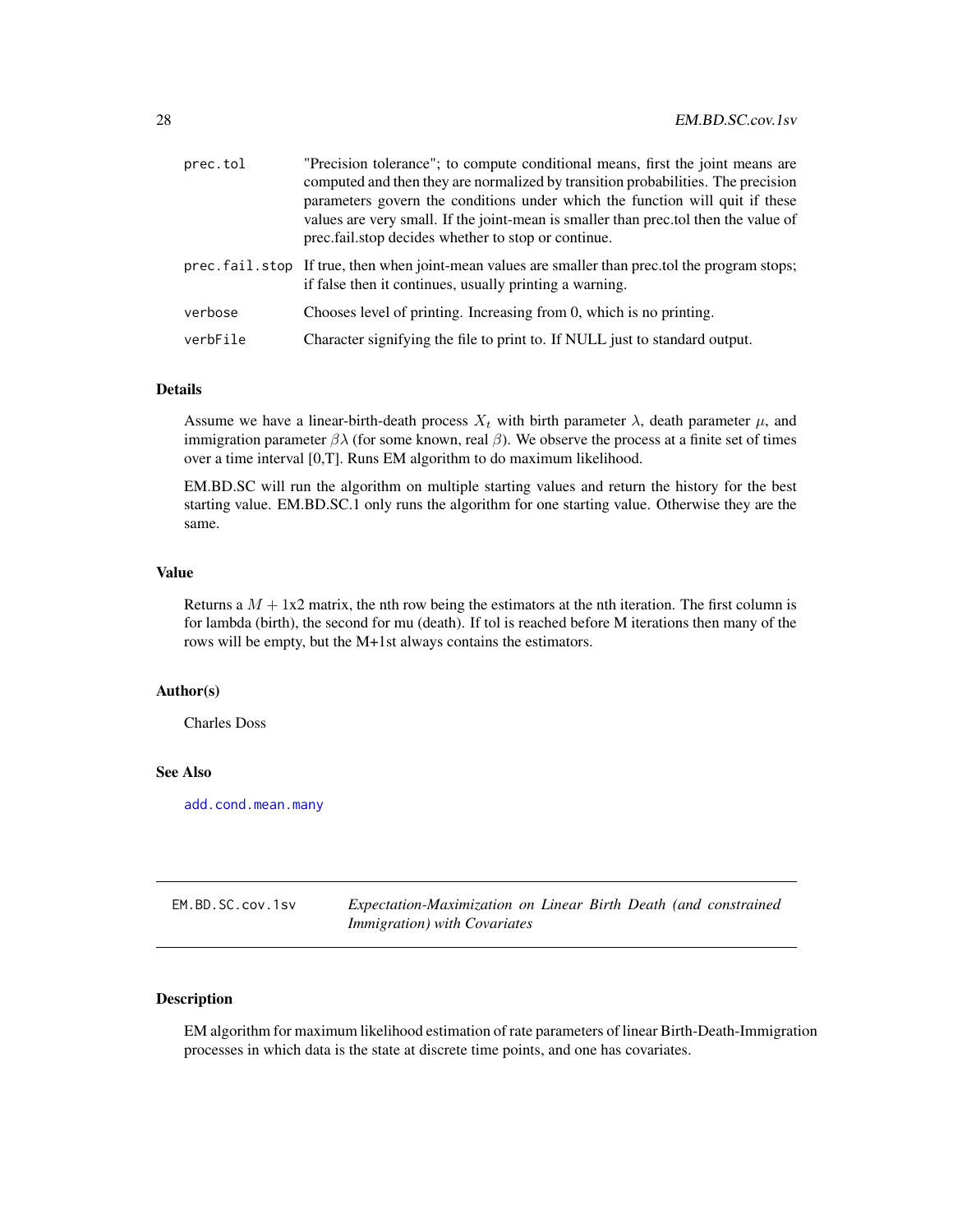# Usage

```
EM.BD.SC.cov.1sv(BDMCs.PO, ZZ.LL, ZZ.MM, coefs.LL.init, coefs.MM.init,
tol = 1e-04, M = 30, beta.immig,
dr = 1e-07, n.fft = 1024, r = 4,
prec.tol = 1e-12, prec.fail.stop = TRUE,
nlmiterlim = 100, nlmgradtol = 1e-09, nlmstepmax = 0.5, verbose = 1, verbFile = NULL)
```
# Arguments

| BDMCs.PO      | Data for doing estimation. See dat argument to EM.BD.SC. Of class "CTMC_PO_many"<br>(several independent histories) or "CTMC_PO_1" (one history).                                                                                                                                                                                                                                                |
|---------------|--------------------------------------------------------------------------------------------------------------------------------------------------------------------------------------------------------------------------------------------------------------------------------------------------------------------------------------------------------------------------------------------------|
| ZZ.LL         | Covariates (design matrix) for predicting lambda. (Could be duplicates of ZZ.MM.)<br>The model is: log lambda = ZZ.LL $\%*$ % gamma.LL, for some coefficients<br>gamma.LL.                                                                                                                                                                                                                       |
| ZZ.MM         | Covariates (design matrix) for predicting mu. (Could be duplicates of ZZ.LL.)<br>The model is: $\log$ mu = ZZ.mu %*% gamma.mu, for some coefficients gamma.mu.                                                                                                                                                                                                                                   |
| beta.immig    | Immigration rate is constrained to be a multiple of the birth rate. immigration rate<br>$=$ beta.immig $*$ lambda where lambda is birth rate.                                                                                                                                                                                                                                                    |
| coefs.LL.init | Initial linear coefficients determining lambda, the birth rate.                                                                                                                                                                                                                                                                                                                                  |
| coefs.MM.init | Initial linear coefficients determining mu, the death rate.                                                                                                                                                                                                                                                                                                                                      |
| tol           | Tolerance for EM algorithm; when two iterations are within tol of each other<br>the algorithm ends. Algorithm also ends after M iterations have been reached.<br>(note: One can debate whether 'tol' should refer to the estimates or to the actual<br>likelihood. here it is the estimates, though).                                                                                            |
| M             | Maximum number of iterations for (each) EM algorithm to run through. EM<br>algorithm stops at Mth iteration.                                                                                                                                                                                                                                                                                     |
| dr            | Parameter for numerical differentiation.                                                                                                                                                                                                                                                                                                                                                         |
| n.fft         | Number of terms to use in the fast fourier transform or the riemann integration<br>when using the generating functions to compute probabilities or joint expecta-<br>tions for the birth-death process. See the add.cond.mean.many, etc, functions.                                                                                                                                              |
| $\mathsf{r}$  | Parameter for numerical differentiation; see numDeriv package documentation.                                                                                                                                                                                                                                                                                                                     |
| nlmiterlim    | For optim() call in M.step.SC.cov.                                                                                                                                                                                                                                                                                                                                                               |
| nlmgradtol    | For optim() call in M.step.SC.cov.                                                                                                                                                                                                                                                                                                                                                               |
| nlmstepmax    | For optim() call in M.step.SC.cov.                                                                                                                                                                                                                                                                                                                                                               |
| prec.tol      | "Precision tolerance"; to compute conditional means, first the joint means are<br>computed and then they are normalized by transition probabilities. The precision<br>parameters govern the conditions under which the function will quit if these<br>values are very small. If the joint-mean is smaller than prec.tol then the value of<br>prec.fail.stop decides whether to stop or continue. |
|               | prec. fail. stop If true, then when joint-mean values are smaller than prec. tol the program stops;<br>if false then it continues, usually printing a warning.                                                                                                                                                                                                                                   |
| verbose       | Chooses level of printing. Increasing from 0, which is no printing.                                                                                                                                                                                                                                                                                                                              |
| verbFile      | Character signifying the file to print to. If NULL just to standard output.                                                                                                                                                                                                                                                                                                                      |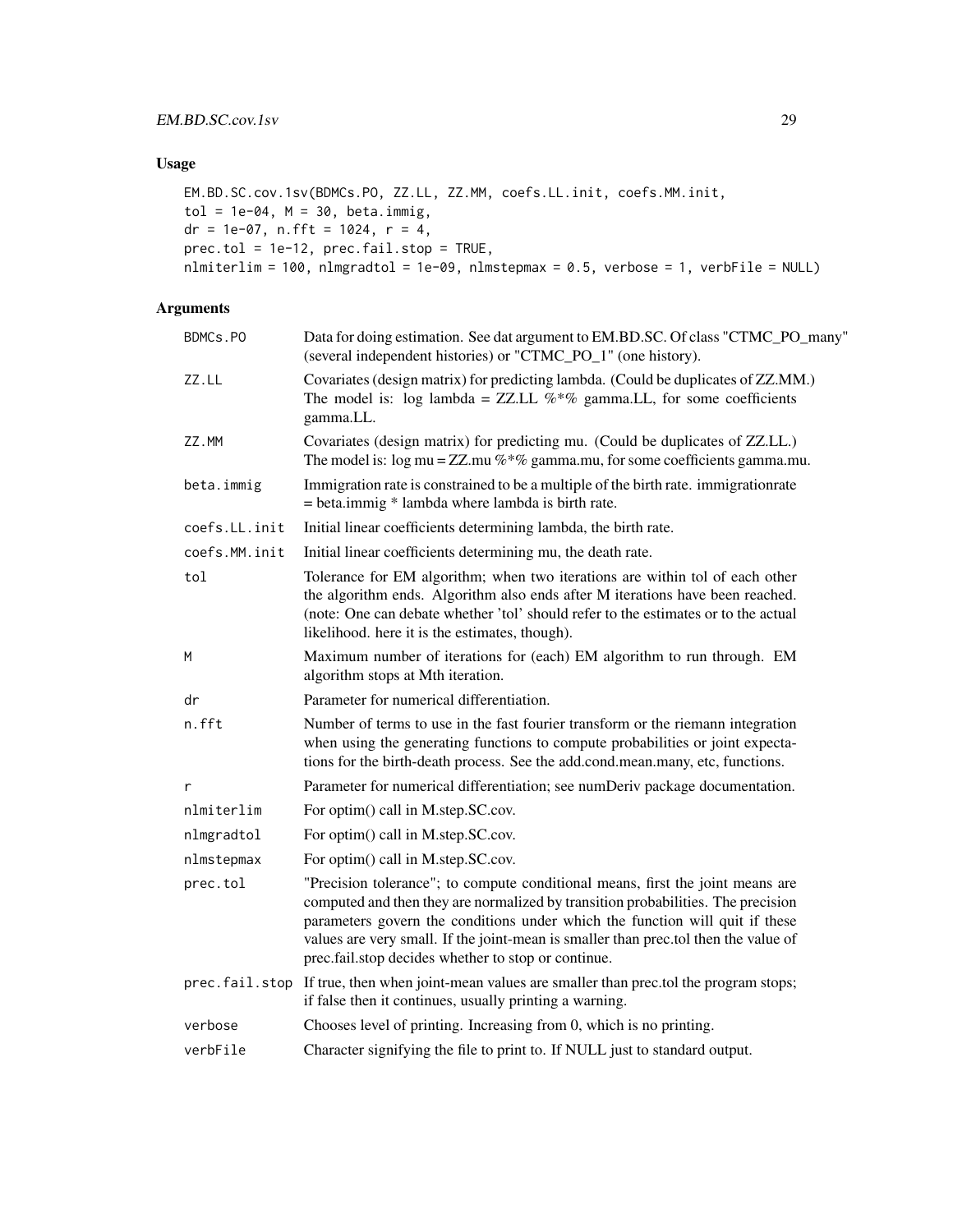#### Details

Assume we have a linear-birth-death process  $X_t$  with birth parameter  $\lambda$ , death parameter  $\mu$ , and immigration parameter  $βλ$  (for some known, real  $β$ ). We use a log linear model so that log lambda  $=$  ZZ.LL %<sup>\*</sup>% gamma.LL, for some coefficients gamma.LL and similarly log lambda = ZZ.MM %\*% gamma.MM for some coefficients gamma.MM.

We observe the process at a finite set of times over a time interval [0,T]. Runs EM algorithm to do maximum likelihood.

## Value

Returns a list with elements coeffs. LL, an  $pp.LLxM+1$  matrix, and coeffs. MM, an  $pp.MMxM+1$ matrix where  $M$  is the number of EM iterations and pp. LL and pp. MM are the number of coefficients for Lambda and Mu respectively. The M+1 columns gives the final estimators.

#### Author(s)

Charles R. Doss.

#### Examples

```
library(Matrix)
library(functional)
```

```
set.seed(1234)
mm <- 30; ## num individuals. arbitrary.
pp \le -2; ## num covariates, = HALF the number parameters
ZZ \leq - matrix(rnorm(mm*pp, -2, .5), nrow=mm, ncol=pp); ## arbitrary ...
ZZ.11 \leftarrow apply(ZZ, 1, Compose(sum, abs))coeffs0.LL < -rnorm(pp, 0, 1)ZZ <- (1/ZZ.11)*ZZ ## will need |coeff. L_1--coeff. 0.04 MM.j|< logKK / max( ||z_i||_1)
KK < - 2diffs0 <- (rbeta(pp, 2,2)-1/2) * log(KK) ## want |lambda-mu| within a factor of KK
coefs0.MM <- coefs0.LL+diffs0;
coefs0 <- matrix(c(coefs0.LL, coefs0.MM), nrow=pp,ncol=2)
theta0 \leq -\exp(ZZ \text{ % } \mathcal{S} \times \mathcal{S}) coefs0);
initstates <- rpois(mm, 3)+1
Ts \leq abs(rnorm(mm,1,1)) / (theta0[,1]*initstates)
bb <- 1.1; ##beta
arg <- cbind(Ts,theta0, bb*coefs0.LL, initstates);
colnames(arg) <- NULL
BDMCs \leq apply(arg, 1,
function(aa){birth.death.simulant(aa[1],aa[5], aa[2],aa[3],aa[4])})
t.obs <- apply(cbind(rpois(mm,2)+2, Ts), 1,
 function(aa){sort(runif(aa[1], 0, aa[2]))}) ##at least 2 observs
BDMCs.PO <- apply(cbind(t.obs,BDMCs), 1,
function(aa){getPartialData(aa[[1]],aa[[2]])})
BDMCs.PO <- new("CTMC_PO_many", BDMCsPO=BDMCs.PO);
```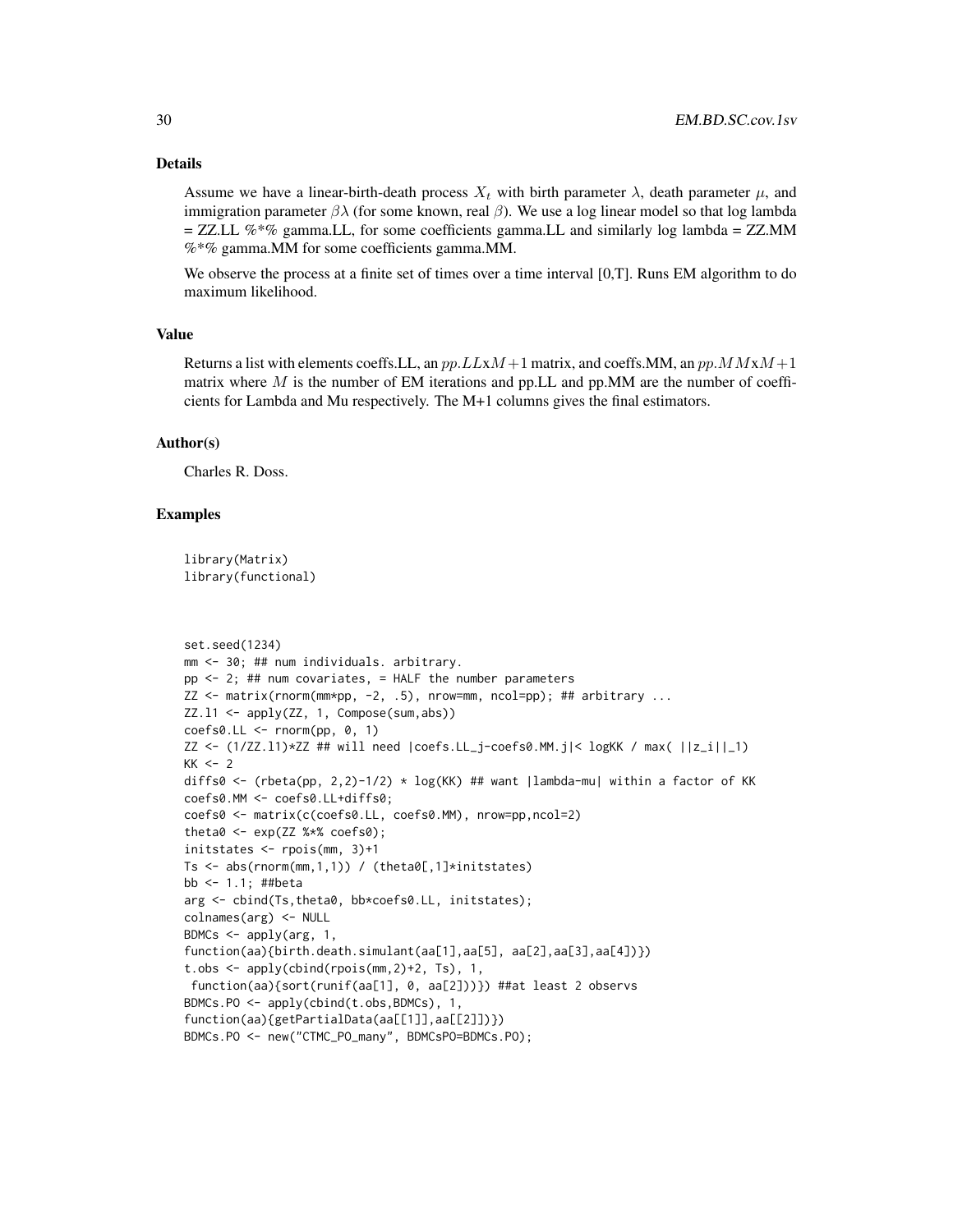```
#### Run the EM: (commented for speed for CRAN checks)
##emRes1 <- EM.BD.SC.cov.1sv(BDMCs.PO,
## ZZ.LL=ZZ, ZZ.MM=ZZ,
## coefs.LL.init=coefs0.LL, ##initialize at truth (which are not MLEs)
## coefs.MM.init=coefs0.MM,
## tol=1e-4,
## M=2, ## for speed; increase.
## beta.immig=bb,
## dr=1e-7, n.fft=1024, r=4,
## prec.tol=1e-12, prec.fail.stop=TRUE,
## verbose=1, verbFile="BD_EM_covariates_tutorial.txt")
```
EMutilities *Functions related to implementing the EM algorithm on partially observed Birth-Death Chain*

#### Description

These are functions for the EM algorithm on a partially observed linear birth-death process where the immigration rate is a constant scalar times the birthrate. The ".SC" suffix refers to this constraint ("SC" stands for "Special Case").

E.step.SC performs the "Expectation step" and M.step.SC performs the maximization step.

BDloglikelihood.PO computes the log likelihood of a partially observed birth-death process.

## Usage

```
M.step.SC(EMsuffStats, T,beta.immig)
E.step.SC(theData, oldParams, beta.immig, dr=0.001, n.fft=1024,
                      r=4, prec.tol, prec.fail.stop)
```
# Arguments

| EMsuffStats | Vector with names "Nplus", "Nminus", and "Holdtime", which are the number<br>of jumps up, number of jumps down, and the total holding time, respectively.<br>These often come from the E.step.SC function.                                           |
|-------------|------------------------------------------------------------------------------------------------------------------------------------------------------------------------------------------------------------------------------------------------------|
| T.          | total Time the chain was observed for (ie usually the last observation time).                                                                                                                                                                        |
| beta.immig  | Immigration rate is constrained to be a multiple of the birth rate. immigration rate<br>$=$ beta.immig $*$ lambda where lambda is birth rate.                                                                                                        |
| oldParams   | Parameters with which to compute the expectation                                                                                                                                                                                                     |
| n.fft       | Number of terms to use in the fast fourier transform or the riemann integration<br>when using the generating functions to compute probabilities or joint expecta-<br>tions for the birth-death process. See the add.joint.mean.many, etc, functions. |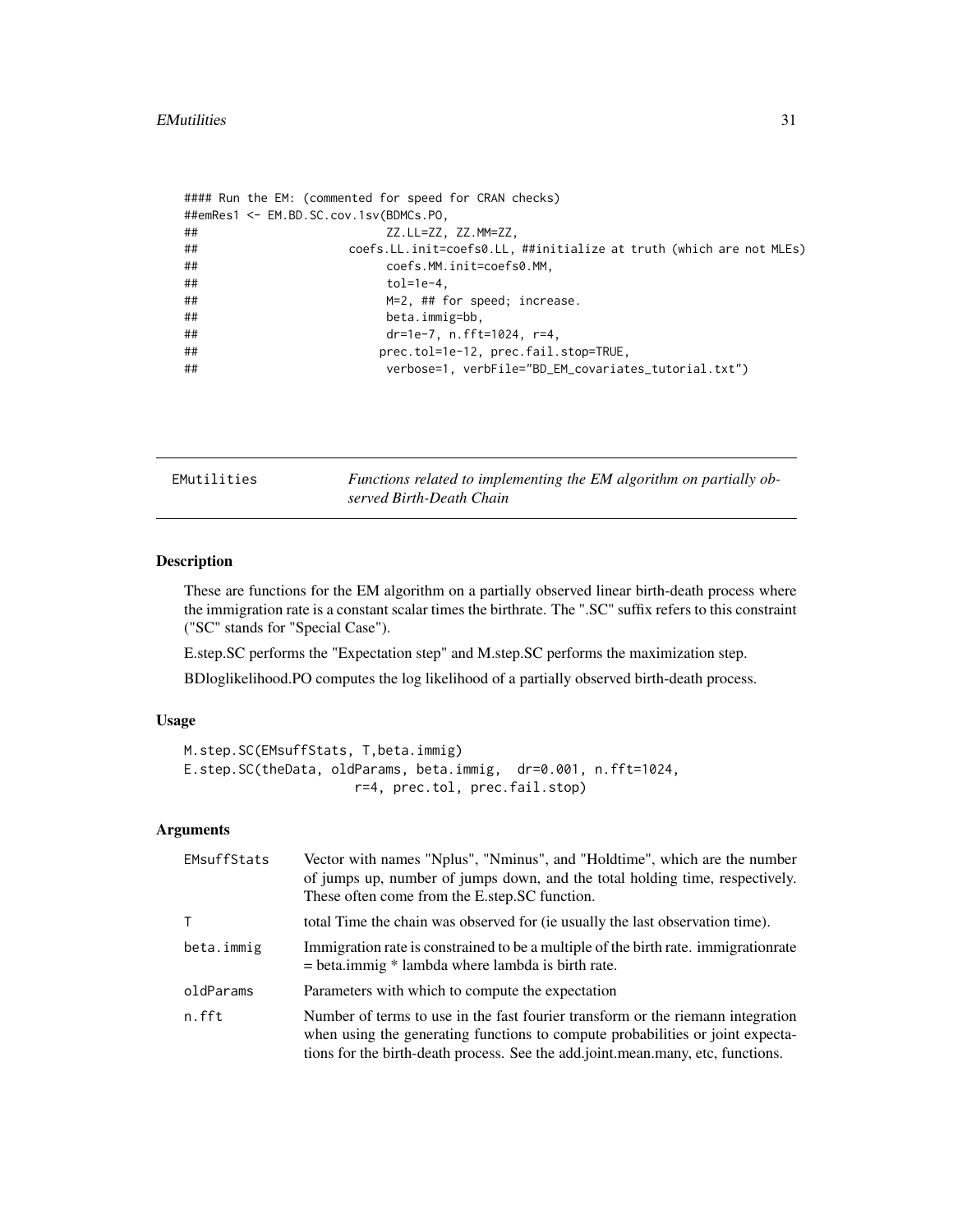<span id="page-31-0"></span>

| Partially observed chain. Has components \$times and \$states where dat\$states[i]<br>is the state observed at time dat\$times[i]. (No \$T component needed).                                                                                                                                                                                                                                     |
|---------------------------------------------------------------------------------------------------------------------------------------------------------------------------------------------------------------------------------------------------------------------------------------------------------------------------------------------------------------------------------------------------|
| Parameter for numerical differentiation                                                                                                                                                                                                                                                                                                                                                           |
| Parameter for differentiation; see numDeriv package documentation.                                                                                                                                                                                                                                                                                                                                |
| "Precision tolerance"; to compute conditional means, first the joint means are<br>computed and then they are normalized by transition probabilities. The precision<br>parameters govern the conditions under which the function will quit if these<br>values are very small. If the joint-mean is smaller than prec. tol then the value of<br>prec.fail.stop decides whether to stop or continue. |
| prec. fail. stop If true, then when joint-mean values are smaller than prec. tol the program stops;<br>if false then it continues, usually printing a warning.                                                                                                                                                                                                                                    |
|                                                                                                                                                                                                                                                                                                                                                                                                   |

#### Details

Assume we have a linear-birth-death process  $X_t$  with birth parameter  $\lambda$ , death parameter  $\mu$ , and immigration parameter  $βλ$  (for some known, real  $β$ ). We observe the process at a finite set of times over a time interval [0,T].

E.step.SC computes the needed expectations for the EM algorithm. These are the expectations of the sufficient statistics, conditional on the data. These expectations are computed with respect to the measure given by oldParams, i.e. the chain governed by oldParams.

M.Step.SC maximizes the partial-data likelihood given the passed in expecatations of the sufficient statistics, to get the parameter iterates for the next step of the EM algorithm. (This is easy when we are in the "Special Case" where immigration is constrained.)

BDloglikelihood.PO computes the log likelihood of the passed in birth-death process.

#### Value

M.step.SC returns a length 2 vector with first element lambda-hat and second element mu-hat, the respective maximizers of the likelihood.

E.step.SC returns a vector with names "Nplus", "Nminus", and "Holdtime."

BDloglikelihood.PO returns a real number, the log-likelihood of the data.

#### Author(s)

Charles Doss

## See Also

[EM.BD.SC](#page-26-1)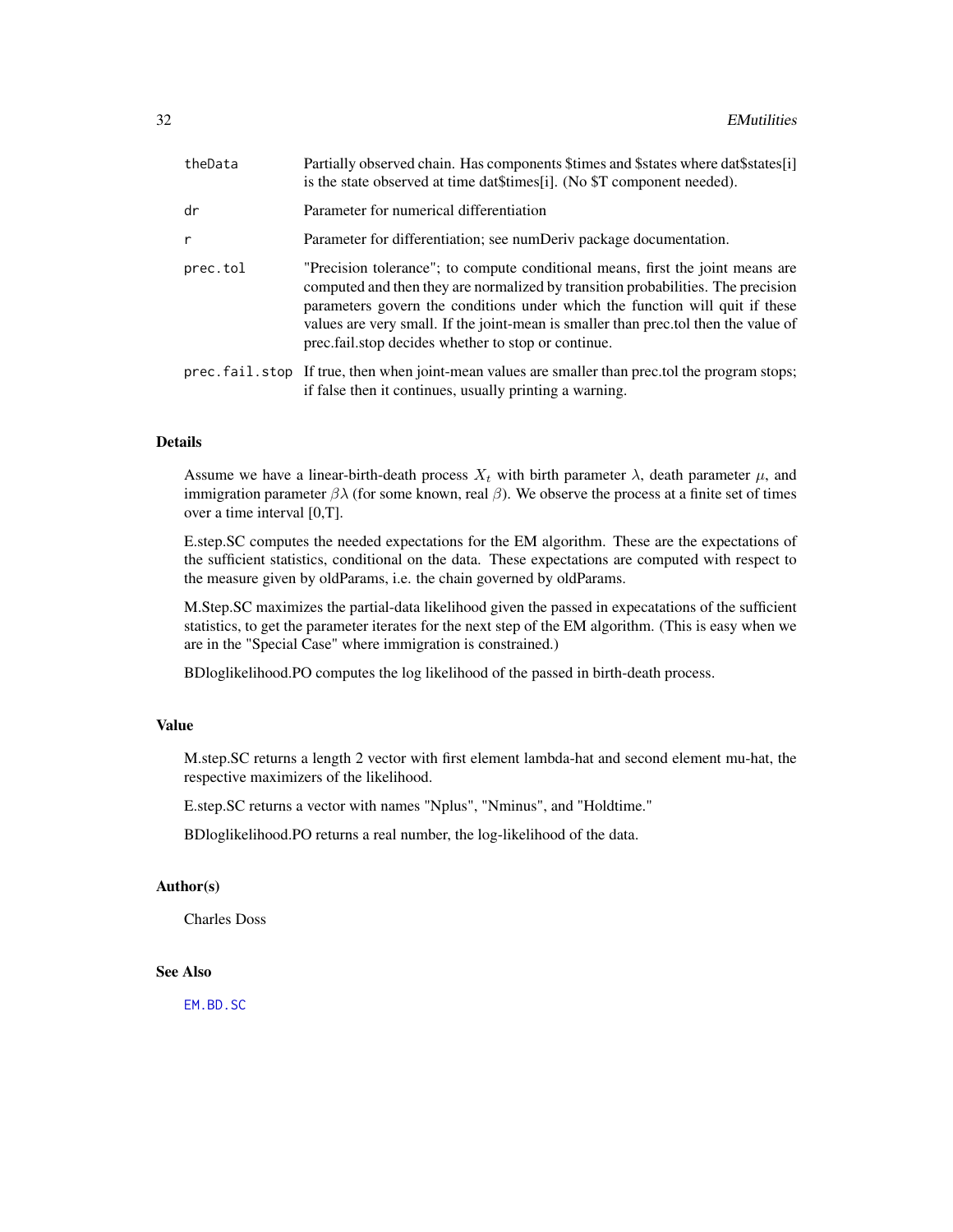<span id="page-32-0"></span>getBDinform *Helpers for Getting Information Matrix for MLE estimates on Partially Observed Linear Birth Death (\_S\_pecial \_C\_ase with constrained immigration)*

## Description

Assume we have data that is the state at discrete time points of a linear birth-death process, which has immigration parameter constrained to be a known constant times the birth rate. After using EM Algorithm for estimating rate parameters of a linear Birth-Death process, these functions compute matrices related to the information matrix.

# Usage

```
getBDinform.full.SC.manual(ENplus, ENminus, L, m)
getBDinform.lost.SC.manual(ENplus, ENminus, EHoldtime,
                             ENplusSq, ENminusSq, EHoldtimeSq,
                             ENplusNminus, ENplusHoldtime, ENminusHoldtime,
                             L, m, beta.immig, T)
getBDinform.PO.SC.manual(ENplus, ENminus, EHoldtime,
                             ENplusSq, ENminusSq, EHoldtimeSq,
                             ENplusNminus, ENplusHoldtime, ENminusHoldtime,
                             L, m, beta.immig, T)
```
## Arguments

| L            | Lambda, birth rate                                                                                                                            |
|--------------|-----------------------------------------------------------------------------------------------------------------------------------------------|
| m            | Mu, death rate                                                                                                                                |
| beta.immig   | Immigration rate is constrained to be a multiple of the birth rate. immigration rate<br>$=$ beta.immig $*$ lambda where lambda is birth rate. |
| $\mathsf{T}$ | Amount of time process is observed for; corresponds to time window over which<br>all the expectations are computed.                           |
| ENplus       | Expectation of the $N_T^+$ , the number of jumps up, conditional on the data.                                                                 |
| ENminus      | Expectation of $N_{\tau}^-$ , the number of jumps down, conditional on the data.                                                              |
| EHoldtime    | Expectation of $R_T^+$ , the total holdtime, conditional on the data.                                                                         |
| ENplusSq     | Expectation of $N_T^{+2}$ , the square of the number of jumps up, conditional on the<br>data.                                                 |
| ENminusSq    | Expectation of $N_T^{-2}$ , the square of the number of jumps down, conditional on<br>the data.                                               |
| EHoldtimeSq  | Expectation of $R_T^2$ , the square of the total holdtime, conditional on the data.                                                           |
| ENplusNminus | Expectation of $N_T^+ N_T^-$ , the product of the number of jumps up and the number<br>of jumps down, conditional on the data.                |
|              | ENplusHoldtime Expectation of $N_T^+ R_T$ , the product of the number of jumps up and the total<br>holdtime, conditional on the data.         |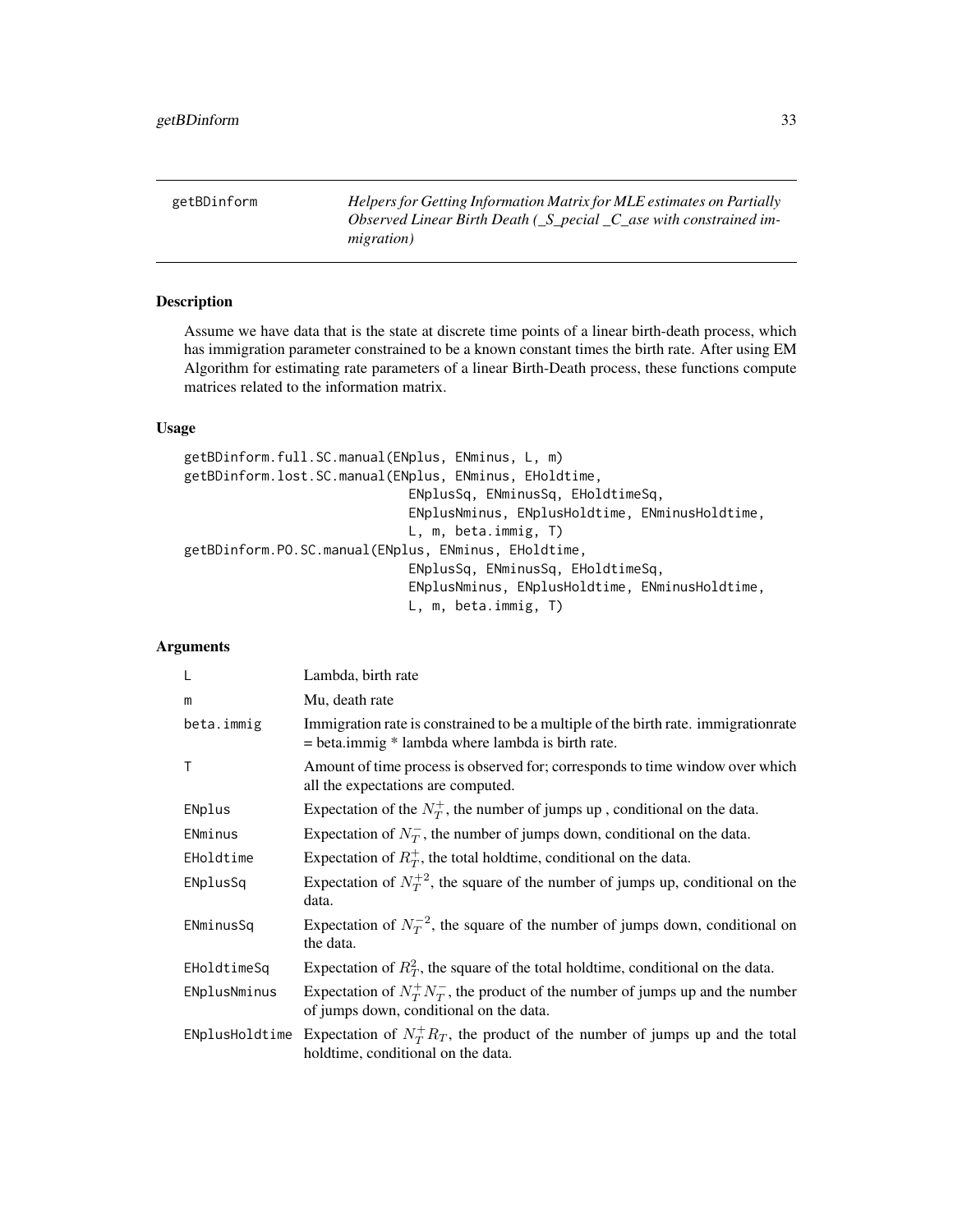#### <span id="page-33-0"></span>ENminusHoldtime

Expectation of  $N_T^- R_T$ , the product of the number of jumps down and the total holdtime, conditional on the data.

#### Details

Assume we have a linear-birth-death process  $X_t$  with birth parameter  $\lambda$ , death parameter  $\mu$ , and immigration parameter  $βλ$  (for some known, real  $β$ ). We observe the process at a finite set of times over a time interval [0,T]. Can run the EM algorithm to do maximum likelihood. These functions are used to then compute pieces related to the information matrix.

See equations 3.2 and 3.3 in the Louis paper for the notation.

getBDinform.lost.SC.manual computes  $I_{X|Y}$ .

getBDinform.full.SC.manual computes  $I_X$ .

getBDinform.PO.SC.manual computes  $I_Y$  (i.e. the difference between the other two functions).

They have the "manual" suffix because the user passes in the expectations. Some of them can be computed analytically by the methods in this package, but others cannot, so those are usually done by Monte Carlo (conditional on the data) simulation.

NOTE: To make sure the answers are coherent, it is important to pass in expectations that are consistent with each other. For instance, if the expectations ENplus, ENminus, and EHoldtime are computed analytically but simulations are used to estimate the rest, then the results may be nonsense, because the values passed in were not necessarily feasible expectations all from the same measure.

#### Value

Symmetric 2x2 matrix; First row/column corresponds to lambda, second corresponds to mu

#### Author(s)

Charles Doss

#### Source

Louis, T A. (1982). Finding the observed information matrix when using the EM algorithm. *J. Roy. Statist. Soc. Ser. B*. 44 226-233.

| getBDinform.PO | Get Information Matrix for MLE estimates on Partially Observed Lin-                             |
|----------------|-------------------------------------------------------------------------------------------------|
|                | ear Birth Death $(\_S\_\mathit{pecial}\_\mathit{C}\_\mathit{ase}$ with constrained immigration) |

#### Description

Assume we have data that is the state at discrete time points of a linear birth-death process, which has immigration parameter constrained to be a known constant times the birth rate. After using EM Algorithm for estimating rate parameters of a linear Birth-Death process, this function gives the information matrix associated.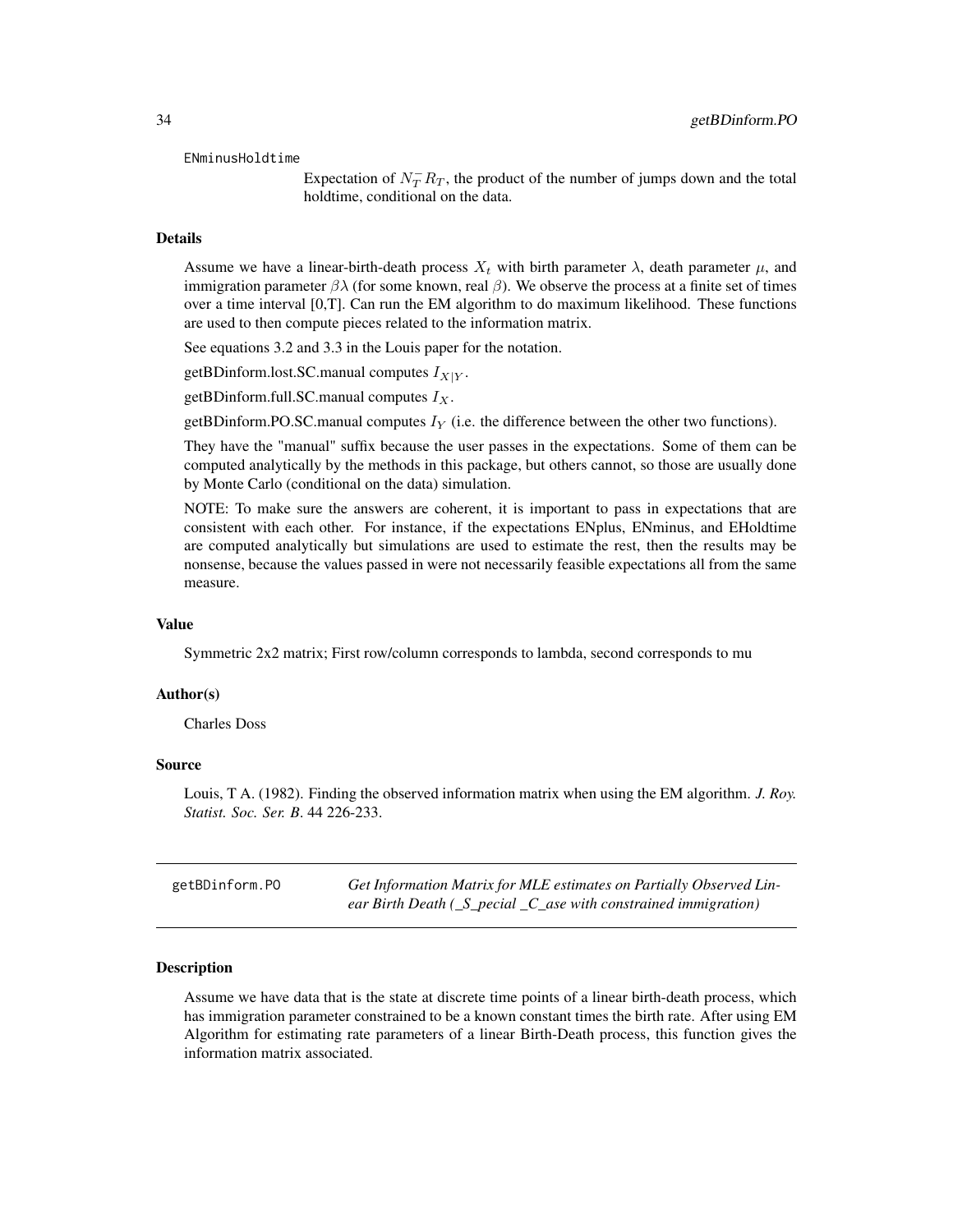# getBDinform.PO 35

#### Usage

```
getBDinform.PO.SC(partialData,Lhat,Mhat, beta.immig,delta=.001,
            n=1024,r=4, prec.tol=1e-12,prec.fail.stop=TRUE)
```
#### Arguments

| Lhat                                                                      | MLE for lambda, the birth rate.                                                                                                               |
|---------------------------------------------------------------------------|-----------------------------------------------------------------------------------------------------------------------------------------------|
| Mhat                                                                      | MLE for mu, the death rate.                                                                                                                   |
| beta.immig                                                                | Immigration rate is constrained to be a multiple of the birth rate. immigration rate<br>$=$ beta.immig $*$ lambda where lambda is birth rate. |
| partialData                                                               | Partially observed chain. CTMC_PO_1 or CTMC_PO_many                                                                                           |
| n                                                                         | n for riemann integral approximatoin.                                                                                                         |
| r, delta, prec.tol, prec.fail.stop<br>see help for, say, all.cond.mean.PO |                                                                                                                                               |

## Details

Assume we have a linear-birth-death process  $X_t$  with birth parameter  $\lambda$ , death parameter  $\mu$ , and immigration parameter  $βλ$  (for some known, real  $β$ ). We observe the process at a finite set of times over a time interval [0,T]. After running the EM algorithm to do estimation, this function returns the information to get, for instance, asymptotic CIs.

See the Louis paper for the method.

To calculate the information matrix, the expecatations of the products of the sufficient statistics, conditional on the data, are needed. They are calculated by Monte Carlo, and N is the number of simulations to run.

#### Value

Symmetric 2x2 matrix; First row/column corresponds to lambda, second corresponds to mu

## Author(s)

Charles Doss

## Source

Louis, T A. (1982). Finding the observed information matrix when using the EM algorithm. *J. Roy. Statist. Soc. Ser. B*. 44 226-233.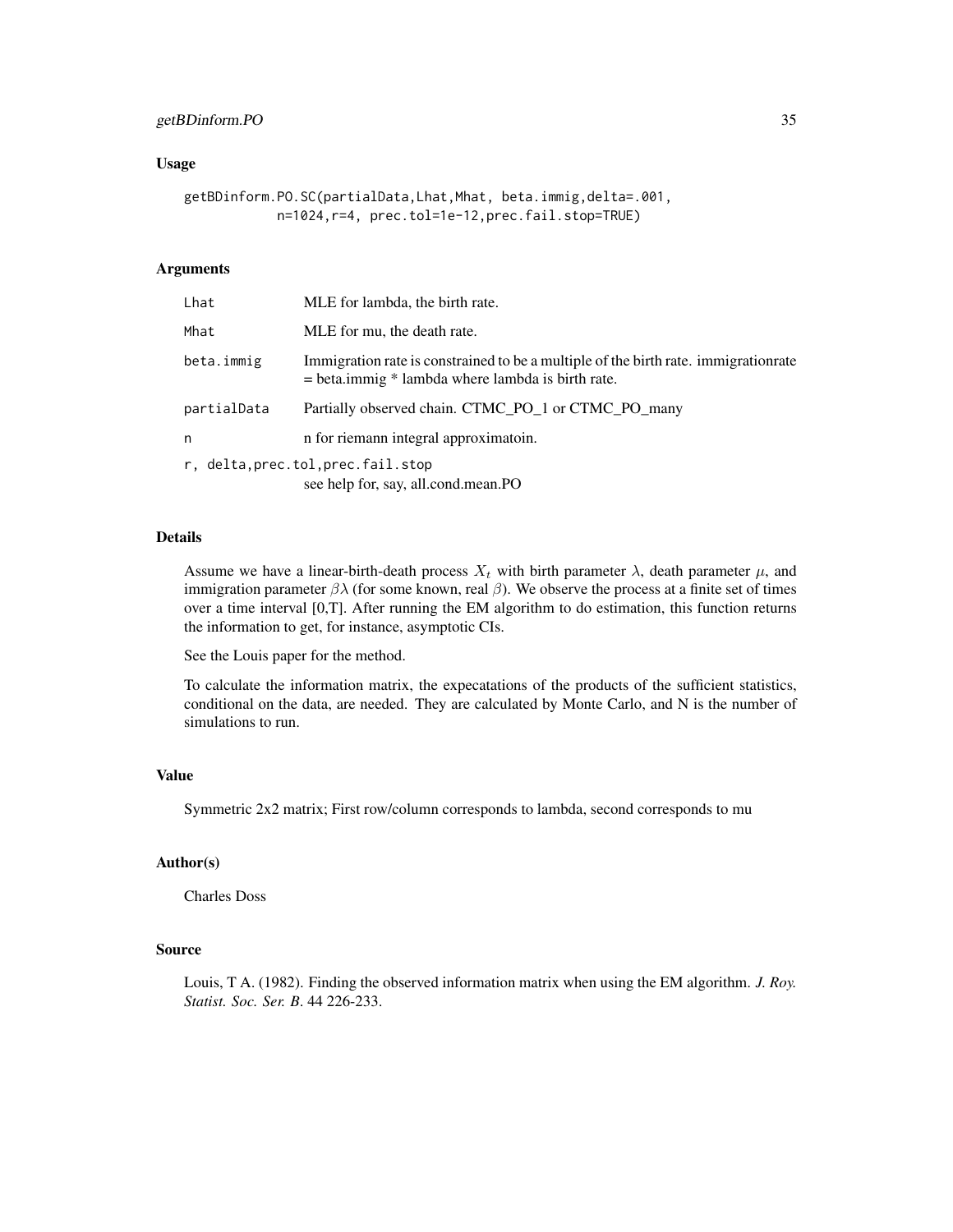<span id="page-35-0"></span>

get times of jumps, split into jumps up and jumps down.

# Usage

```
getBDjTimes(bdMC, getTimes = TRUE)
```
# Arguments

| bdMC     | A BDMC                                                                  |
|----------|-------------------------------------------------------------------------|
| getTimes | Bool. If true returns times, otherwise returns indices of times vector. |

# Details

List with 2 components of times/indices. First is times of jumps up, second is times of jumps down.

# Value

| If getTimes is TRUE:  |                                 |  |
|-----------------------|---------------------------------|--|
| timesup               | times of jumps up               |  |
| timesdown             | times of jumps down             |  |
| If getTImes is FALSE: |                                 |  |
| indsup                | indices of times for jumps up   |  |
| indsdown              | indices of times for jumps down |  |

## Author(s)

charles doss

```
getBDMCsPOlist-methods
```
*Methods for Function* getBDMCsPOlist *in Package* DOBAD

# Description

Methods for function getBDMCsPOlist in package DOBAD

# Methods

signature(object = "CTMC\_PO\_many") Return the list of CTMC\_PO\_1 objects corresponding to the CTMC\_PO\_many argument.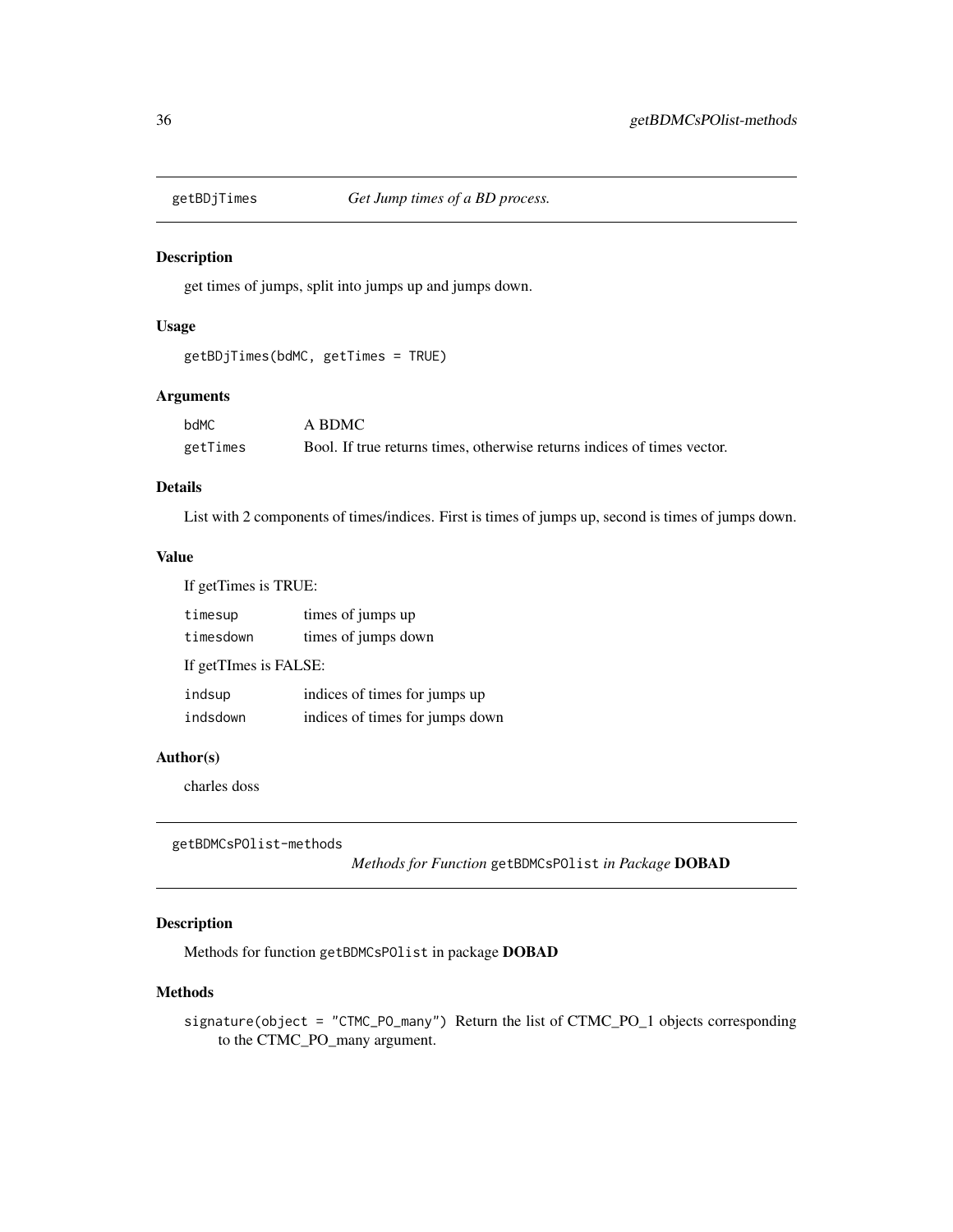<span id="page-36-0"></span>getDataSummary.CTMC\_PO\_many

*Calculate Some Summarizing Information for the Given Data*

#### Description

Computes some summarizing statistics for a CTMC\_PO\_many object and returns them, possibly also saving them to a file.

#### Usage

```
getDataSummary.CTMC_PO_many(dat, file = "dataSummary.rsav")
```
#### Arguments

| dat  | Discretely Observed BDI process. |
|------|----------------------------------|
| file | Filename to save to.             |

## Details

See the function definition for the variable names used. Saving and loading to/from a file seemed like the simplest approach.

#### Author(s)

charles doss

getInitParams *Get multiple starting parameters for EM*

#### Description

This is an ad-hoc function that has some hardwired rules for grabbing a few starting parameter values given one passed in one. You pass in your summary data and it makes a basic guess at starting parameters and then flips them and scales them in various ways depending on what numInitParams is. It returns between 1 and 6 different values (pairs) of starting parameters. Useful to get more than one parameter for if you are automating the EM in some way. Otherwise it just gives you the smart starting guess.

#### Usage

```
getInitParams(numInitParams=1, summary.PO, T, beta.immig, diffScale)
```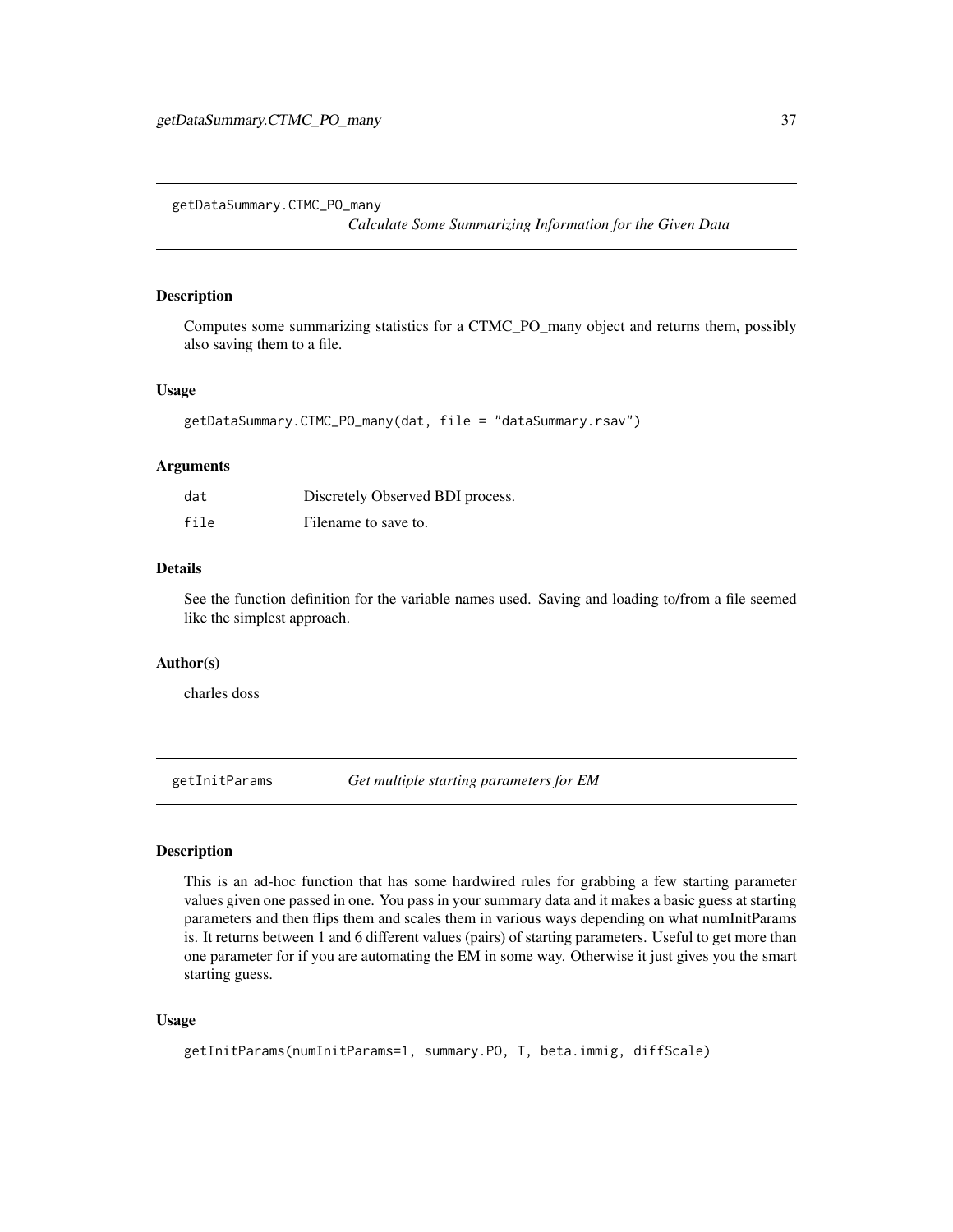# Arguments

| numInitParams | How many parameters you want returned; between 1 and 6. Note: the para-<br>maters after the 1st are fairly arbitrary.                                                                                                                                                                                                                      |
|---------------|--------------------------------------------------------------------------------------------------------------------------------------------------------------------------------------------------------------------------------------------------------------------------------------------------------------------------------------------|
| summary.PO    | Summary data from partially observed process. "Nplus", "Nminus", and "Hold-<br>time" should be names in that order of number of observed jumsp up, jumps<br>down, and Holding time.                                                                                                                                                        |
|               | total time of chain.                                                                                                                                                                                                                                                                                                                       |
| beta.immig    | Scalar multiple of lambda that gives you the immigration rate, ie immigrate $=$<br>beta.immig * birthrate.                                                                                                                                                                                                                                 |
| diffScale     | Note that we don't have a solution in the case $mu ==$ lambda. So if the two<br>are close then numerical differentiation requires smaller values essentially. So<br>usually pass something like "100 <sup>*</sup> dr" where dr is the value that's passed through<br>the add.joint.mean.*, etc (called delta) for numeric differentiation. |

getIthJumpTime *Get the jump times from a CTMC.*

# Description

Get the time of the ith jump

#### Usage

```
getIthJumpTime(CTMC, i)
getIthJumpTimes(timesList, i)
getIthState(CTMC,i)
```
# Arguments

| CTMC      | A CTMC.                                                                                               |
|-----------|-------------------------------------------------------------------------------------------------------|
| timesList | List of positive numerics, each of which is the list of times from a CTMC.                            |
| j.        | Positive integer. Which jump to get the time of. Need to know the CTMC(s)<br>jumped at least i times! |

# Details

Need to know the CTMC(s) jumped at least i times.

# Value

getIthJumpTime returns a single positive numeric. getIthJumpTimes returns a vector of positive numerics. getIthState returns a nonnegative integer, the state.

# Author(s)

Charles Doss

<span id="page-37-0"></span>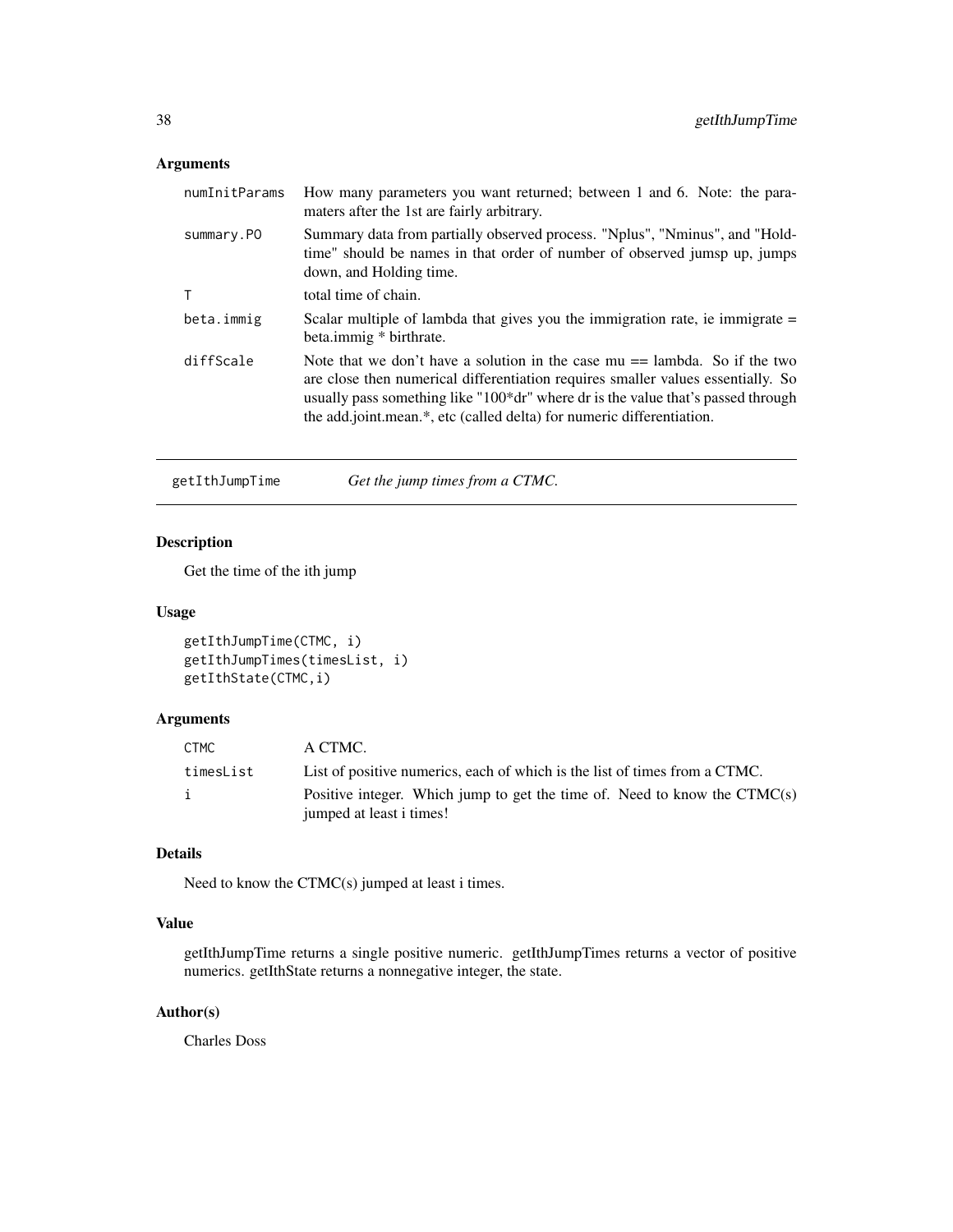<span id="page-38-0"></span>

Returns the state of the CTMC at each of times in Ts.

## Usage

getMCstate(CTMC, Ts)

# Arguments

| <b>CTMC</b> | a CTMC.                |
|-------------|------------------------|
| Ts          | vector of times $>0$ . |

getNewParams.SC *Solve for new parameters in restricted model in EM algorithm.*

## Description

Basically one step of the EM algorithm. Given old parameters and the data, get the new parameters.

#### Usage

```
getNewParams.SC(theData,oldParams, beta.immig, dr = 0.001, r=4,n.fft =
1024, prec.tol, prec.fail.stop)
```
# Arguments

| oldParams  | Parameters from previous iteration                                                                                                                                                                                                                                                                                                                                                              |
|------------|-------------------------------------------------------------------------------------------------------------------------------------------------------------------------------------------------------------------------------------------------------------------------------------------------------------------------------------------------------------------------------------------------|
| beta.immig | $immigrationrate = beta.$ $immig * birthrate$                                                                                                                                                                                                                                                                                                                                                   |
| theData    | The discretely observed BDI process. Of class CTMC_PO_many, CTMC_PO_1,<br>list.                                                                                                                                                                                                                                                                                                                 |
| dr         | tuning parameter for differentiation                                                                                                                                                                                                                                                                                                                                                            |
| r          | Parameter for differentiation; see numDeriv package documentation.                                                                                                                                                                                                                                                                                                                              |
| n.fft      |                                                                                                                                                                                                                                                                                                                                                                                                 |
| prec.tol   | "Precision tolerance"; to compute conditional means, first the joint means are<br>computed and then they are normalized by transition probabilities. The precision<br>parameters govern the conditions under which the function will quit if these<br>values are very small. If the joint-mean is smaller than prectol then the value of<br>prec.fail.stop decides whether to stop or continue. |
|            | prec. fail. stop If true, then when joint-mean values are smaller than prec. tol the program stops;<br>if false then it continues, usually printing a warning.                                                                                                                                                                                                                                  |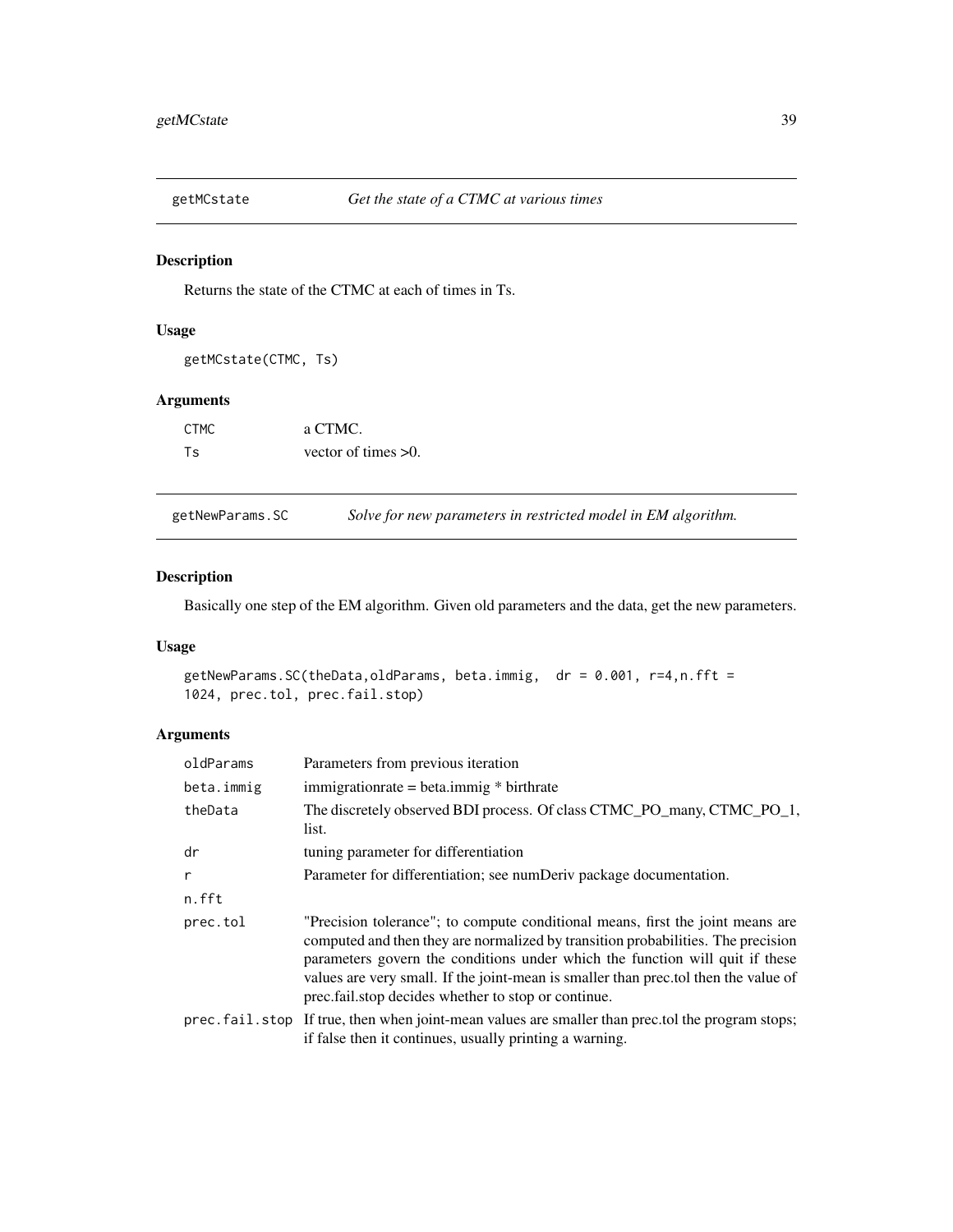<span id="page-39-0"></span>

This effectively turns "Truth" into "data," ie it is passed a fully observed chain and returns only a partially observed one.

# Usage

```
getPartialData(observeTimes, CTMC)
```
# Arguments

| observeTimes | Times at which CTMC is to "be observed" ie at which "data" is to be gathered. |
|--------------|-------------------------------------------------------------------------------|
| <b>CTMC</b>  | A continuous time markov chain.                                               |

## Details

Returns a CTMC\_PO\_1, ie discretely observed CTMC, from observing CTMC at observeTimes

## Value

Returns CTMC\_PO\_1.

getStates *Get list of jump states.*

# Description

Object accessor.

# Usage

```
getStates(object)
```
## Arguments

object A CTMC or generalization. has a list of jump states.

# Details

Gets list of states at each associated time.

# Value

numeric vector, integer valued.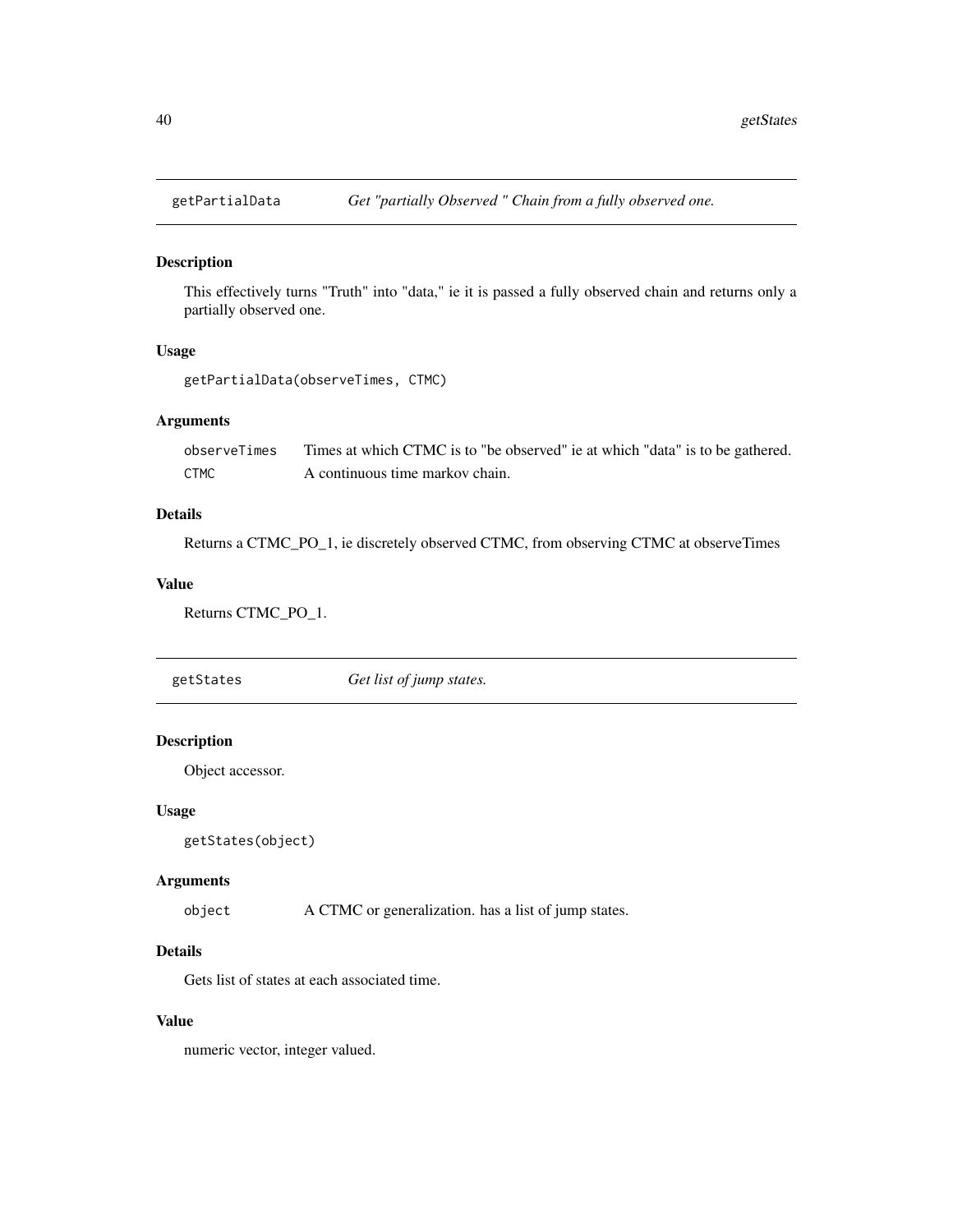#### <span id="page-40-0"></span>getSubMC  $41$

# Author(s)

Charles Doss

#### getSubMC *Extract a Sub Markov Chain*

## Description

Create a new sub markov chain from a given one.

#### Usage

getSubMC(CTMC, T)

#### Arguments

| <b>CTMC</b> | A CTMC object                                     |
|-------------|---------------------------------------------------|
|             | Time to cut off the given CTMC to form a new one. |

## Details

Creates a new CTMC identical to the given CTMC from time 0 to T.

#### Value

a CTMC.

getT-methods *~~ Methods for Function getT in Package 'DOBAD' ~~*

# <span id="page-40-1"></span>Description

~~ Methods for function getT in Package 'DOBAD' ~~

# Methods

signature(object = "BDMC") Same as for CTMC. signature(object = "BDMC\_many") Sum of time for each of component BDMCs. signature(object = "CTMC") time the chain is observed for. Ie difference in first time we see the state and the last time. signature(object = "CTMC\_many") Sum of time for components signature(object = "CTMC\_PO\_1") Difference in time first observation and last. signature(object = "CTMC\_PO\_many") Sum of time for components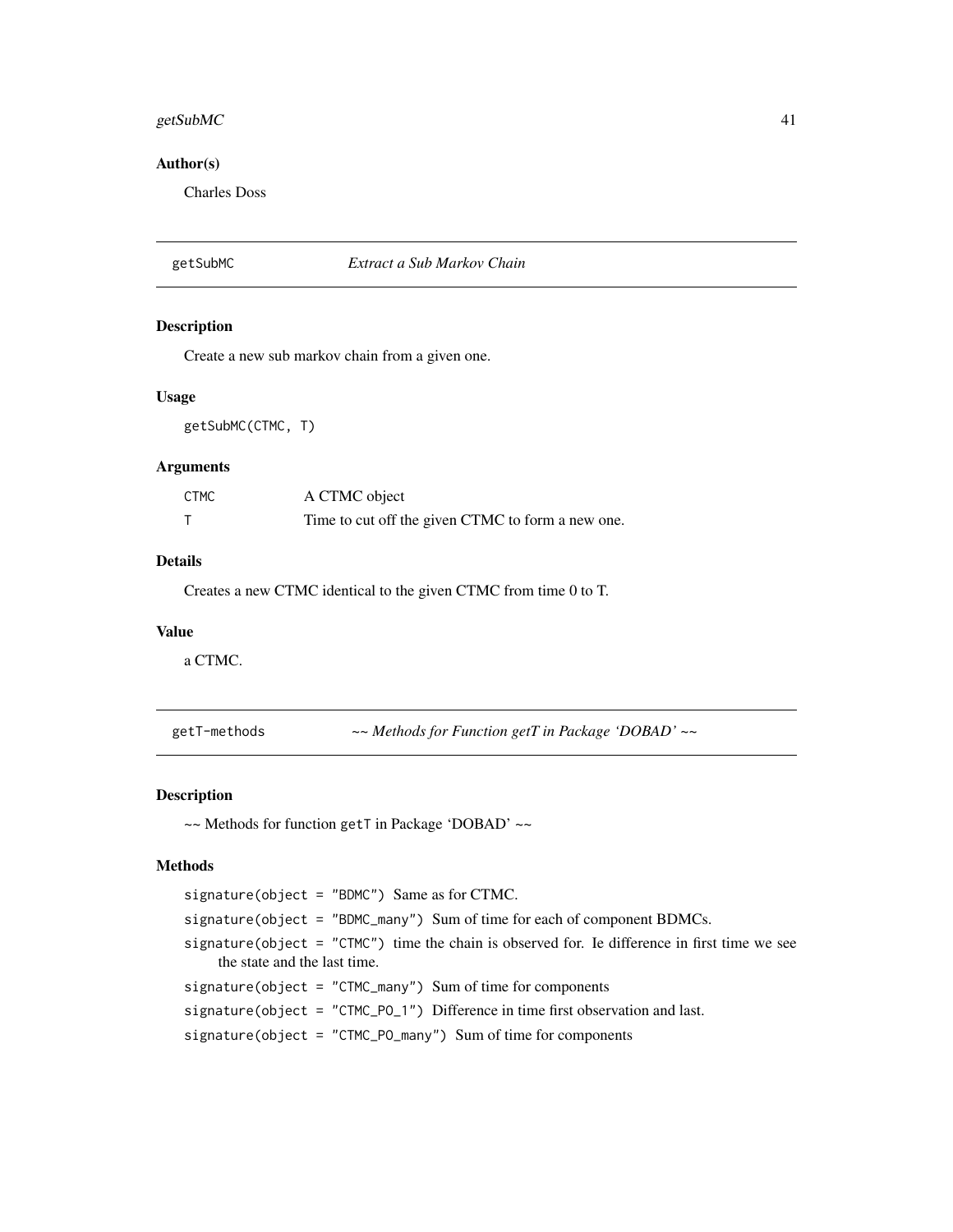<span id="page-41-0"></span>

Object accessor. First jump time is 0.

# Usage

getTimes(object)

# Arguments

object A CTMC. has a list of jump times.

# Details

Gets list of jump times.

#### Value

numeric vector, positive values.

# Author(s)

Charles Doss

getTs-methods *~~ Methods for Function getTs in Package 'DOBAD' ~~*

## Description

Accessor for vector of total times for each individual markov chain in a many-markov-chain object.

# Methods

signature(object = "BDMC\_many") Vector of total times for each individual markov chain in the object.

signature(object = "CTMC\_many") Same as above.

signature(object = "CTMC\_PO\_many") Same as above.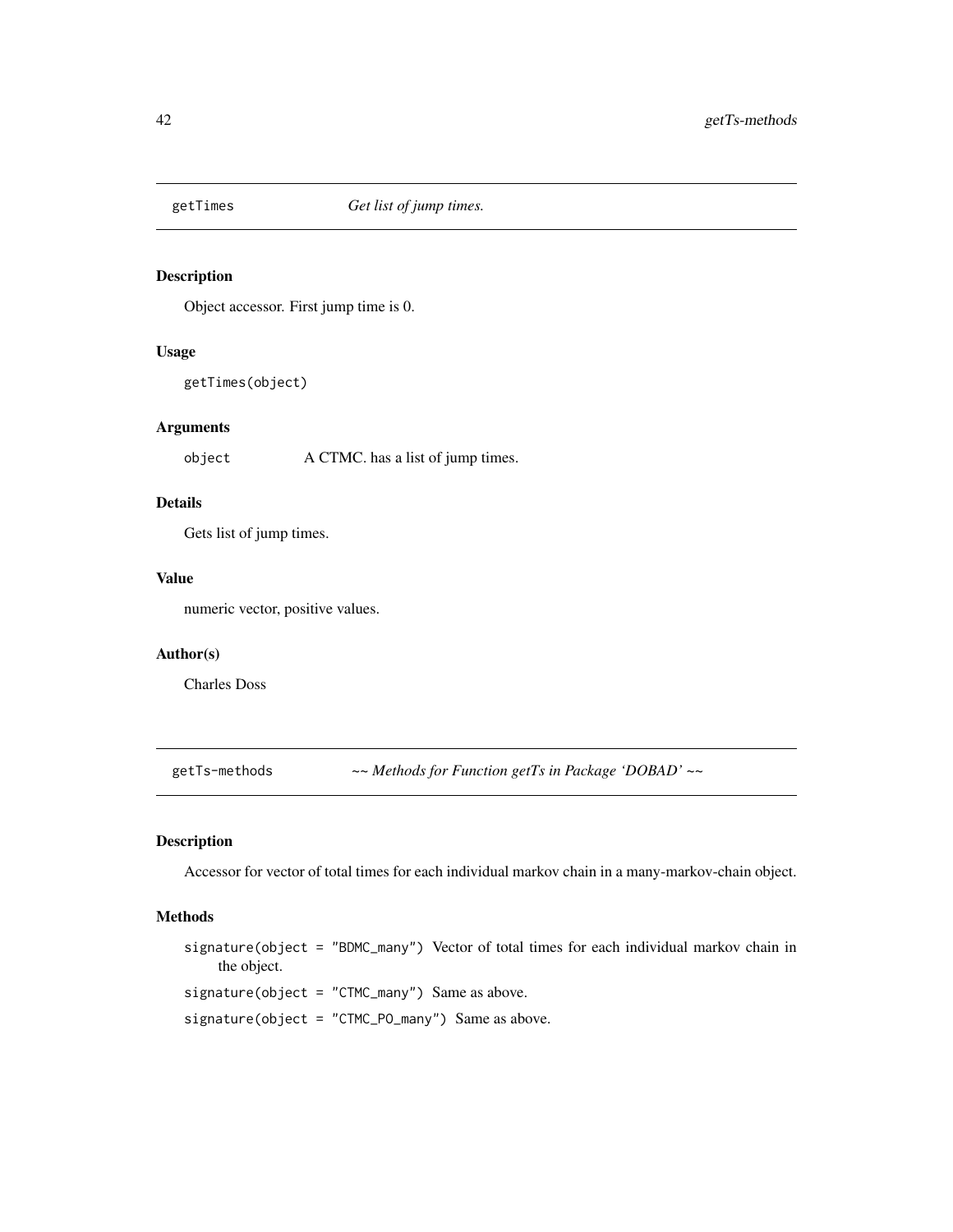<span id="page-42-0"></span>

Plot in piecewise fashion the CTMCs. If it is partially observed, it just plots it as if it were fully observed; i.e., the chain is pretended to continue in the same state until we see a jump.

## Usage

```
graph.CTMC(CTMC, filename = NA, height = 6, width = 4.5, xlab="time",
ylab="State", ...)
graph.CTMC.PO(CTMC, filename = NA, height = 6, width = 4.5,
type="l", ...)
```
# Arguments

| <b>CTMC</b> | Either a fully observed CTMC or a partially observed one. Partially observed<br>ones don't have a "T" and fully observed do. |
|-------------|------------------------------------------------------------------------------------------------------------------------------|
| filename    | filename string, or NA.                                                                                                      |
| height      | Passed to trellis if filename isn't NA.                                                                                      |
| width       | Passed to trellis if filename isn't NA.                                                                                      |
| xlab        | X label.                                                                                                                     |
| ylab        | Y label                                                                                                                      |
| type        | As in the plot parameter.                                                                                                    |
| $\cdot$     |                                                                                                                              |

#### Details

If your data is S4 class, you can use the plot method.

# See Also

See also the s4 methods written for the plot function [plot-methods](#page-45-1).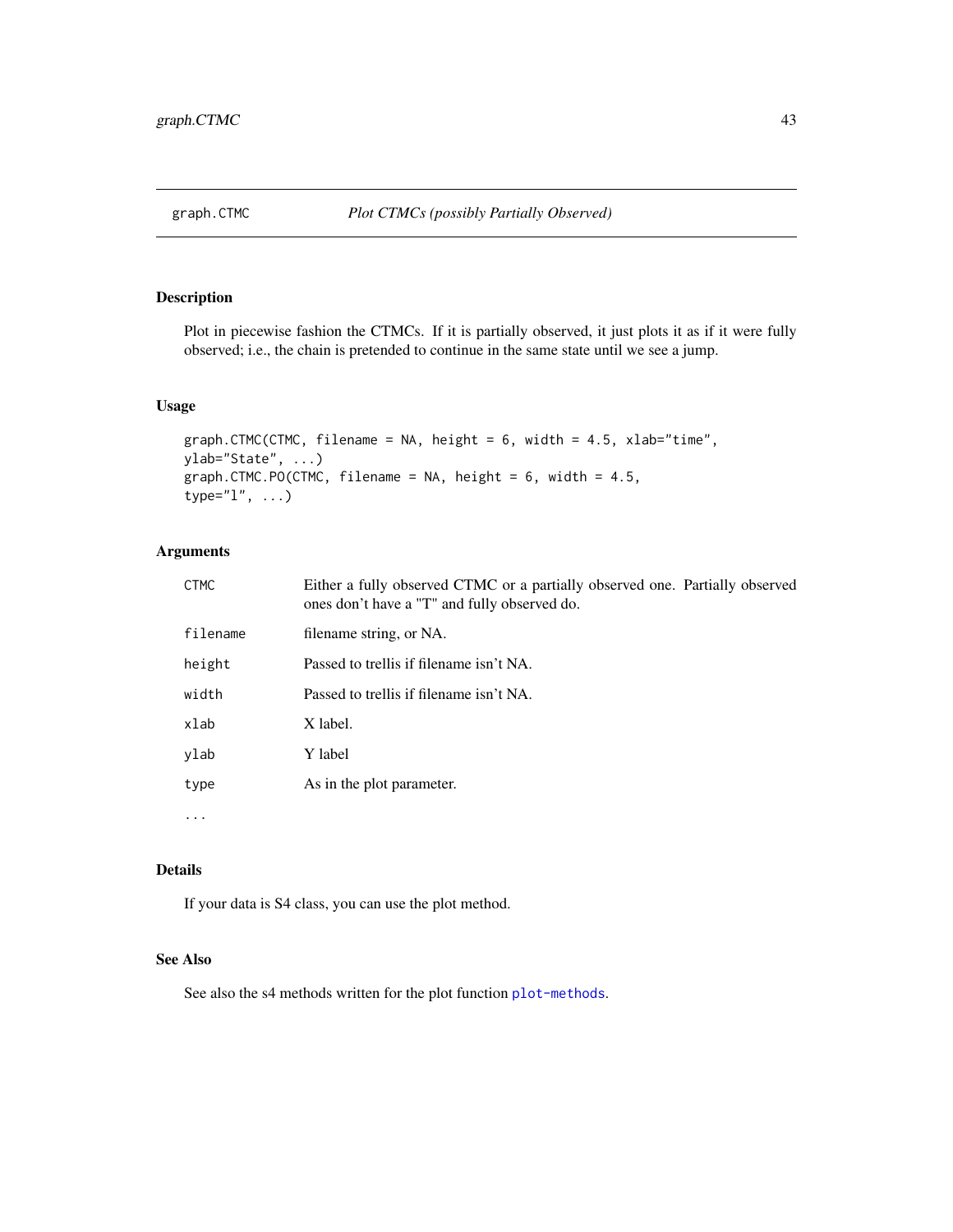<span id="page-43-0"></span>

Convert a list representation of a CTMC to the class version

## Usage

list2CTMC(aCTMC)

#### Arguments

aCTMC A CTMC represented as a list. Should have a "states", "times" vectors and a T numeric.

## Value

Returns the same data but as an object of class CTMC.

Nij *Count transitions in a fully observed CTMC.*

# Description

Returns a matrix with counts of transitions

## Usage

Nij(CTMC)

# Arguments

CTMC (Fully observed) CTMC.

# Details

the  $(i,j)$  element is the number of transitions from state  $(i-1)$  to state  $(j-1)$  that were observed.

## Value

numeric matrix(ncol=max(CTMC)+1, nrow=max(CTMC)+1) where max(CTMC) is the max state of the CTMC.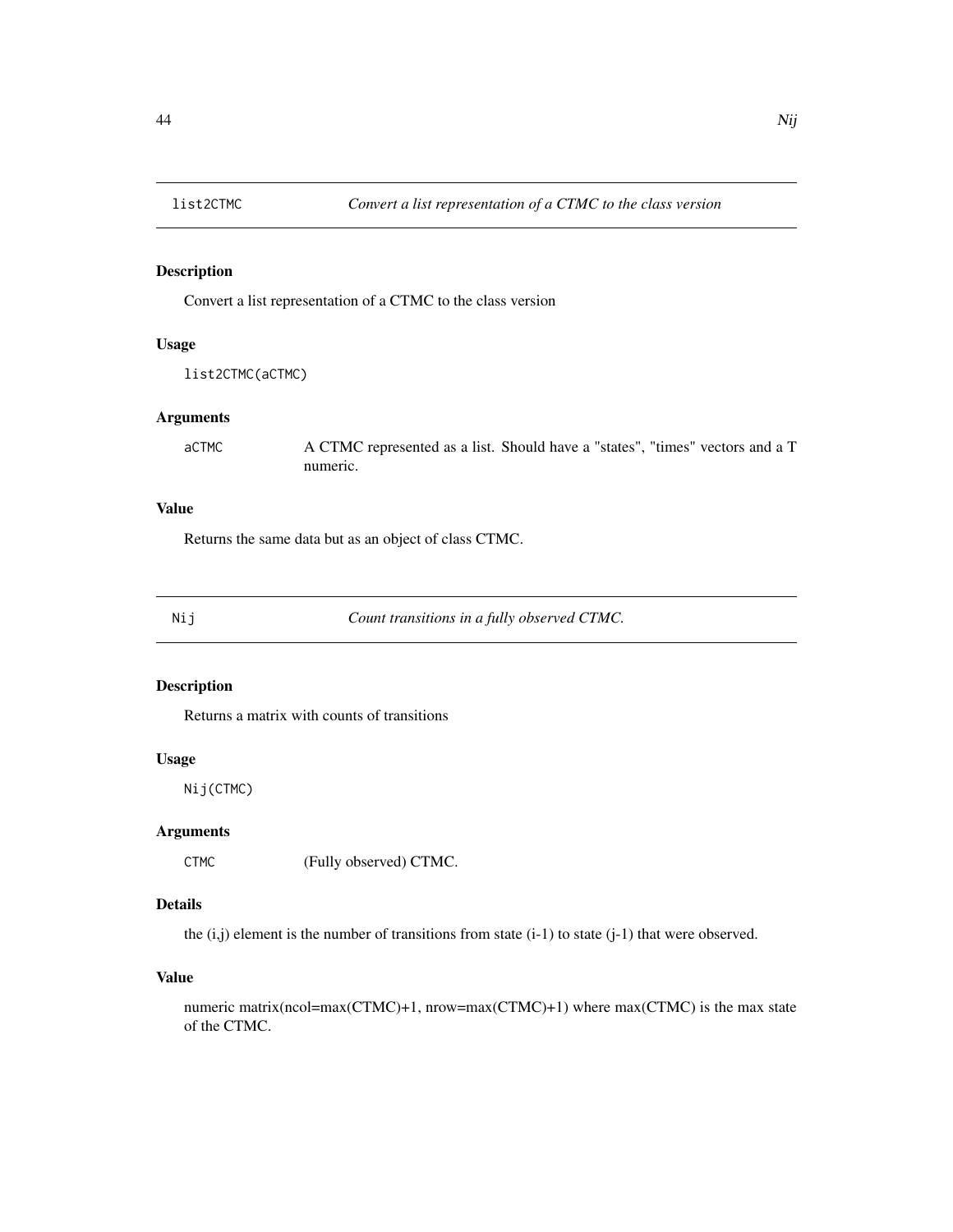<span id="page-44-0"></span>

Nplus (number jumps up), Nminus (number jumps down), and holdtime (waiting time weighted by the waiting state) are fundamental summary statistics for the Restricted Immigration BD model. These functions compute those for BDMC, or compute the observed numbers for CTMC\_PO\_1 or CTMC\_PO\_many.

# Usage

```
Nplus(sim)
Nminus(sim)
Nplus.CTMC_PO_many(ctmcpomany)
Nminus.CTMC_PO_many(ctmcpomany)
```
# Arguments

| sim        | Arg for Nplus, Nminus. BDMC generally. Needs to have a getStates method. |
|------------|--------------------------------------------------------------------------|
| ctmcpomany | A CTMC PO many.                                                          |

# Value

Returns an integer, the number of jumps up.

# Author(s)

Charles Doss

#### Examples

Nplus(birth.death.simulant(1))

num.deriv *Numerical Differentiation*

## Description

Numerical derivative of one-d function defined on R.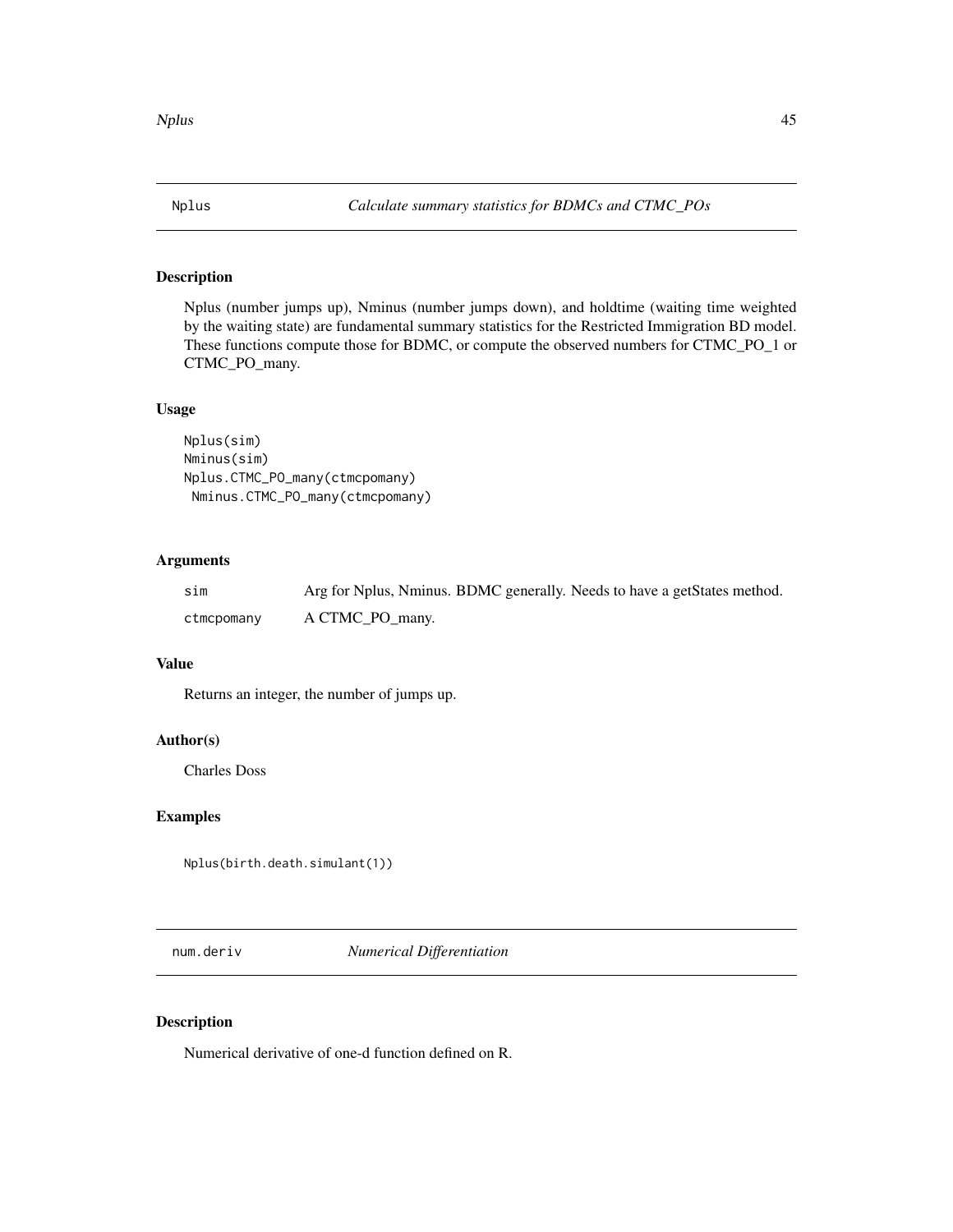#### Usage

```
num.deriv(ftn, var, delta = 0.001, ...)genDoneSided(func, x, sides, method = "Richardson",
method.args = list(eps = 1e-04,
   d = 1e-04, zero.tol = sqrt(.Machine$double.eps/7e-07), r = 4,
   v = 2), ...)
hessianOneSided(func, x, sides, method = "Richardson", method.args = list(eps = 1e-04,
     d = 1e-04, zero.tol = sqrt(.Machine$double.eps/7e-07), r = 4,
     v = 2), ...)
```
# Arguments

| ftn, func   | A (differentiable) function defined on R.                                  |
|-------------|----------------------------------------------------------------------------|
| var,x       | Value(s) at which to differentiate. $x$ can be vector.                     |
| sides       | of length equal to $x$ ; $+1$ is differentiate from above $-1$ from below. |
| method      | see numDeriv package docs                                                  |
| method.args | see numDeriv package docs                                                  |
| delta       | Small number defining accuracy of numeric derivative.                      |
| $\ddotsc$   |                                                                            |

# Details

See the 'numDeriv' package from whence the genD function and hessian function come. The versions here are one-sided adapatations of the originals from that package.

## Value

Real number.

<span id="page-45-1"></span>plot-methods *Plot CTMCs*

# **Description**

Plotting for fully observed and partially observed Continuous Time Markov Chains.

#### Methods

 $x = "CTMC", y = "missing" x is a fully observed CTMC.$  $x = "CTMC_PQ_1", y = "missing" x is discrete observations from a CTMC.$ 

<span id="page-45-0"></span>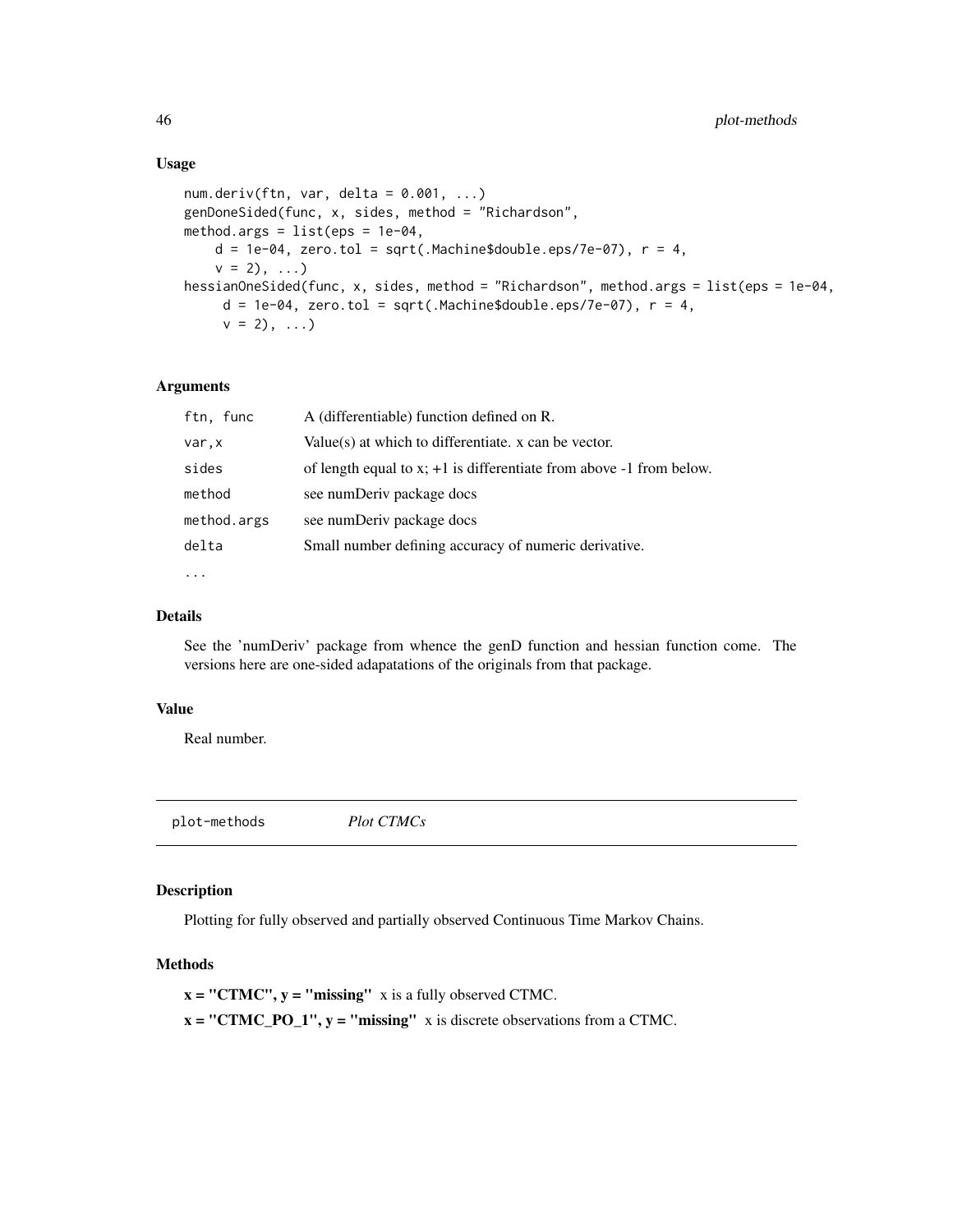<span id="page-46-0"></span>power.coef.one *Gets coefficients of a power series..*

## Description

Reads off coefficients of a power series.

# Usage

```
power.coef.one(power.series, n = 1000, k, ...)
power.coef.many(power.series, n = 1024, ...)
```
# Arguments

| power.series | A function from C to C. Note that its single argument must be named "s". Should<br>be a power series. |
|--------------|-------------------------------------------------------------------------------------------------------|
| n            | Parameter for numerical riemann integration or for FFT.                                               |
| k            | The coefficient to get.                                                                               |
|              |                                                                                                       |

# Value

A Real number, the kth coefficient, for .one, or a vector of coefficients for .many.

process.prob.one *Calculate transition probability for linear birth death process.*

# Description

Calculate transition probability for linear birth death process.

## Usage

```
process.prob.one(t, lambda, mu, nu = 0, X0 = 1, Xt,eps.t=1e-10,
eps.params=1e-10, n = -111)
process.prob.many(t, lambda, mu, nu = 0, X0 = 1, n = 1024)
```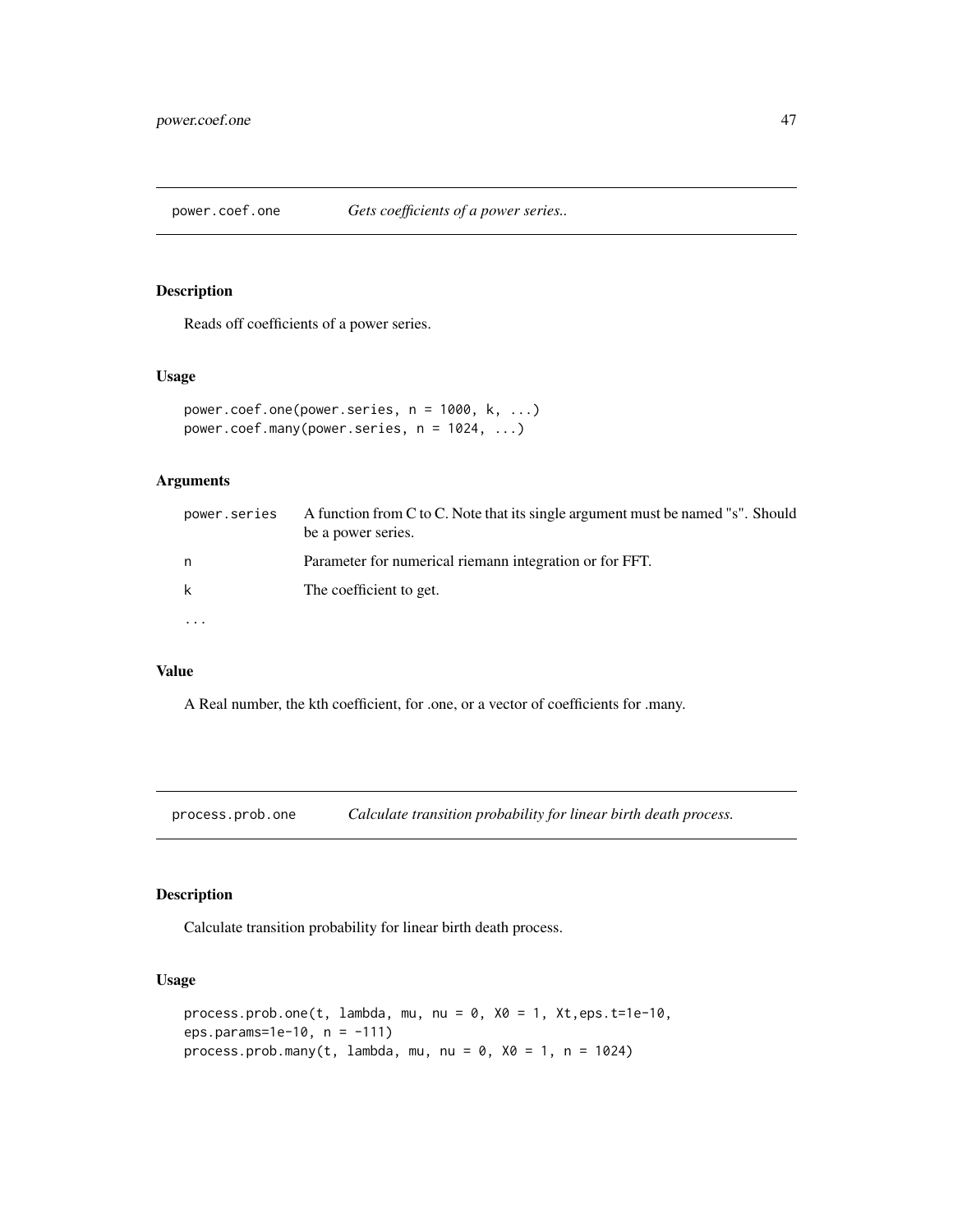## Arguments

| $^{\rm t}$ | Time for transition.                                                                                                                                                                                                                                                           |
|------------|--------------------------------------------------------------------------------------------------------------------------------------------------------------------------------------------------------------------------------------------------------------------------------|
| lambda     | Linear birth rate                                                                                                                                                                                                                                                              |
| mu         | linear death rate                                                                                                                                                                                                                                                              |
| nu         | immigration rate.                                                                                                                                                                                                                                                              |
| X0         | starting state.                                                                                                                                                                                                                                                                |
| Xt         | ending state.                                                                                                                                                                                                                                                                  |
| n          | Deprecated; for backwards compatibility.                                                                                                                                                                                                                                       |
| eps.t      | One precision level below which the function switches to using the generating<br>function instead of the Orthogonal Polynomial Solution to calculate transition<br>probability. Needed when the parameters or time are close to a boundary for<br>which the OPS isn't defined. |
| eps.params | Another precision level like eps.t.                                                                                                                                                                                                                                            |

# Details

Calculates  $P(X_t=Xt | X_0=X0)$ .

sampleJumpTime2 *Functions for Simulating Conditionally the first Jump of a chain.*

## <span id="page-47-1"></span>Description

Simulates the time of the first jump given that we know whether it's up or down and have observed the chain at some point.

## Usage

sampleJumpTime2(T, a, b, up = TRUE, L, m, nu)  $p.i(T, a, b, up, L, m, nu, n.fft = 1024, subdivisions = 100)$ f. $i(t, T, a, b, up, L, m, nu, n.fft = 1024)$ 

# Arguments

|              | Time of (First) observation; i.e. time at which we know the state of the chain. |
|--------------|---------------------------------------------------------------------------------|
| t            | time between 0 and T at which to get the density of tau for f.i.                |
| a            | Starting state of the chain at time $0(X_0=a)$ . a>=0.                          |
| b            | Given State of the chain at time T. $(X_T=a)$ . b>=0.                           |
| up           | Boolean, telling whether the first jump is up (TRUE) or down (FALSE).           |
| -L           | Linear birth rate.                                                              |
| m            | Linear death rate.                                                              |
| nu           | Immigration rate.                                                               |
| subdivisions | Parameter for numerical integration ("integrate" R function).                   |
| n.fft        | Parameter for numerical riemann integration ("by hand").                        |
|              |                                                                                 |

<span id="page-47-0"></span>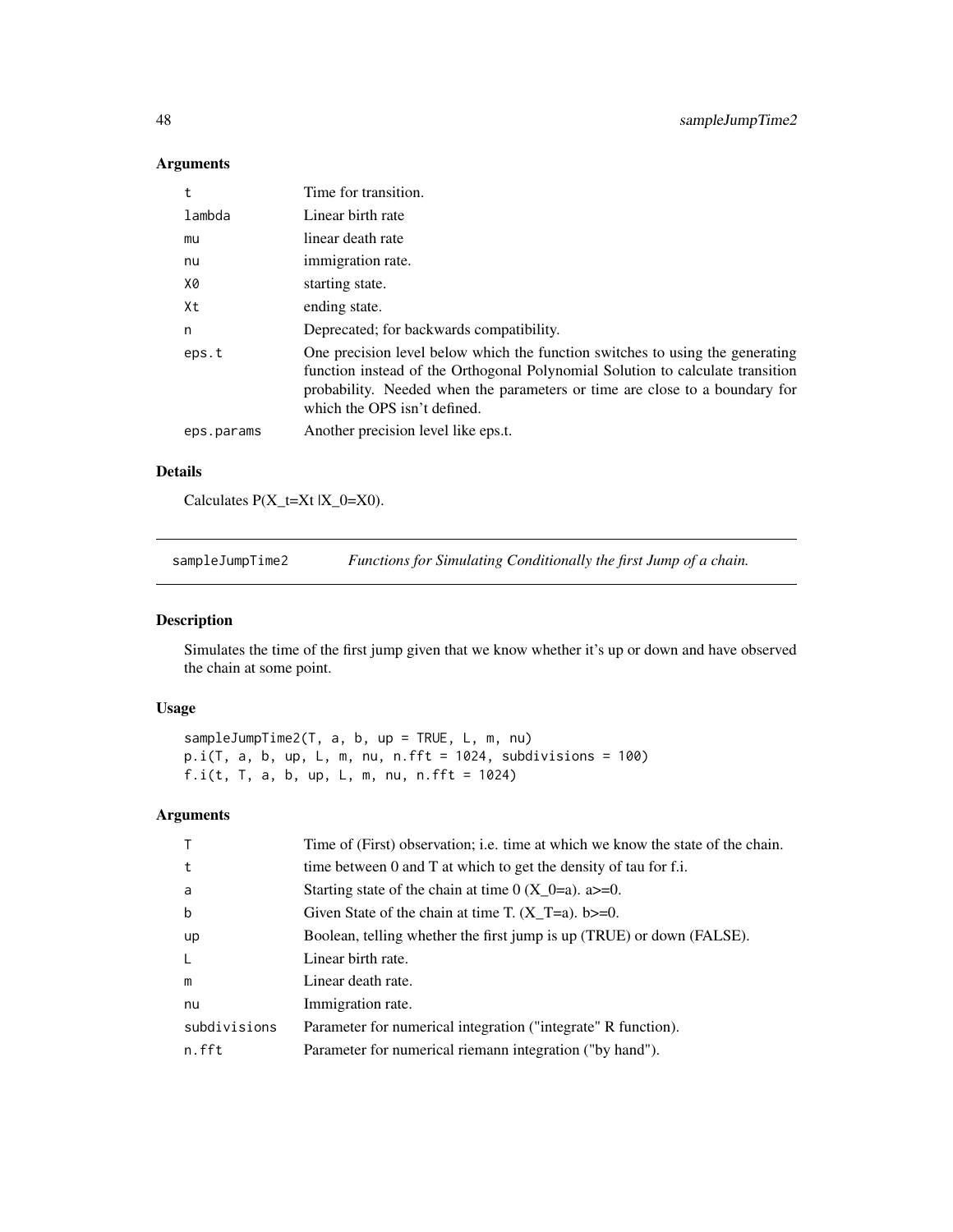#### <span id="page-48-0"></span>sim.condBD 49

#### Details

Let tau be the time of the first jump (after time  $0$ ) and  $X_t$  is the chain at time t.

Function sampleJumpTime2 simulates the value of the first jump of a BDMC, conditional on some data. What is given is the state of the BDMC at the beginning and end, where the end is time T, as well as whether the first jump is up or down. (To simulate the chain over the time from 0 to T, repeatedly call this function alternatively with p.i)

The Function p.i simulates whether the first jump is up or down, given the data. i.e. if up==true then this returns the probability [tau  $\langle T \text{ AND } X_{\text{1}} \rangle = a + 1$ ] and if up==false then it's [tau  $\langle T \text{ AND } Y_{\text{2}} \rangle$ ] X tau = a-1].

The function f.i returns the "density" at t of tau, ie "P( $[tau == t AND X_tau = a+1]$  | X0=a, Xt=b)" and if up==false then it's "P( $\left[ \tan \right]$  ==t AND X\_tau = a-1] | X0=a, Xt=b)". Note that it doesn't actually integrate to 1. p.i(T) is the integral of f.i to time T. f.i(.)/p.i(T) is actually a density on [0,T]. If X\_T != X\_0 then we know the first jump is before time T. However, keep in mind the event of interest is that the first jump is up (down) and at time t; even if we know there will be a first jump down, that doesn't prove the first jump won't be up. In general, we have  $\int_0^T f \cdot i(up) + \int_0^T f \cdot i(down) +$  $P(firstjumpisaftertimeT) = 1$ . That is,  $\int_0^t f.i(up)(s)ds$  is the probability the first jump is before time t\_and\_ it is up (given that the chain starts at a and ends at b).

#### Value

A time (real number) between 0 and T.

## Author(s)

Charles Doss

#### See Also

[p.i](#page-47-1)

<span id="page-48-1"></span>

| sim.condBD | Simulate birth-death process, Conditionally upon observing its state<br>at finite, discrete time points |
|------------|---------------------------------------------------------------------------------------------------------|
|            |                                                                                                         |

#### Description

Functions for simulating a linear-birth-death process with birth parameter lambda, death parameter mu, and immigration parameter modelParams["n"]\*lambda, conditional upon observing it at a finite discrete set of times over a finite time interval, [0,T].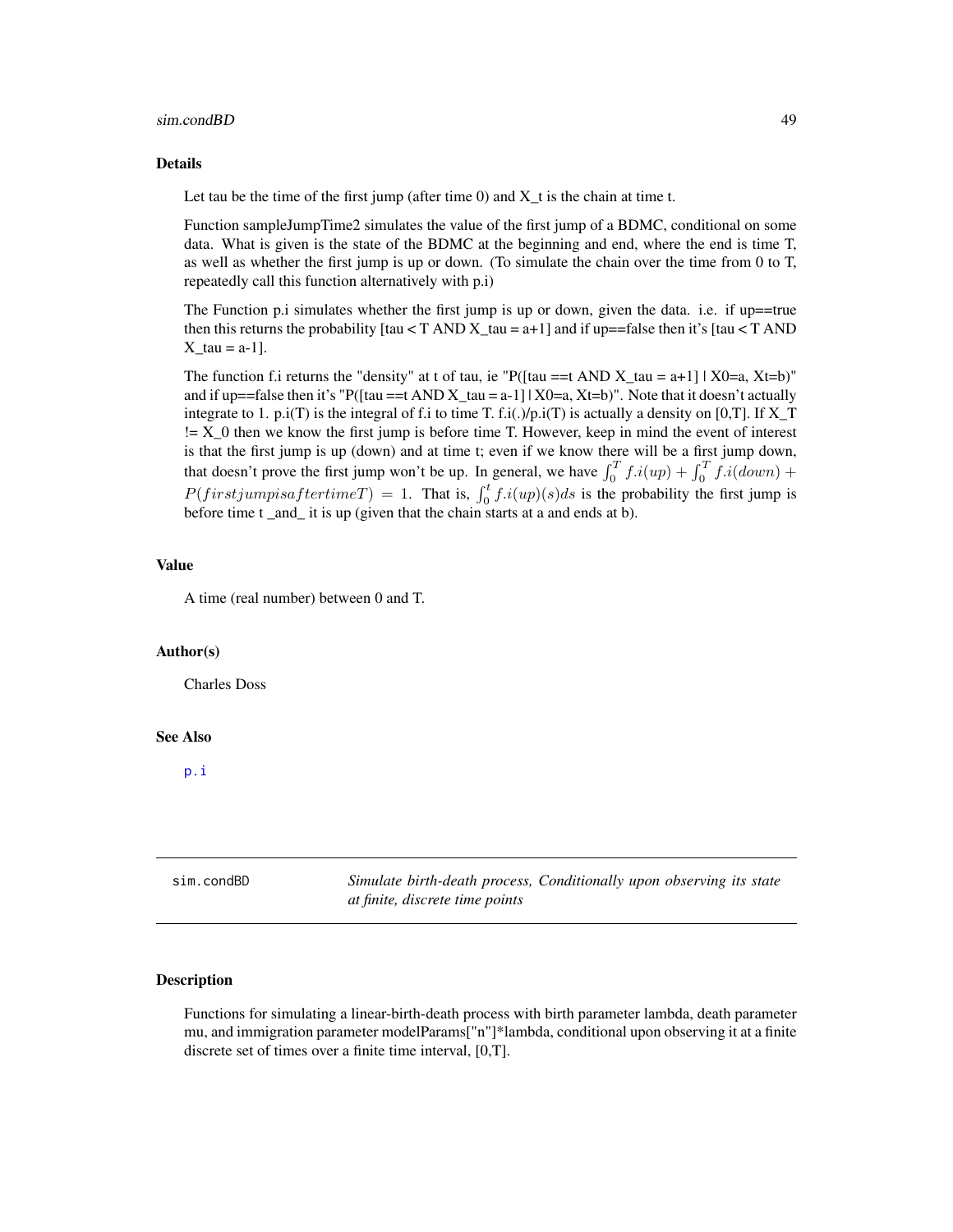#### Usage

```
sim.condBD(bd.PO = list(states = c(5, 7, 3), times = c(0, 0.4, 1)), N = 1,
          L = 0.5, m = 0.7, nu = 0.4, n.fft = 1024, prevSims=NULL## S3 method for class 'CTMC_PO_1'
sim.condBD.main(bd.PO=
     new("CTMC_PO_1", states=c(5,7,3), times=c(0,.4,1)),
     L=.5, m=.7, nu=.4, n.fft=1024)
## S3 method for class 'list'
sim.condBD.main(bd.PO=
     list(states=c(5,7,3), times=c(0,.4,1)),
     L=.5, m=.7, nu=.4, n.fft=1024)
## Default S3 method:
sim.condBD.main(bd.PO=
     list(states=c(5,7,3), times=c(0,.4,1)),
     L=.5, m=.7, nu=.4, n.fft=1024)
sim.condBD.1(T=1, a=5, b=7, L=.5, m=.7, nu=.4, n.fft=1024)
```
## Arguments

| N            | Number of simulations/replications to do                                                                                                                                                                                  |
|--------------|---------------------------------------------------------------------------------------------------------------------------------------------------------------------------------------------------------------------------|
| bd.PO        | _P_artially _O_bserved process, i.e., the data. Needs to have "components"<br>'states', 'times', and 'T'. Can be CTMC PO 1 or a list.                                                                                     |
| a            | Starting state of chain                                                                                                                                                                                                   |
| b            | Ending state of chain                                                                                                                                                                                                     |
| $\mathsf{T}$ | Duration of chain                                                                                                                                                                                                         |
| L            | Lambda, linear birth rate parameter                                                                                                                                                                                       |
| m            | mu, linear death rate parameter                                                                                                                                                                                           |
| nu           | nu, immigration rate parameter.                                                                                                                                                                                           |
| n.fft        | Number of terms to use in the fast fourier transform when using the generat-<br>ing functions to compute probabilities or joint expectations for the birth-death<br>process. See the add.joint.mean.many, etc. functions. |
| prevSims     | A possibly-NULL list of previous simulation results which will be prepended to<br>the current simulations.                                                                                                                |

#### Details

sim.condBD, given discretely observed data from a chain, simulates N birthdeath chains conditionally on the data.

sim.condBD.1 is the helper; it simulates one piece of the chain, given a starting and ending state. That process is repeated (via markov prop) to simulate across many data points. So it only takes arguments a,b,and T rather than a "CTMC\_PO\_1" as its data.

The method of simulating exactly is essentially that of Hobolth and Stone (2008). Briefly: we can write out the density of the time of the first jump up or of the first jump down. We can integrate it from 0 to T to compute the probability there is a jump up (down, respectively) in that time interval. Thus we can simulate whether or not there is a jump, and whether it is up or down. Then using the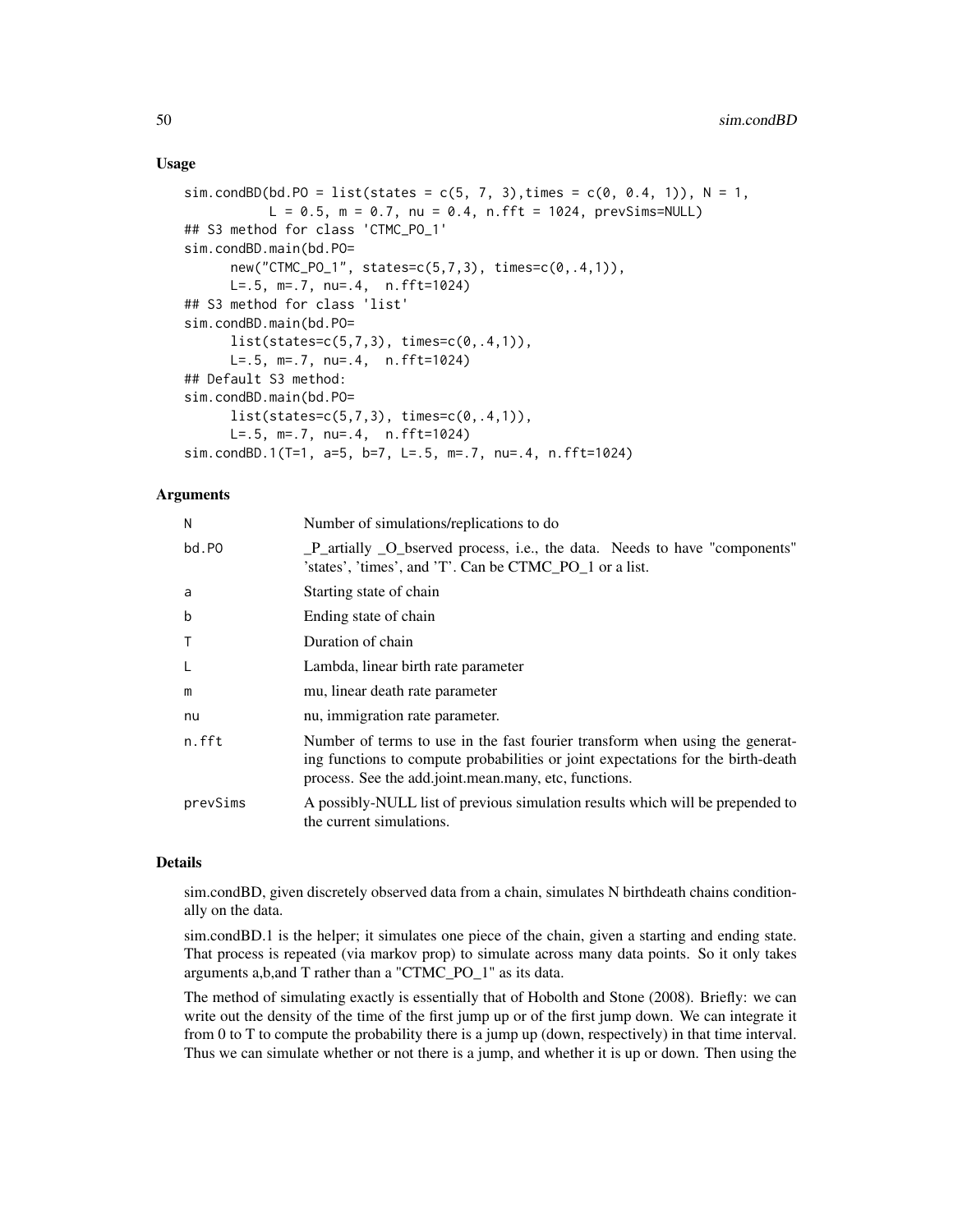#### <span id="page-50-0"></span>simplify 51

above mentioned density, we can simulate the time at which it occurs. For more details see Hobolth and Stone (2008).

## Value

An object of class BDMC, ie a (linear) Birth-Death Markov Chain, except for sim.condBD which returns a list of objects of class BDMC.

#### Author(s)

Charles Doss

#### Source

Hobolth and Stone. (2008) Efficient Simulation from Finite-state, Continuous-Time Markov Chains with Incomplete Observations, submitted Annals of Applied Statistics.

## See Also

[add.joint.mean.many](#page-4-1)

simplify *Transform Lists to Vectors*

#### Description

Takes objects which are lists but are conceptually vectors, and transforms them into vector objects.

#### Usage

```
simplify(simpleList)
```
#### Arguments

simpleList A list each of whose components is a (numeric) vector of length 1.

## Details

simpleList is a list each of whose components is a (numeric) vector of length1; simplify returns a vectorized form of this list.

## Value

numeric vector whose length is the number of components of simpleList.

## Note

The base R unlist function probably makes this redundant.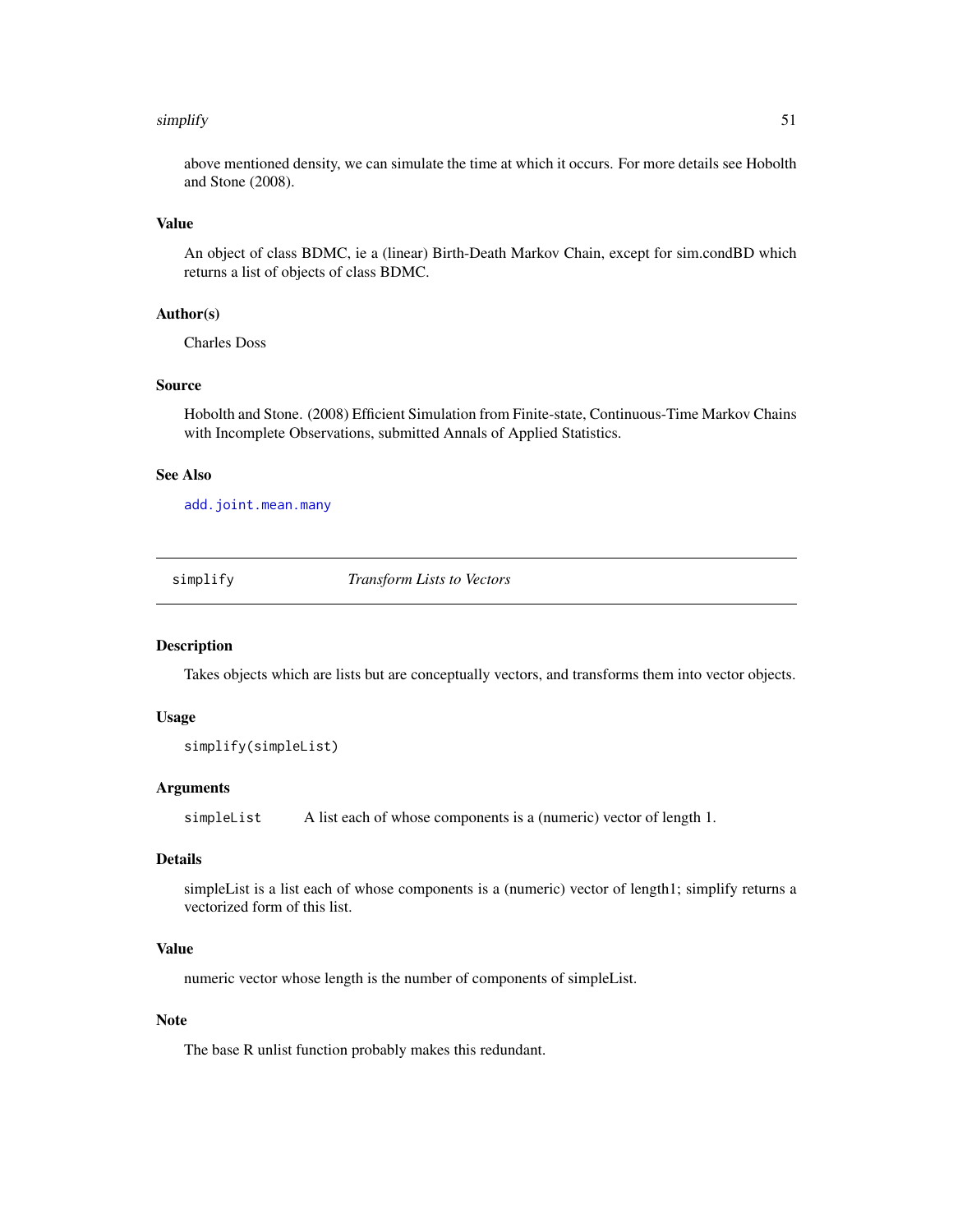# <span id="page-51-0"></span>See Also

unlist

sub-methods *Subscripting CTMCs*

# Description

Subscripting methods for CTMCs.

## Methods

signature(x = "CTMC\_many") Gets x@CTMC[i]  $signature(x = "CTMC_PO_many")$  Gets  $x@BDMCsPO[i]$ signature( $x = "CTMC_m$ any") Gets  $x@CTMC[[i]]$ signature(x = "CTMC\_PO\_many") Gets x@BDMCsPO[[i]]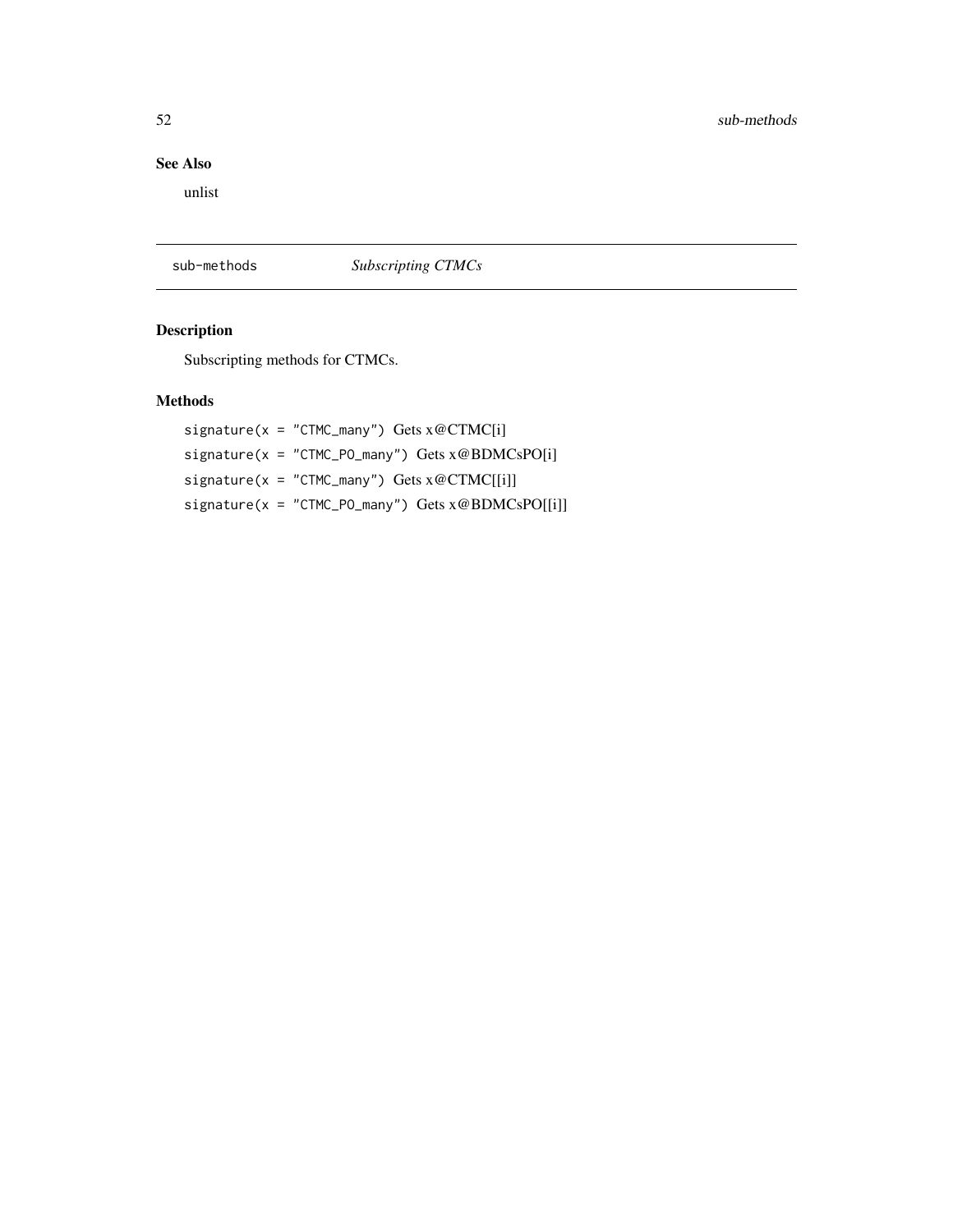# <span id="page-52-0"></span>**Index**

∗Topic accessor getBDMCsPOlist-methods, [36](#page-35-0) ∗Topic classes BDMC-class, [15](#page-14-0) BDMC\_many-class, [16](#page-15-0) CTMC-class, [21](#page-20-0) CTMC\_PO\_1-class, [24](#page-23-0) CTMC\_PO\_many-class, [25](#page-24-0) ∗Topic math add.generator, [3](#page-2-0) add.joint.mean.many, [5](#page-4-0) birth.death.simulant, [19](#page-18-0) ∗Topic methods bracket-methods, [20](#page-19-0) doublebracket-methods, [26](#page-25-0) getBDMCsPOlist-methods, [36](#page-35-0) getT-methods, [41](#page-40-0) getTs-methods, [42](#page-41-0) plot-methods, [46](#page-45-0) sub-methods, [52](#page-51-0) [,CTMC\_PO\_many,ANY,ANY,ANY-method *(*bracket-methods*)*, [20](#page-19-0) [,CTMC\_PO\_many-method *(*sub-methods*)*, [52](#page-51-0) [,CTMC\_many,ANY,ANY,ANY-method *(*bracket-methods*)*, [20](#page-19-0) [,CTMC\_many-method *(*sub-methods*)*, [52](#page-51-0) [[,CTMC\_PO\_many,ANY,ANY,ANY-method *(*doublebracket-methods*)*, [26](#page-25-0) [[,CTMC\_PO\_many-method *(*sub-methods*)*, [52](#page-51-0) [[,CTMC\_many,ANY,ANY,ANY-method *(*doublebracket-methods*)*, [26](#page-25-0) [[,CTMC\_many-method *(*sub-methods*)*, [52](#page-51-0) add.cond.mean.many, *[28](#page-27-0)* add.cond.mean.many *(*add.joint.mean.many*)*, [5](#page-4-0) add.cond.mean.one *(*add.joint.mean.many*)*, [5](#page-4-0) add.cond.meanSq.one *(*add.joint.mean.many*)*, [5](#page-4-0)

add.generator, [3,](#page-2-0) *[8](#page-7-0)*, *[19](#page-18-0)* add.joint.mean.many, *[4](#page-3-0)*, [5,](#page-4-0) *[12,](#page-11-0) [13](#page-12-0)*, *[19](#page-18-0)*, *[51](#page-50-0)* add.joint.mean.one *(*add.joint.mean.many*)*, [5](#page-4-0) add.joint.meanSq.one *(*add.joint.mean.many*)*, [5](#page-4-0) add.uncond.mean.one, [9](#page-8-0) addhold.cond.mean.one *(*add.joint.mean.many*)*, [5](#page-4-0) addhold.generator *(*add.generator*)*, [3](#page-2-0) addhold.joint.mean.one *(*add.joint.mean.many*)*, [5](#page-4-0) addrem.cond.mean.one *(*add.joint.mean.many*)*, [5](#page-4-0) addrem.generator *(*add.generator*)*, [3](#page-2-0) addrem.joint.mean.one *(*add.joint.mean.many*)*, [5](#page-4-0) addremhold.generator *(*add.generator*)*, [3](#page-2-0) all.cond.mean.PO *(*add.joint.mean.many*)*, [5](#page-4-0) all.cond.mean2.PO *(*add.joint.mean.many*)*, [5](#page-4-0) ARsim, [10](#page-9-0) BD.EMInference.prodExpecs, [11](#page-10-0) BD.MCMC.SC, [12](#page-11-0) bdARsimCondEnd, [13](#page-12-0) BDloglikelihood.PO, [14](#page-13-0) BDMC-class, [15,](#page-14-0) *[19](#page-18-0)* BDMC\_many-class, [16](#page-15-0) BDPOloglikeGradSqr.CTMC\_PO\_many, [17](#page-16-0) BDsummaryStats, [17](#page-16-0) BDsummaryStats,BDMC-method, *[16](#page-15-0)* BDsummaryStats,BDMC-method *(*BDsummaryStats*)*, [17](#page-16-0)

BDsummaryStats,BDMC\_many-method *(*BDsummaryStats*)*, [17](#page-16-0) BDsummaryStats,list-method *(*BDsummaryStats*)*, [17](#page-16-0) BDsummaryStats.PO *(*BDsummaryStats*)*, [17](#page-16-0)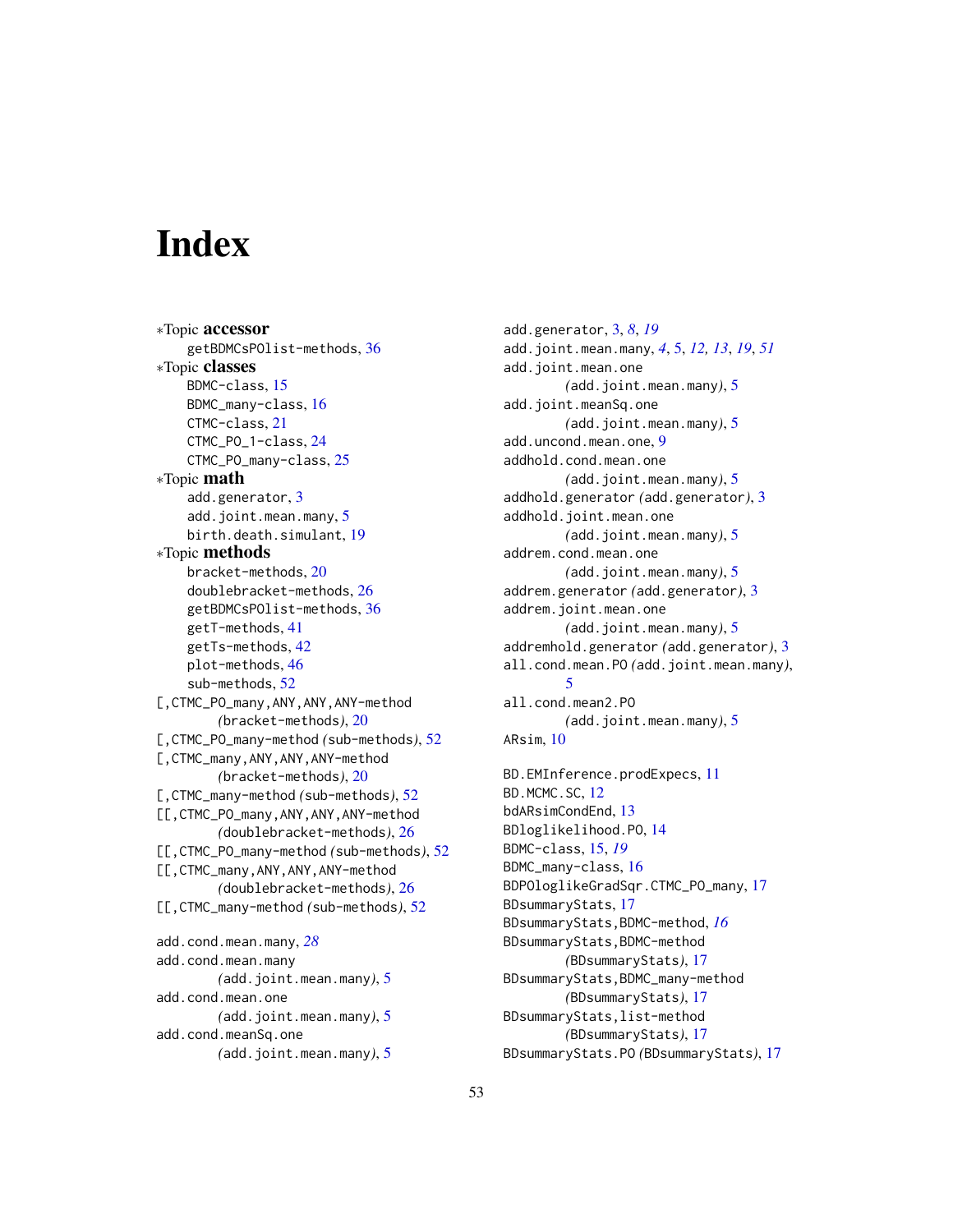BDsummaryStats.PO,CTMC\_PO\_1-method *(*BDsummaryStats*)*, [17](#page-16-0) BDsummaryStats.PO,CTMC\_PO\_many-method *(*BDsummaryStats*)*, [17](#page-16-0) BDsummaryStats.PO,list-method *(*BDsummaryStats*)*, [17](#page-16-0) birth.death.simulant, [19](#page-18-0) bracket-methods, [20](#page-19-0)

combineCTMC, [20](#page-19-0) CTMC, *[16](#page-15-0)* CTMC-class, [21](#page-20-0) CTMC.simulate, [22](#page-21-0) CTMC.simulate.piecewise, [22](#page-21-0) CTMC2list, [23](#page-22-0) CTMC\_PO\_1-class, [24](#page-23-0) CTMC\_PO\_many-class, [25](#page-24-0) CTMCPO2indepIntervals, [24](#page-23-0)

derivType, [26](#page-25-0) doublebracket-methods, [26](#page-25-0)

E.step.SC *(*EMutilities*)*, [31](#page-30-0) EM.BD.SC, [27,](#page-26-0) *[32](#page-31-0)* EM.BD.SC.cov.1sv, [28](#page-27-0) EMutilities, [31](#page-30-0)

```
f.i (sampleJumpTime2), 48
```
genDoneSided *(*num.deriv*)*, [45](#page-44-0) getBDinform, [33](#page-32-0) getBDinform.PO, [34](#page-33-0) getBDjTimes, [36](#page-35-0) getBDMCsPOlist *(*getBDMCsPOlist-methods*)*, [36](#page-35-0) getBDMCsPOlist,CTMC\_PO\_many-method *(*getBDMCsPOlist-methods*)*, [36](#page-35-0) getBDMCsPOlist-methods, [36](#page-35-0) getBDsummaryExpecs *(*BD.EMInference.prodExpecs*)*, [11](#page-10-0) getBDsummaryProdExpecs *(*BD.EMInference.prodExpecs*)*, [11](#page-10-0) getDataSummary *(*getDataSummary.CTMC\_PO\_many*)*, [37](#page-36-0) getDataSummary.CTMC\_PO\_many, [37](#page-36-0) getInitParams, [37](#page-36-0) getIthJumpTime, [38](#page-37-0) getIthJumpTimes *(*getIthJumpTime*)*, [38](#page-37-0)

getIthState *(*getIthJumpTime*)*, [38](#page-37-0) getMCstate, [39](#page-38-0) getNewParams.SC, [39](#page-38-0) getPartialData, [40](#page-39-0) getStates, [40](#page-39-0) getStates,BDMC-method *(*getStates*)*, [40](#page-39-0) getStates,CTMC-method *(*getStates*)*, [40](#page-39-0) getStates,CTMC\_PO\_1-method *(*getStates*)*, [40](#page-39-0) getSubMC, [41](#page-40-0) getT *(*getT-methods*)*, [41](#page-40-0) getT,BDMC-method, *[16](#page-15-0)* getT,BDMC-method *(*getT-methods*)*, [41](#page-40-0) getT,BDMC\_many-method *(*getT-methods*)*, [41](#page-40-0) getT,CTMC-method, *[21](#page-20-0)* getT,CTMC-method *(*getT-methods*)*, [41](#page-40-0) getT,CTMC\_many-method *(*getT-methods*)*, [41](#page-40-0) getT,CTMC\_PO\_1-method *(*getT-methods*)*, [41](#page-40-0) getT,CTMC\_PO\_many-method *(*getT-methods*)*, [41](#page-40-0) getT-methods, [41](#page-40-0) getTimes, [42](#page-41-0) getTimes,BDMC-method *(*getTimes*)*, [42](#page-41-0) getTimes,CTMC-method *(*getTimes*)*, [42](#page-41-0) getTimes,CTMC\_PO\_1-method *(*getTimes*)*, [42](#page-41-0) getTs *(*getTs-methods*)*, [42](#page-41-0) getTs,BDMC\_many-method *(*getTs-methods*)*, [42](#page-41-0) getTs,CTMC\_many-method *(*getTs-methods*)*, [42](#page-41-0) getTs,CTMC\_PO\_many-method *(*getTs-methods*)*, [42](#page-41-0) getTs-methods, [42](#page-41-0) graph.CTMC, [43](#page-42-0) hessianOneSided *(*num.deriv*)*, [45](#page-44-0) hold.cond.mean.one *(*add.joint.mean.many*)*, [5](#page-4-0) hold.cond.meanSq.one *(*add.joint.mean.many*)*, [5](#page-4-0) hold.generator *(*add.generator*)*, [3](#page-2-0) hold.joint.meanSq.one *(*add.joint.mean.many*)*, [5](#page-4-0) hold.uncond.mean.one *(*add.uncond.mean.one*)*, [9](#page-8-0)

list2CTMC, [44](#page-43-0)

holdTime *(*Nplus*)*, [45](#page-44-0)